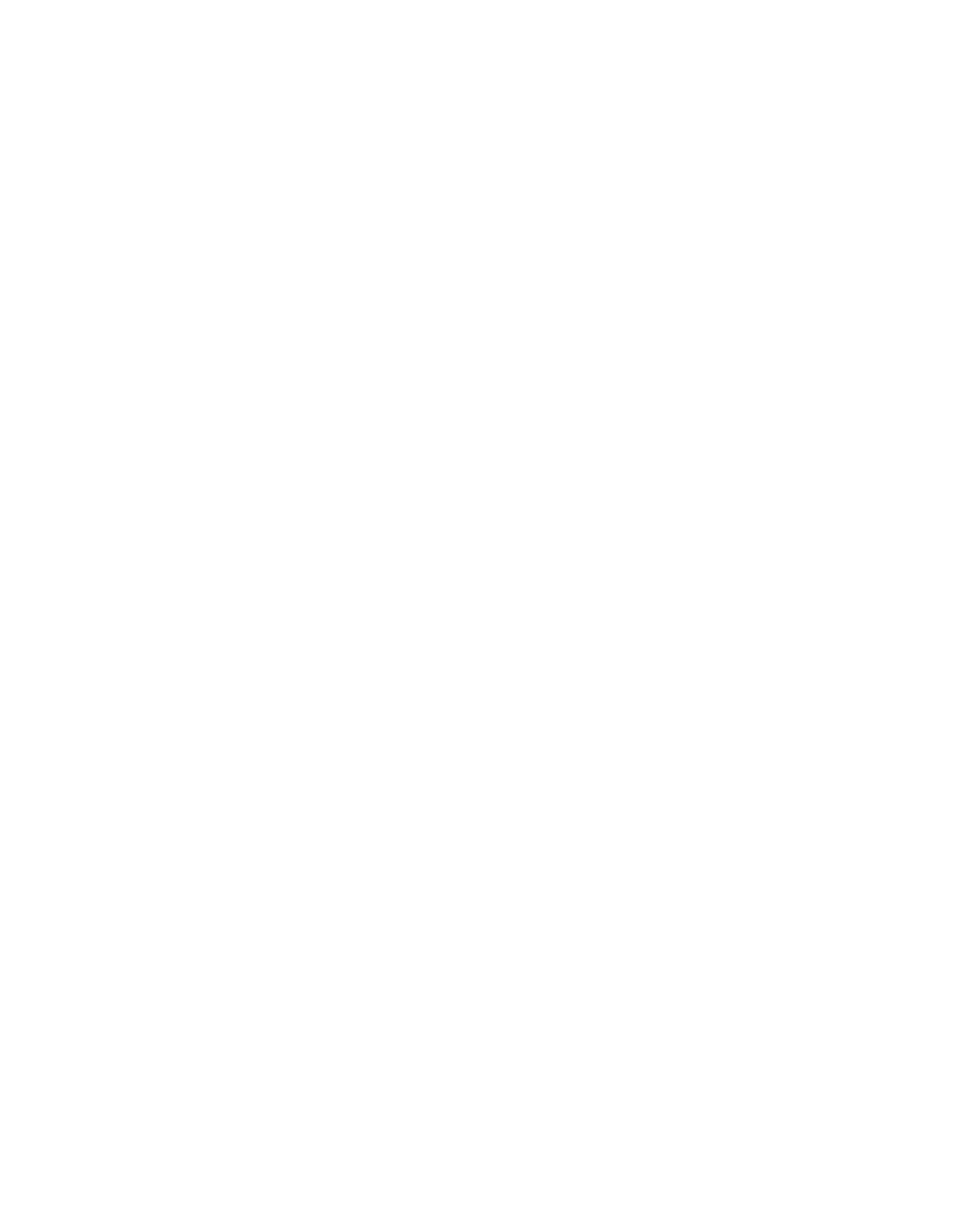A BILL to repeal §33-15-4a of the Code of West Virginia, 1931, as amended; to repeal §33-16-3a 2 of said code; to amend and reenact §5-16-7 of said code; to amend said code by adding thereto a new section, designated §33-15-4u; to amend said code by adding thereto a new section, designated §33-16-3ff; to amend and reenact §33-24-4 of said code; to amend said code by adding thereto a new section, designated §33-24-7u; to amend and reenact §33-25-6 of said code; to amend said code by adding thereto a new section, designated §33-25-8r; and to amend said code by adding thereto a new section, designated §33-25A-8u, all relating to requiring the Public Employees Insurance Agency and other health insurance providers to provide mental health parity between behavioral health, mental health, substance use disorders, and medical and surgical procedures; providing definitions; providing for mandatory annual reporting; providing for rulemaking; and setting forth an effective date.

*Be it enacted by the Legislature of West Virginia:*

# **CHAPTER 5. GENERAL POWERS AND AUTHORITY OF THE GOVERNOR, SECRETARY OF STATE, AND ATTORNEY GENERAL; BOARD OF PUBLIC WORKS; MISCELLANEOUS AGENCIES,**

**COMMISSIONS, OFFICES, PROGRAMS, ETC.**

**ARTICLE 16. WEST VIRGINIA PUBLIC [EMPLOYEES](http://code.wvlegislature.gov/5-16/) INSURANCE ACT.**

**§5-16-7. Authorization to establish group hospital and surgical insurance plan, group major medical insurance plan, group prescription drug plan, and group life and accidental death insurance plan; rules for administration of plans; mandated benefits; what plans may provide; optional plans; separate rating for claims experience purposes.**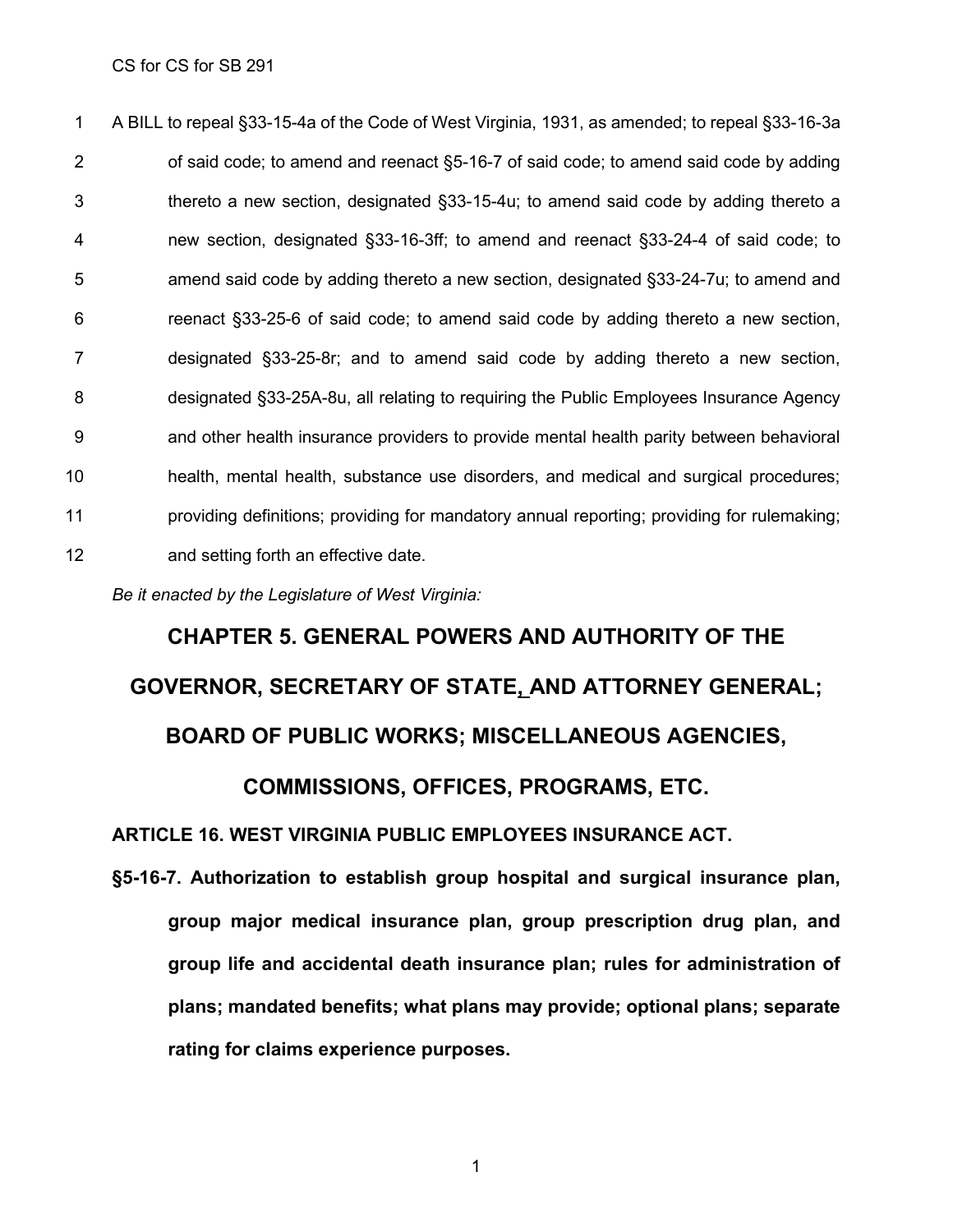(a) The agency shall establish a group hospital and surgical insurance plan or plans, a group prescription drug insurance plan or plans, a group major medical insurance plan or plans, and a group life and accidental death insurance plan or plans for those employees herein made eligible and establish and promulgate rules for the administration of these plans subject to the limitations contained in this article. These plans shall include:

 (1) Coverages and benefits for x-ray and laboratory services in connection with mammograms when medically appropriate and consistent with current guidelines from the United States Preventive Services Task Force; pap smears, either conventional or liquid-based cytology, whichever is medically appropriate and consistent with the current guidelines from either the 22 United States Preventive Services Task Force or The the American College of Obstetricians and 23 Gynecologists; and a test for the human papilloma virus (HPV) when medically appropriate and consistent with current guidelines from either the United States Preventive Services Task Force or the American College of Obstetricians and Gynecologists, when performed for cancer screening or diagnostic services on a woman age 18 or over;

(2) Annual checkups for prostate cancer in men age 50 and over;

 (3) Annual screening for kidney disease as determined to be medically necessary by a physician using any combination of blood pressure testing, urine albumin or urine protein testing, and serum creatinine testing as recommended by the National Kidney Foundation;

 (4) For plans that include maternity benefits, coverage for inpatient care in a duly licensed 32 healthcare health care facility for a mother and her newly born infant for the length of time which the attending physician considers medically necessary for the mother or her newly born child. No plan may deny payment for a mother or her newborn child prior to 48 hours following a vaginal delivery or prior to 96 hours following a caesarean section delivery if the attending physician considers discharge medically inappropriate;

 (5) For plans which provide coverages for post-delivery care to a mother and her newly 38 born child in the home, coverage for inpatient care following childbirth as provided in  $\S5-16-7(a)(4)$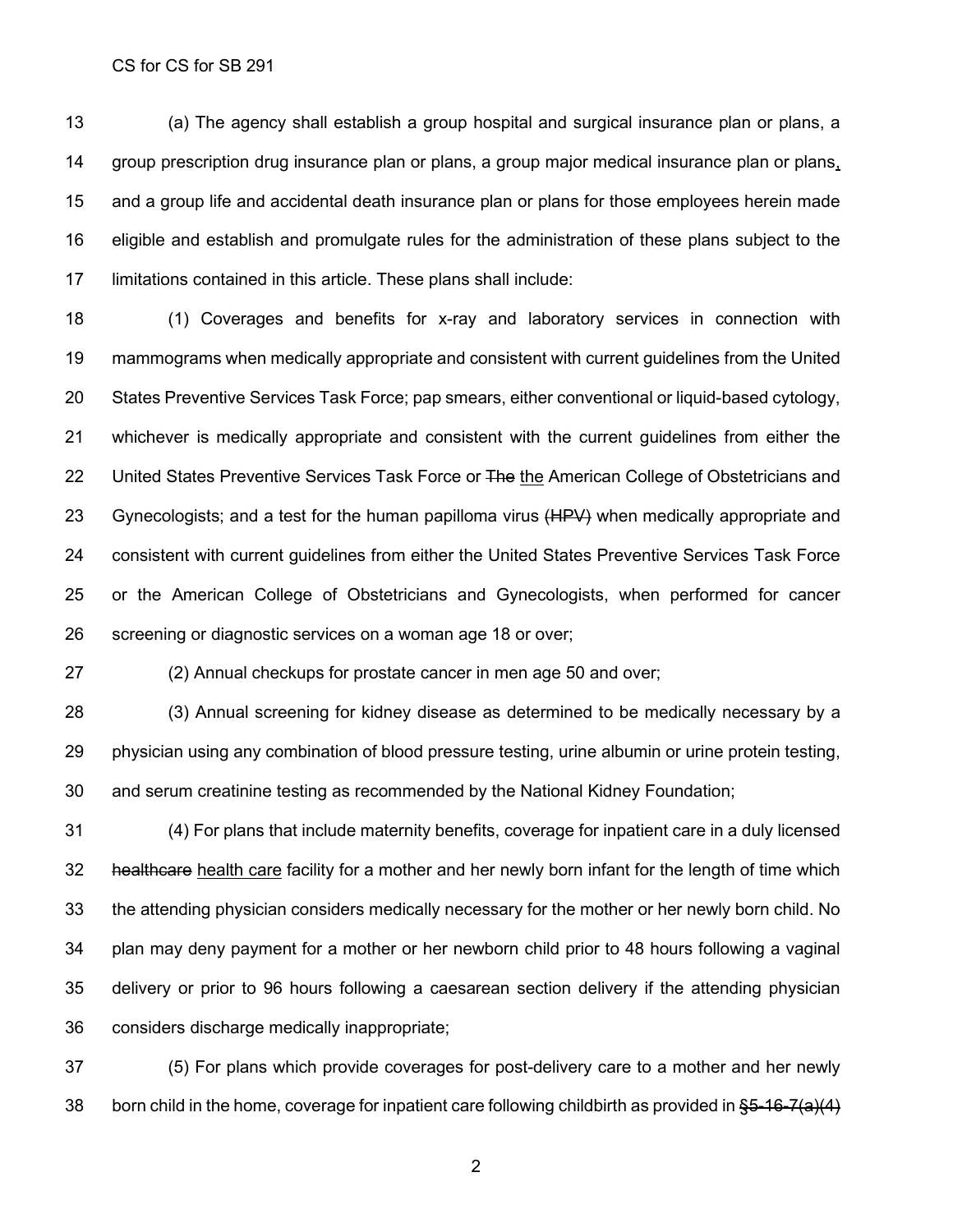39 of this code subdivision (4) of this section if inpatient care is determined to be medically necessary by the attending physician. These plans may include, among other things, medicines, medical equipment, prosthetic appliances, and any other inpatient and outpatient services and expenses considered appropriate and desirable by the agency; and

(6) Coverage for treatment of serious mental illness:

 (A) The coverage does not include custodial care, residential care, or schooling. For purposes of this section, "serious mental illness" means an illness included in the American Psychiatric Association's diagnostic and statistical manual of mental disorders, as periodically revised, under the diagnostic categories or subclassifications of: (i) Schizophrenia and other psychotic disorders; (ii) bipolar disorders; (iii) depressive disorders; (iv) substance-related disorders with the exception of caffeine-related disorders and nicotine-related disorders; (v) anxiety disorders; and (vi) anorexia and bulimia. With regard to a covered individual who has not yet attained the age of 19 years, "serious mental illness" also includes attention deficit hyperactivity disorder, separation anxiety disorder, and conduct disorder.

 (B) Notwithstanding any other provision in this section to the contrary, if the agency demonstrates that its total costs for the treatment of mental illness for any plan exceeds two percent of the total costs for such plan in any experience period, then the agency may apply whatever additional cost-containment measures may be necessary in order to maintain costs below two percent of the total costs for the plan for the next experience period. These measures may include, but are not limited to, limitations on inpatient and outpatient benefits.

 $\left(\bigoplus\right)$  (B)The agency shall not discriminate between medical-surgical benefits and mental health benefits in the administration of its plan. With regard to both medical-surgical and mental health benefits, it may make determinations of medical necessity and appropriateness and it may 62 use recognized healthcare health care quality and cost management tools including, but not limited to, limitations on inpatient and outpatient benefits, utilization review, implementation of cost-containment measures, preauthorization for certain treatments, setting coverage levels,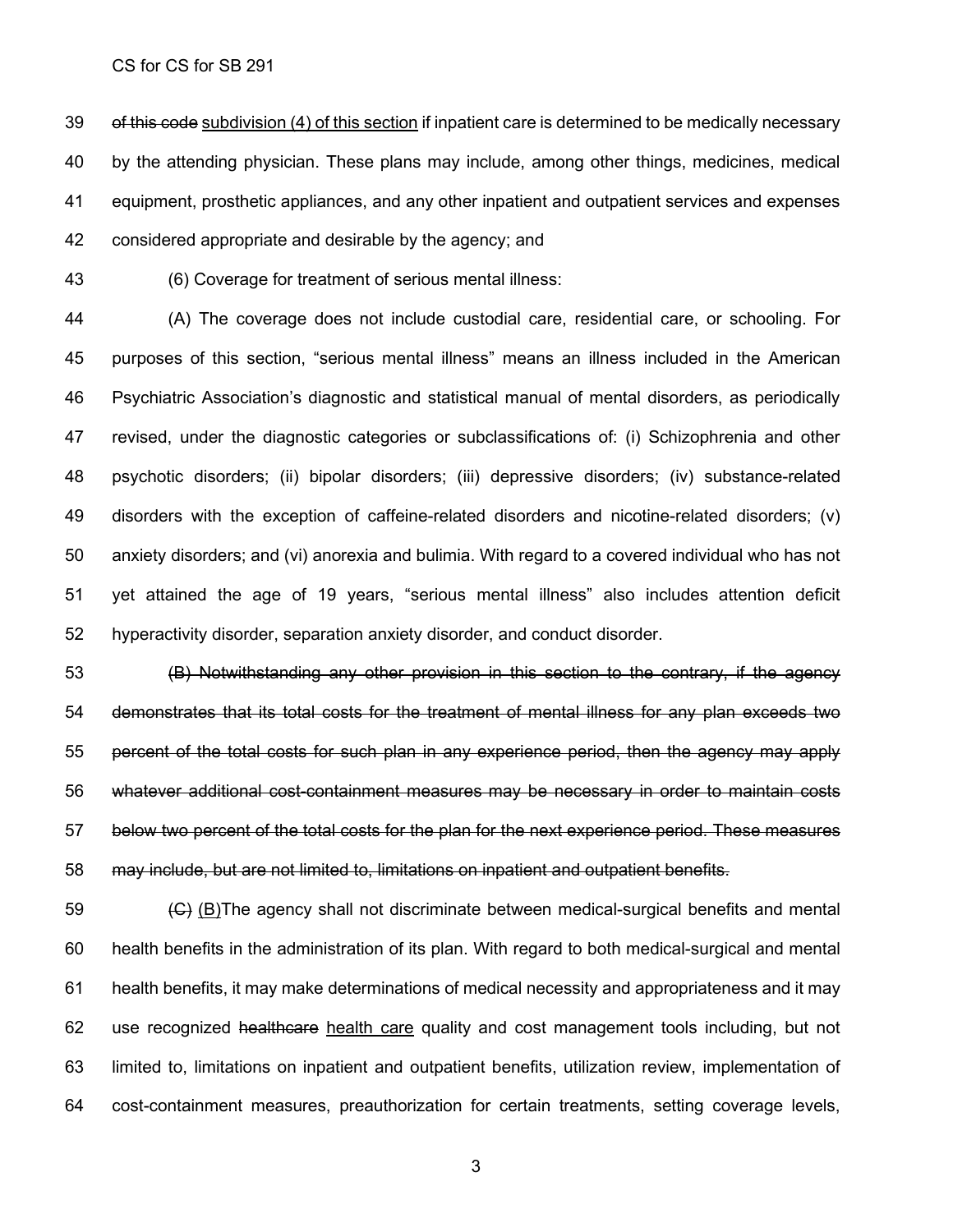setting maximum number of visits within certain time periods, using capitated benefit arrangements, using fee-for-service arrangements, using third-party administrators, using provider networks, and using patient cost sharing in the form of copayments, deductibles, and coinsurance. Additionally, the agency shall comply with the financial requirements and quantitative treatment limitations specified in 45 CFR 146.136(c)(2) and (c)(3), or any successor regulation. The agency may not apply any nonquantitative treatment limitations to benefits for behavioral health, mental health, and substance use disorders that are not applied to medical and surgical benefits within the same classification of benefits: *Provided,* That any service, even if it is related to the behavioral health, mental health, or substance use diagnosis if medical in nature, shall be reviewed as a medical claim and undergo all utilization review as applicable;

 (7) Coverage for general anesthesia for dental procedures and associated outpatient 76 hospital or ambulatory facility charges provided by appropriately licensed healthcare health care individuals in conjunction with dental care if the covered person is:

 (A) Seven years of age or younger or is developmentally disabled and is an individual for whom a successful result cannot be expected from dental care provided under local anesthesia because of a physical, intellectual, or other medically compromising condition of the individual and for whom a superior result can be expected from dental care provided under general anesthesia.

 (B) A child who is 12 years of age or younger with documented phobias or with documented mental illness and with dental needs of such magnitude that treatment should not be delayed or deferred and for whom lack of treatment can be expected to result in infection, loss of teeth, or other increased oral or dental morbidity and for whom a successful result cannot be expected from dental care provided under local anesthesia because of such condition and for whom a superior result can be expected from dental care provided under general anesthesia.

 (8) (A) Any plan issued or renewed on or after January 1, 2012, shall include coverage for diagnosis, evaluation, and treatment of autism spectrum disorder in individuals ages 18 months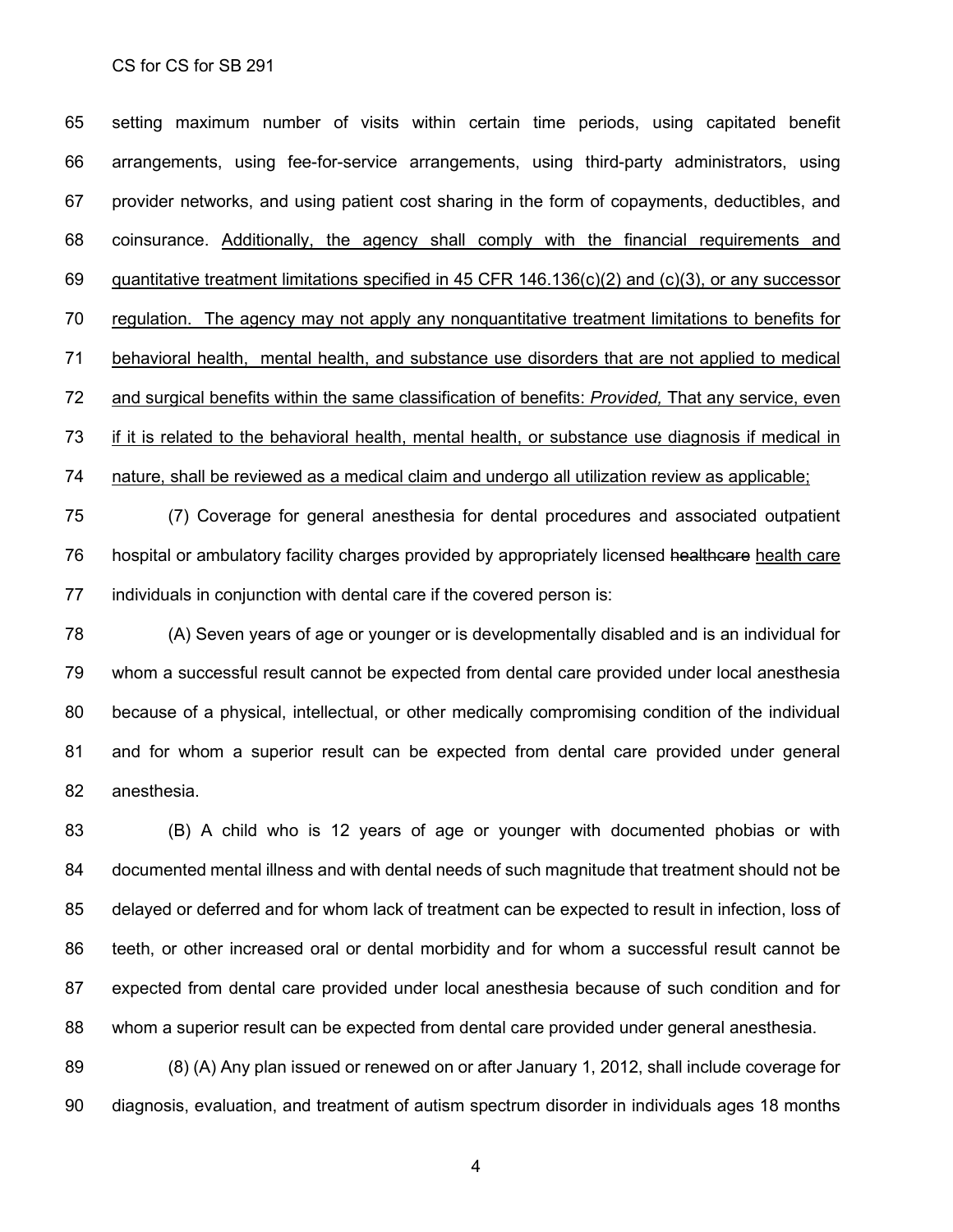to 18 years. To be eligible for coverage and benefits under this subdivision, the individual must be diagnosed with autism spectrum disorder at age eight or younger. Such plan shall provide coverage for treatments that are medically necessary and ordered or prescribed by a licensed physician or licensed psychologist and in accordance with a treatment plan developed from a comprehensive evaluation by a certified behavior analyst for an individual diagnosed with autism spectrum disorder.

 (B) The coverage shall include, but not be limited to, applied behavior analysis which shall be provided or supervised by a certified behavior analyst. The annual maximum benefit for applied behavior analysis required by this subdivision shall be in an amount not to exceed \$30,000 per individual for three consecutive years from the date treatment commences. At the conclusion of the third year, coverage for applied behavior analysis required by this subdivision shall be in an amount not to exceed \$2,000 per month, until the individual reaches 18 years of age, as long as the treatment is medically necessary and in accordance with a treatment plan developed by a certified behavior analyst pursuant to a comprehensive evaluation or reevaluation of the individual. This subdivision does not limit, replace, or affect any obligation to provide services to an individual under the Individuals with Disabilities Education Act, 20 U. S. C. §1400 *et seq*. *et seq*., as amended from time to time, or other publicly funded programs. Nothing in this subdivision requires reimbursement for services provided by public school personnel.

 (C) The certified behavior analyst shall file progress reports with the agency semiannually. In order for treatment to continue, the agency must receive objective evidence or a clinically supportable statement of expectation that:

(i) The individual's condition is improving in response to treatment;

(ii) A maximum improvement is yet to be attained; and

 (iii) There is an expectation that the anticipated improvement is attainable in a reasonable and generally predictable period of time.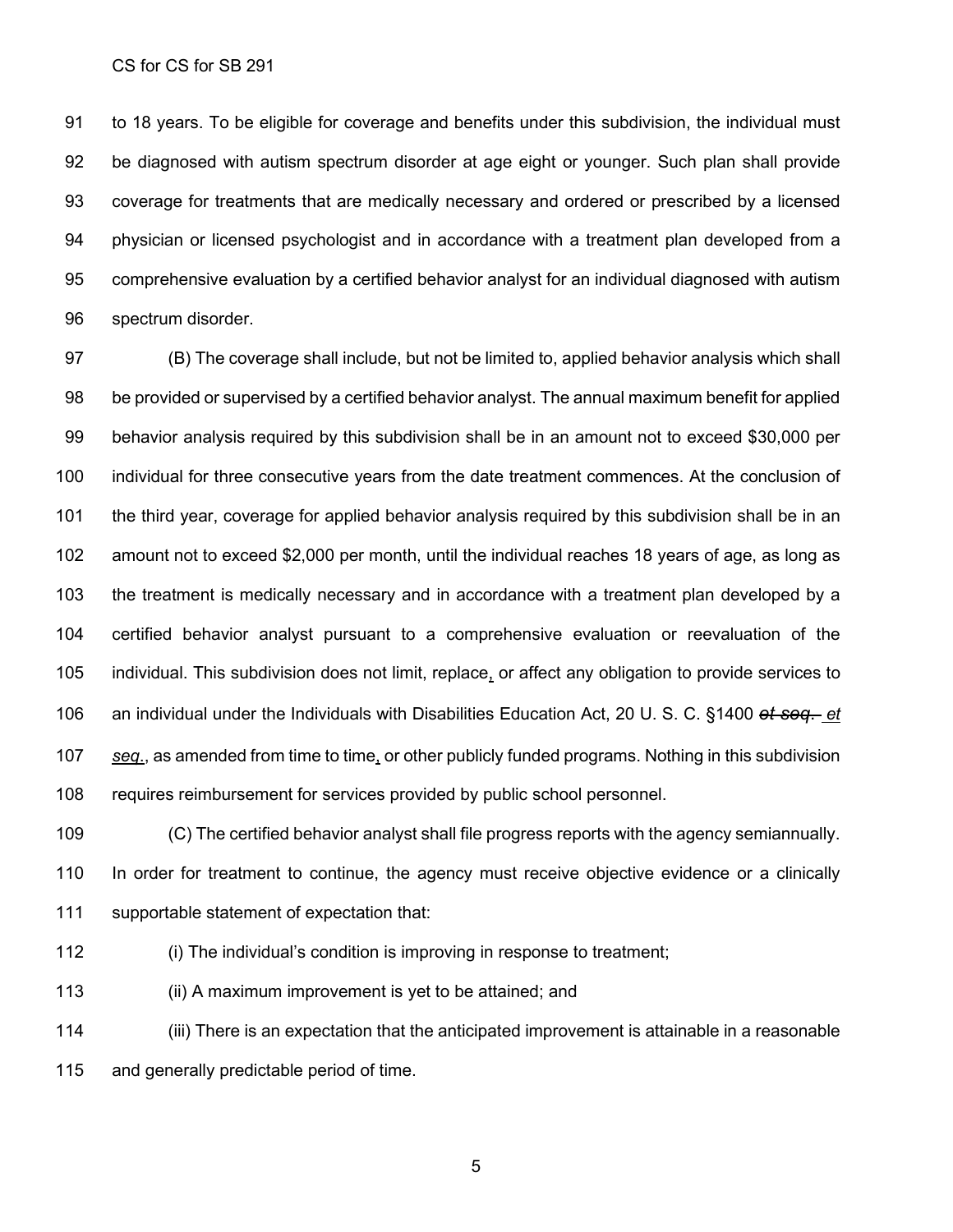(D) On or before January 1 each year, the agency shall file an annual report with the Joint Committee on Government and Finance describing its implementation of the coverage provided pursuant to this subdivision. The report shall include, but not be limited to, the number of individuals in the plan utilizing the coverage required by this subdivision, the fiscal and administrative impact of the implementation and any recommendations the agency may have as to changes in law or policy related to the coverage provided under this subdivision. In addition, the agency shall provide such other information as required by the Joint Committee on Government and Finance as it may request.

(E) For purposes of this subdivision, the term:

 (i) "Applied behavior analysis" means the design, implementation, and evaluation of environmental modifications using behavioral stimuli and consequences in order to produce socially significant improvement in human behavior and includes the use of direct observation, measurement, and functional analysis of the relationship between environment and behavior.

 (ii) "Autism spectrum disorder" means any pervasive developmental disorder including 130 autistic disorder, Asperger's Syndrome syndrome, Rett Syndrome syndrome, childhood 131 disintegrative disorder, or Pervasive Development Disorder Pervasive Development Disorder as defined in the most recent edition of the Diagnostic and Statistical Manual of Mental Disorders of the American Psychiatric Association.

 (iii) "Certified behavior analyst" means an individual who is certified by the Behavior Analyst Certification Board or certified by a similar nationally recognized organization.

 (iv) "Objective evidence" means standardized patient assessment instruments, outcome measurements tools, or measurable assessments of functional outcome. Use of objective measures at the beginning of treatment, during, and after treatment is recommended to quantify progress and support justifications for continued treatment. The tools are not required but their use will enhance the justification for continued treatment.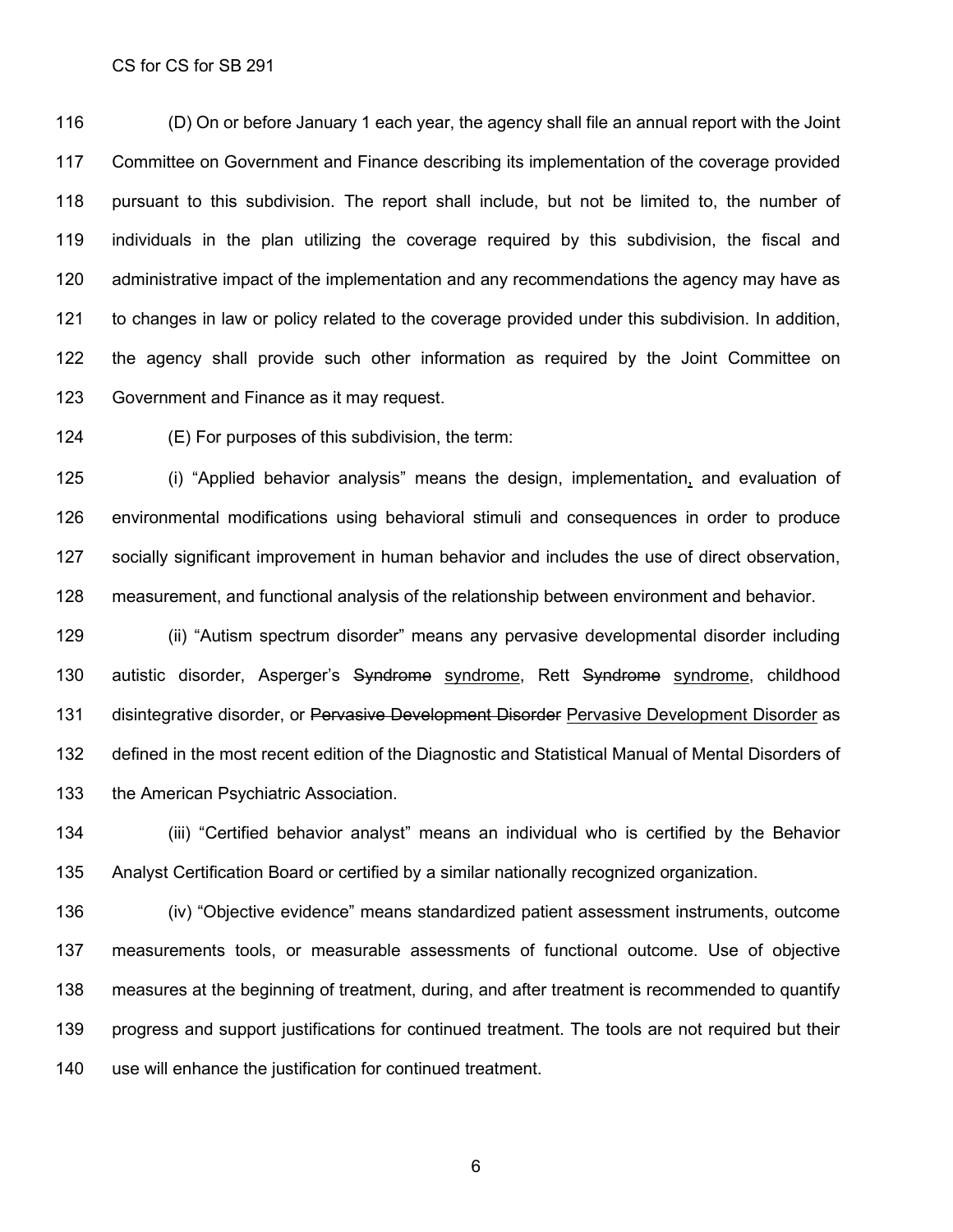141 (F) To the extent that the application of this subdivision for autism spectrum disorder 142 eauses an increase of at least one percent of actual total costs of coverage for the plan year, the agency may apply additional cost containment measures.

 $(G)$  (F)To the extent that the provisions of this subdivision require benefits that exceed the essential health benefits specified under section 1302(b) of the Patient Protection and Affordable Care Act, Pub. L. No. 111-148, as amended, the specific benefits that exceed the specified essential health benefits shall not be required of insurance plans offered by the Public Employees 148 Insurance Agency.

 (9) For plans that include maternity benefits, coverage for the same maternity benefits for all individuals participating in or receiving coverage under plans that are issued or renewed on or after January 1, 2014: *Provided,* That to the extent that the provisions of this subdivision require benefits that exceed the essential health benefits specified under section 1302(b) of the Patient Protection and Affordable Care Act, Pub. L. No. 111-148, as amended, the specific benefits that exceed the specified essential health benefits shall not be required of a health benefit plan when the plan is offered in this state.

 (10) (A) A policy, plan, or contract that is issued or renewed on or after January 1, 2019, and that is subject to this section, shall provide coverage, through the age of 20, for amino acid- based formula for the treatment of severe protein-allergic conditions or impaired absorption of nutrients caused by disorders affecting the absorptive surface, function, length, and motility of the gastrointestinal tract. This includes the following conditions, if diagnosed as related to the disorder by a physician licensed to practice in this state pursuant to either §30-3-1 *et seq.* or §30-14-1 *et seq.* of this code:

163 (i) Immunoglobulin E and Nonimmunoglobulin nonimmunoglobulin E-medicated allergies to multiple food proteins;

(ii) Severe food protein-induced enterocolitis syndrome;

(iii) Eosinophilic disorders as evidenced by the results of a biopsy; and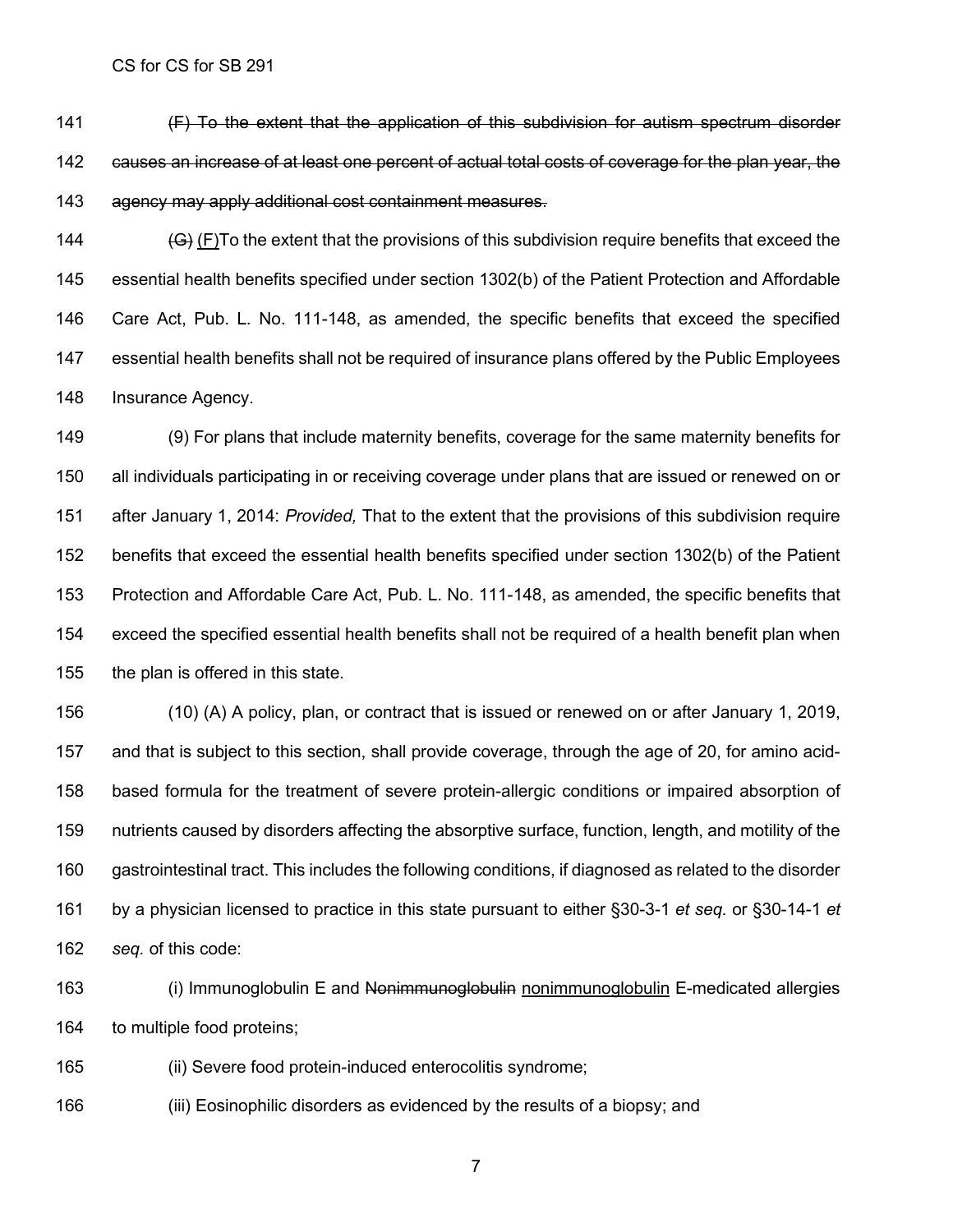(iv) Impaired absorption of nutrients caused by disorders affecting the absorptive surface, function, length, and motility of the gastrointestinal tract (short bowel).

169 (B) The coverage required by  $\S5-16-7(a)(10)(A)$  paragraph (A) of this subdivision of this code shall include medical foods for home use for which a physician has issued a prescription and has declared them to be medically necessary, regardless of methodology of delivery.

 (C) For purposes of this subdivision, "medically necessary foods" or "medical foods" shall mean prescription amino acid-based elemental formulas obtained through a pharmacy: *Provided,* That these foods are specifically designated and manufactured for the treatment of severe allergic conditions or short bowel.

 (D) The provisions of this subdivision shall not apply to persons with an intolerance for lactose or soy.

 (b) The agency shall, with full authorization, make available to each eligible employee, at full cost to the employee, the opportunity to purchase optional group life and accidental death insurance as established under the rules of the agency. In addition, each employee is entitled to have his or her spouse and dependents, as defined by the rules of the agency, included in the optional coverage, at full cost to the employee, for each eligible dependent.

(c) The finance board may cause to be separately rated for claims experience purposes:

(1) All employees of the State of West Virginia;

 (2) All teaching and professional employees of state public institutions of higher education and county boards of education;

 (3) All nonteaching employees of the Higher Education Policy Commission, West Virginia Council for Community and Technical College Education, and county boards of education; or

(4) Any other categorization which would ensure the stability of the overall program.

 (d) The agency shall maintain the medical and prescription drug coverage for Medicare- eligible retirees by providing coverage through one of the existing plans or by enrolling the Medicare-eligible retired employees into a Medicare-specific plan, including, but not limited to, the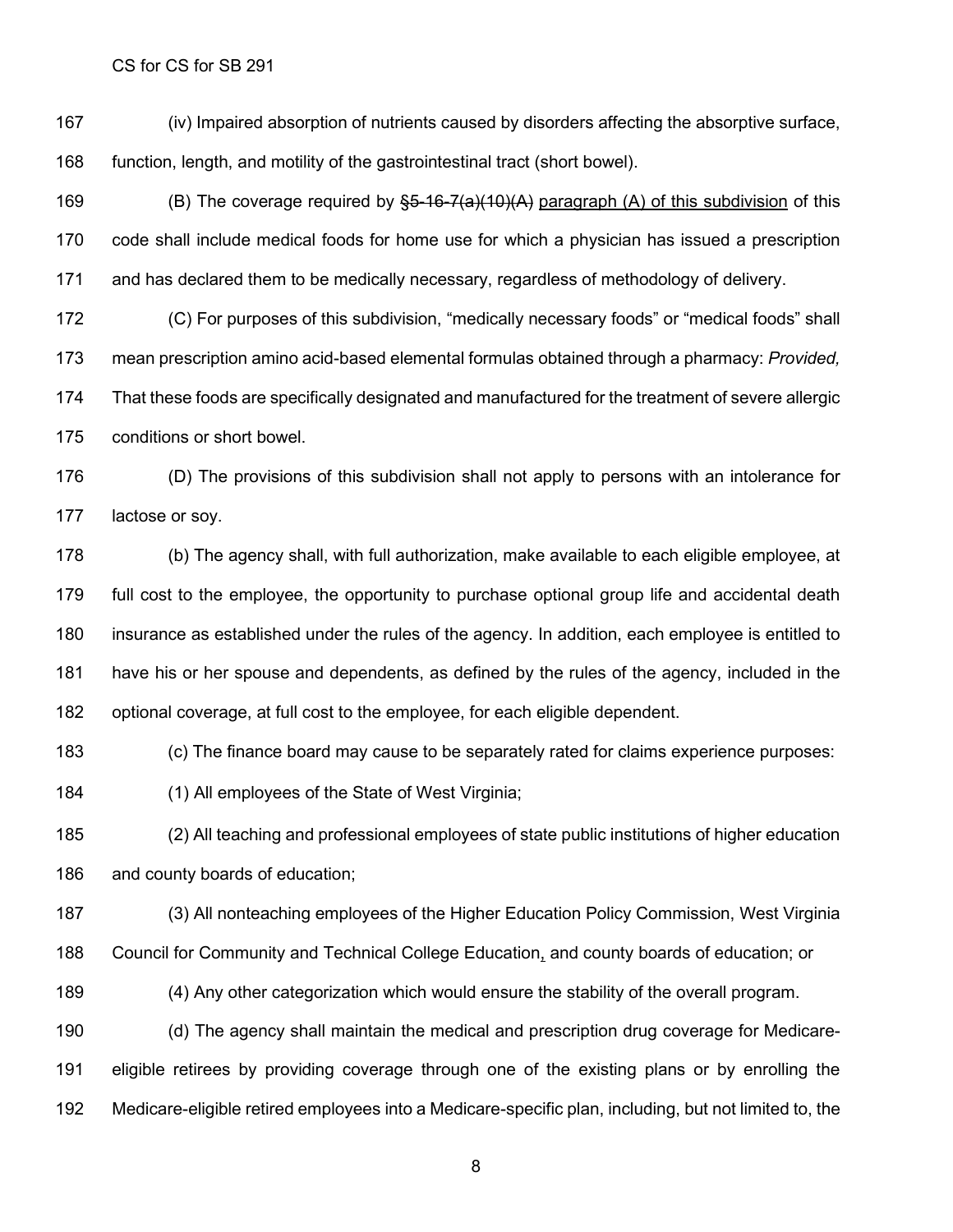- Medicare/Advantage Prescription Drug Plan. If a Medicare-specific plan is no longer available or advantageous for the agency and the retirees, the retirees remain eligible for coverage through the agency.
- (e) The agency shall establish procedures to authorize treatment with a nonparticipating provider if a covered service is not available within established time and distance standards and within a reasonable period after service is requested, and with the same coinsurance, deductible, 199 or copayment requirements as would apply if the service were provided at a participating provider, and at no greater cost to the covered person than if the services were obtained at or from a participating provider. (f) If the Public Employees Insurance Agency offers a plan that does not cover services provided by an out-of-network provider, it may provide the benefits required in paragraph (A), subdivision (6) subsection (a) of this section if the services are rendered by a provider who is
- designated by and affiliated with the Public Employees Insurance Agency, and only if the same
- requirements apply for services for a physical illness.
- (g) In the event of a concurrent review for a claim for coverage of services for the prevention of, screening for, and treatment of behavioral health, mental health, and substance use disorders, the service continues to be a covered service until the Public Employees Insurance Agency notifies the covered person of the determination of the claim.
- (h) Unless denied for nonpayment of premium, a denial of reimbursement for services for the prevention of, screening for, or treatment of behavioral health, mental health, and substance
- use disorders by the Public Employees Insurance Agency shall include the following language:
- (1) A statement explaining that covered persons are protected under this section, which
- provides that limitations placed on the access to mental health and substance use disorder
- benefits may be no greater than any limitations placed on access to medical and surgical benefits;
- (2) A statement providing information about the internal appeals process if the covered
- person believes his or her rights under this section have been violated; and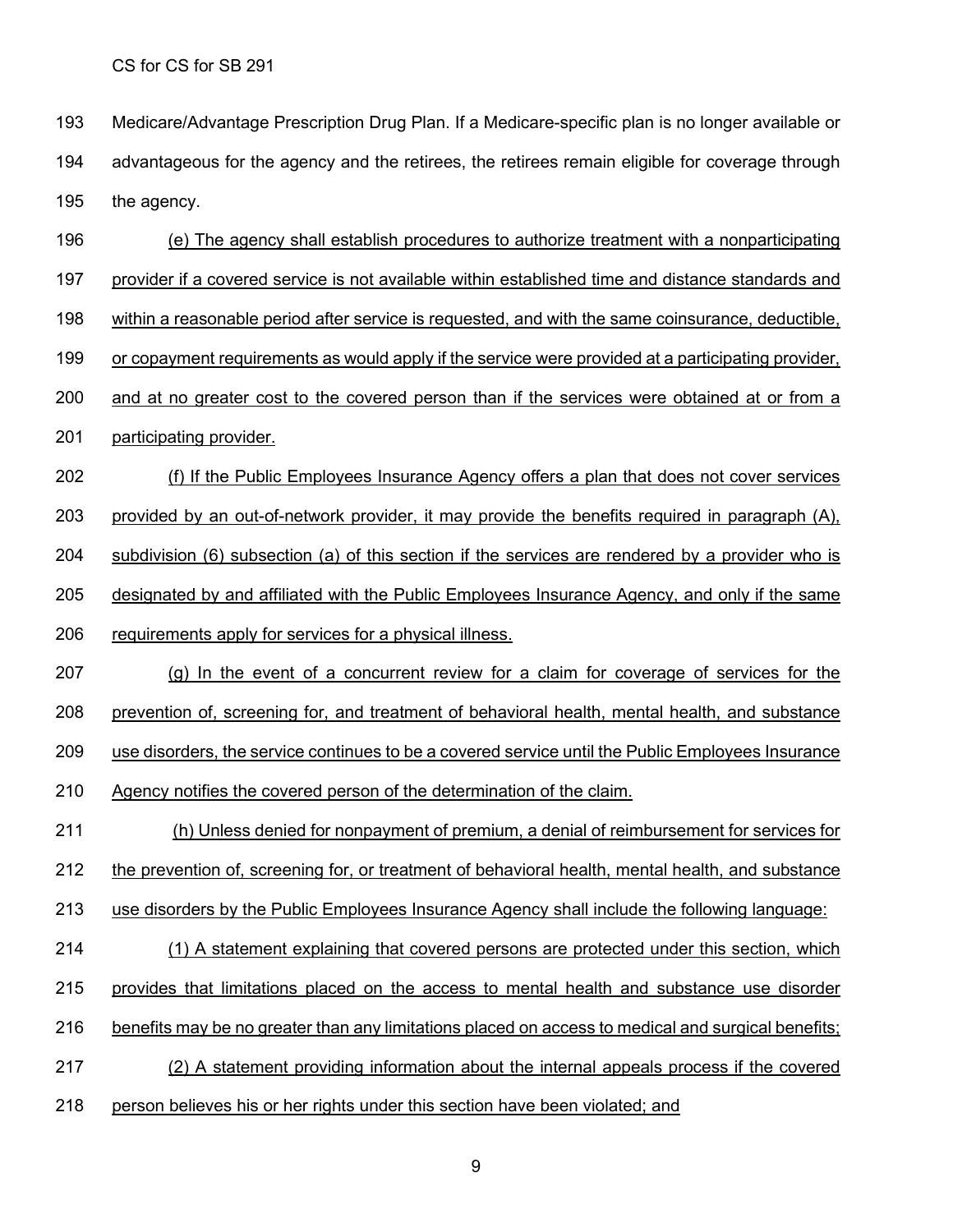- (3) A statement specifying that covered persons are entitled, upon request to the Public
- 220 Employees Insurance Agency, to a copy of the medical necessity criteria for any behavioral
- health, mental health, and substance use disorder benefit.
- (i) On or after June 1, 2021, and annually thereafter, the Public Employees Insurance
- Agency shall submit a written report to the Joint Committee on Government and Finance that
- contains the following information regarding plans offered pursuant to this section:
- (1) Data that demonstrates parity compliance for adverse determination regarding claims
- for behavioral health, mental health, or substance use disorder services and includes the total
- number of adverse determinations for such claims;
- (2) A description of the process used to develop and select:
- (A) The medical necessity criteria used in determining benefits for behavioral health,
- mental health, and substance use disorders; and
- (B) The medical necessity criteria used in determining medical and surgical benefits;
- (3) Identification of all nonquantitative treatment limitations that are applied to benefits for
- behavioral health, mental health, and substance use disorders and to medical and surgical
- benefits within each classification of benefits; and
- (4) The results of analyses demonstrating that, for medical necessity criteria described in subdivision (2) of this subsection and for each nonquantitative treatment limitation identified in 237 subdivision (3) of this subsection, as written and in operation, the processes, strategies, evidentiary standards, or other factors used in applying the medical necessity criteria and each nonquantitative treatment limitation to benefits for behavioral health, mental health, and 240 substance use disorders within each classification of benefits are comparable to, and are applied no more stringently than, the processes, strategies, evidentiary standards, or other factors used in applying the medical necessity criteria and each nonquantitative treatment limitation to medical 243 and surgical benefits within the corresponding classification of benefits.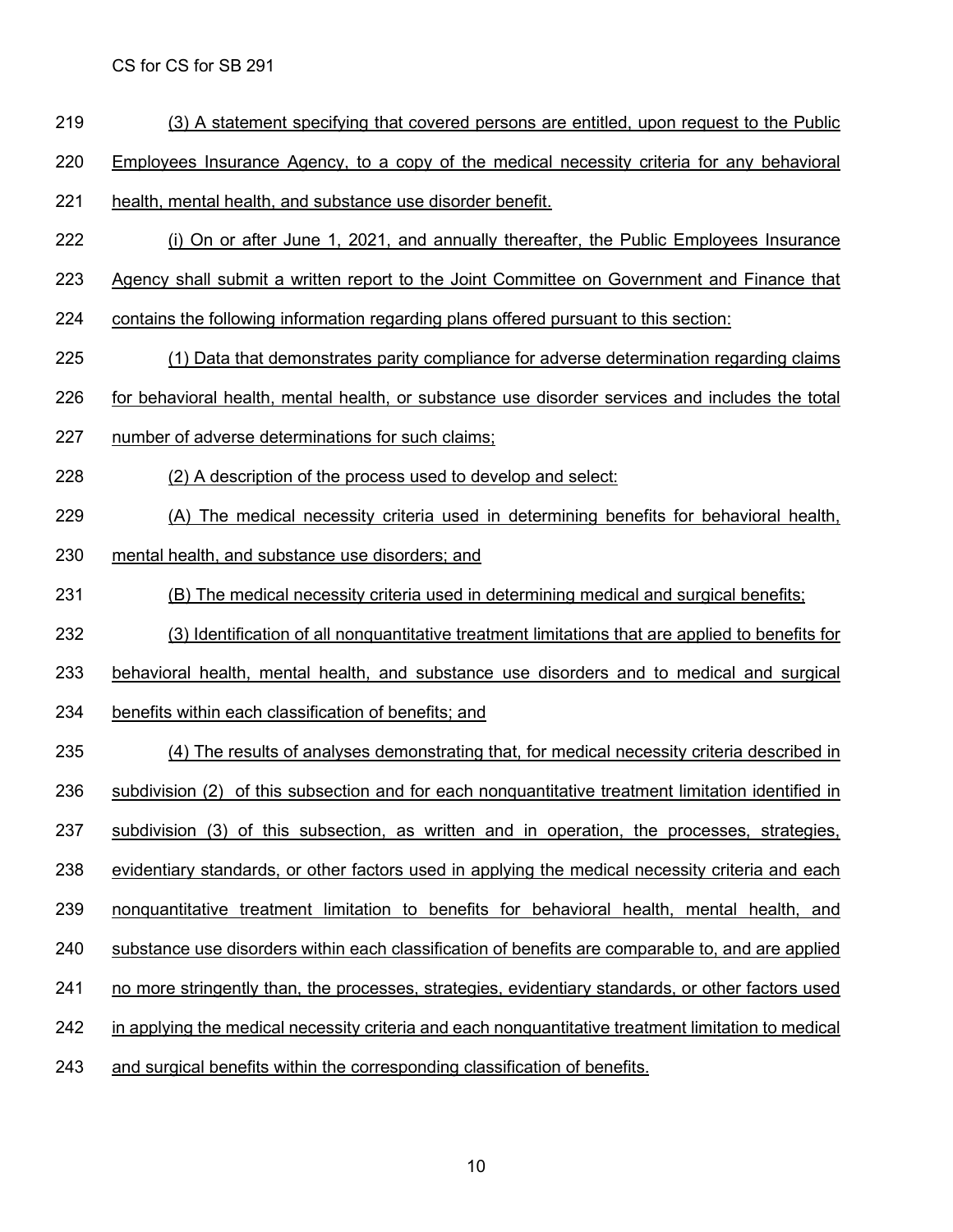- (5) The Public Employees Insurance Agency's report of the analyses regarding nonquantitative treatment limitations shall include at a minimum:
- (A) Identify factors used to determine whether a nonquantitative treatment limitation will apply to a benefit, including factors that were considered but rejected;
- (B) Identify and define the specific evidentiary standards used to define the factors and
- any other evidence relied on in designing each nonquantitative treatment limitation;

(C) Provide the comparative analyses, including the results of the analyses, performed to

determine that the processes and strategies used to design each nonquantitative treatment

limitation, as written, and the written processes and strategies used to apply each nonquantitative

treatment limitation for benefits for behavioral health, mental health, and substance use disorders

are comparable to, and are applied no more stringently than, the processes and strategies used

to design and apply each nonquantitative treatment limitation, as written, and the written

- processes and strategies used to apply each nonquantitative treatment limitation for medical and
- surgical benefits;

 (D) Provide the comparative analysis, including the results of the analyses, performed to determine that the processes and strategies used to apply each nonquantitative treatment limitation, in operation, for benefits for behavioral health, mental health, and substance use disorders are comparable to, and are applied no more stringently than, the processes and strategies used to apply each nonquantitative treatment limitation, in operation, for medical and surgical benefits; and

- (E) Disclose the specific findings and conclusions reached by the Public Employees Insurance Agency that the results of the analyses indicate that each health benefit plan offered by the Public Employees Insurance Agency complies with paragraph (B), subdivision (6),
- subsection (a) of this section.
- (j) The Public Employees Insurance Agency shall update its annual plan document to 269 reflect its comprehensive parity compliance. An annual report shall also be filed with the Joint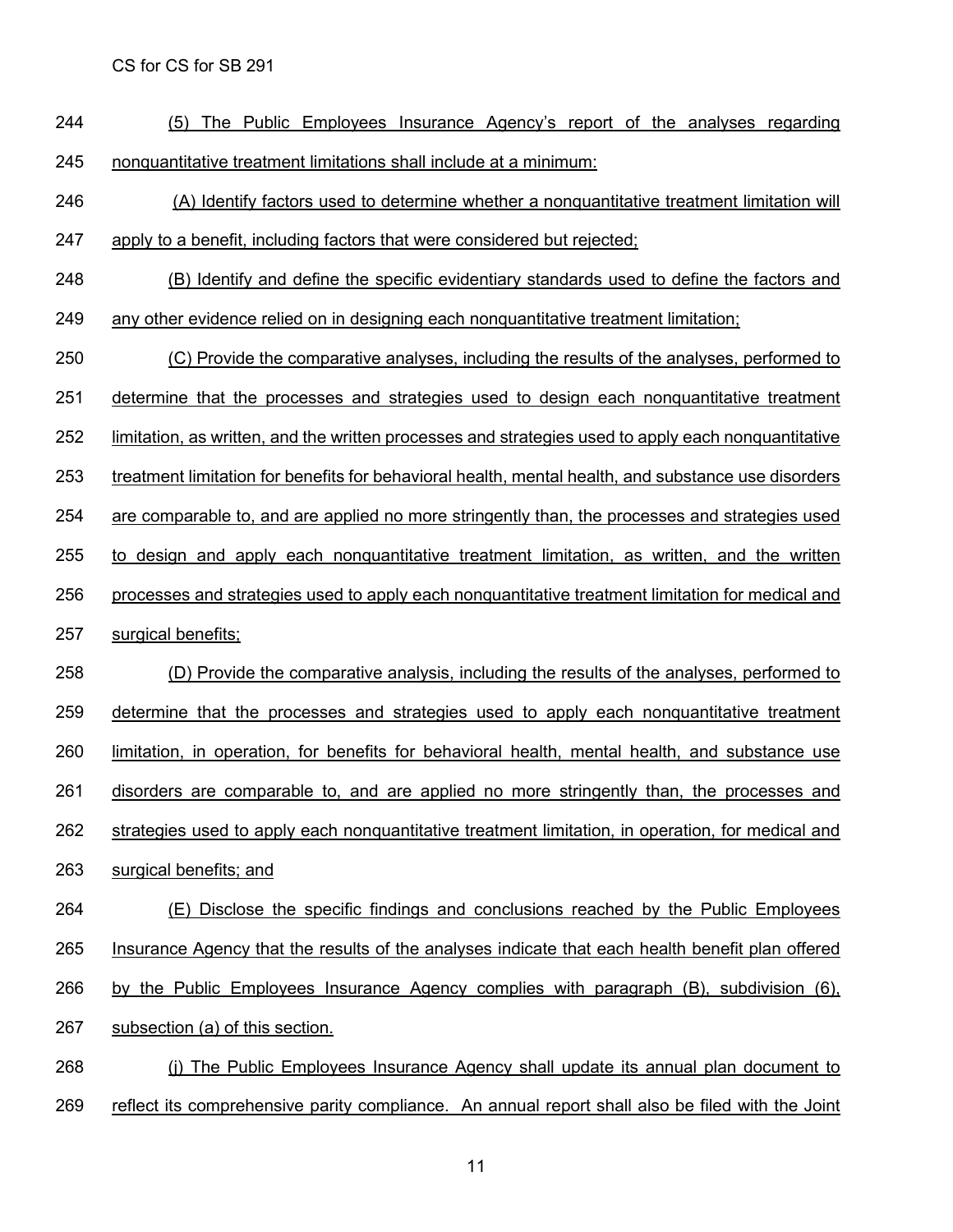- Committee on Government and Finance and the Public Employees Insurance Agency Finance
- Board.
- (k) This section is effective for policies, contracts, plans or agreements, beginning on or
- after January 1, 2021. This section applies to all policies, contracts, plans, or agreements, subject
- to this article that are delivered, executed, issued, amended, adjusted, or renewed in this state on
- or after the effective date of this section.

## **CHAPTER 33. INSURANCE.**

## **ARTICLE 15. ACCIDENT AND SICKNESS [INSURANCE.](http://code.wvlegislature.gov/33-15/)**

#### **33-15-4a. Required policy provisions-mental illness.**

[Repealed.]

#### **§33-15-4u. Mental health parity.**

- (a) As used in this section, the following words and phrases have the meaning given them
- in this section unless the context clearly indicates otherwise:
- To the extent that coverage is provided "behavioral health, mental health, and substance
- use disorder" means a condition or disorder, regardless of etiology, that may be the result of a

combination of genetic and environmental factors and that falls under any of the diagnostic

- 6 categories listed in the mental disorders section of the most recent version of:
- (A) The International Statistical Classification of Diseases and Related Health Problems;
- (B) The Diagnostic and Statistical Manual of Mental Disorders; or
- (C) The Diagnostic Classification of Mental Health and Developmental Disorders of
- Infancy and Early Childhood; and
- Includes autism spectrum disorder: *Provided,* That any service, even if it is related to the
- behavioral health, mental health, or substance use disorder diagnosis if medical in nature, shall
- be reviewed as a medical claim and undergo all utilization review as applicable.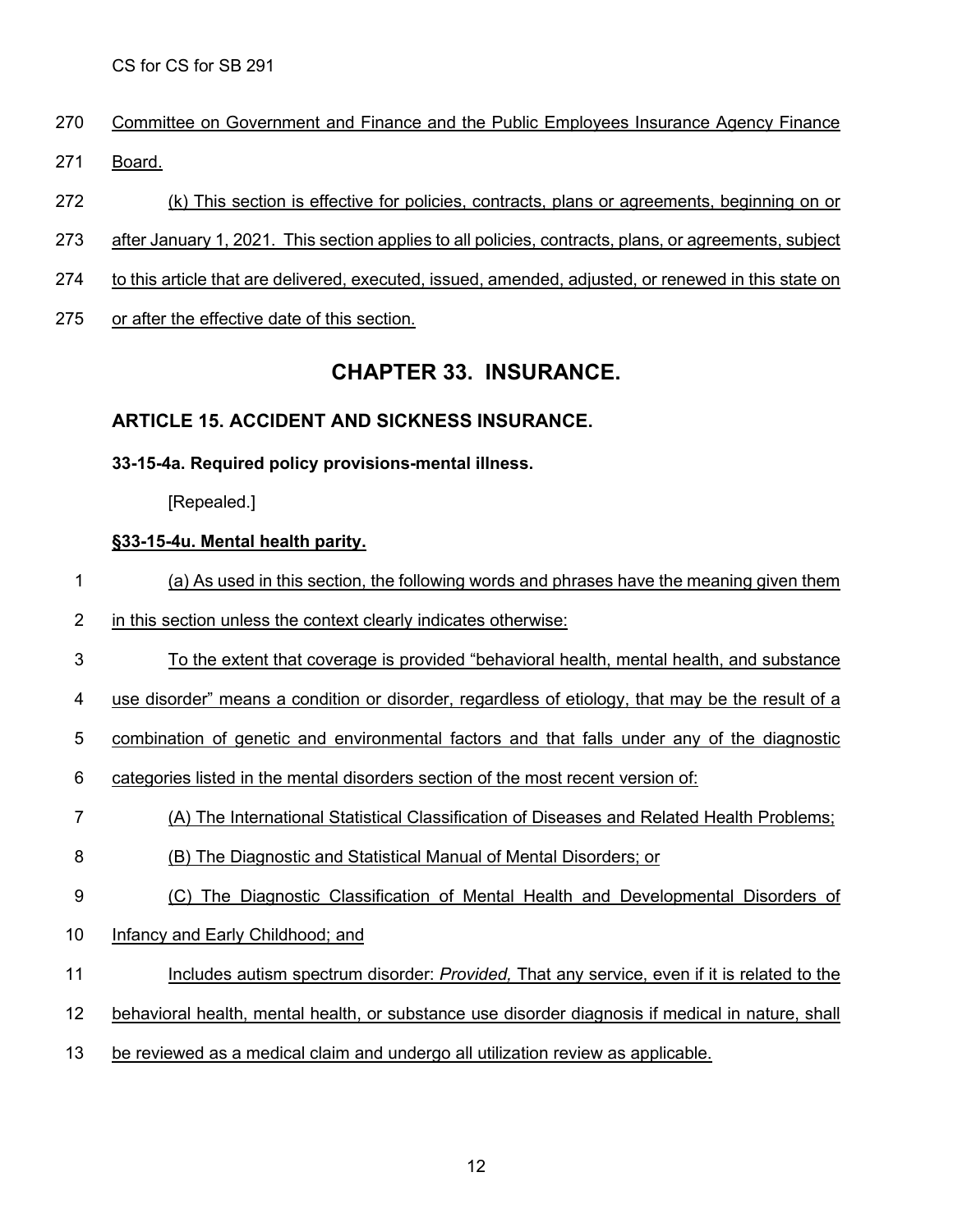| 14 | (b) The carrier is required to provide coverage for the prevention of, screening for, and                 |
|----|-----------------------------------------------------------------------------------------------------------|
| 15 | treatment of behavioral health, mental health, and substance use disorders that is no less                |
| 16 | extensive than the coverage provided for any physical illness and that complies with the                  |
| 17 | requirements of this section. This screening shall include, but is not limited to, unhealthy alcohol      |
| 18 | use for adults, substance use for adults and adolescents, and depression screening for                    |
| 19 | adolescents and adults.                                                                                   |
| 20 | (c) The carrier shall:                                                                                    |
| 21 | Include coverage and reimbursement for behavioral health screenings using a<br>(1)                        |
| 22 | validated screening tool for behavioral health, which coverage and reimbursement is no less               |
| 23 | extensive than the coverage and reimbursement for the annual physical examination;                        |
| 24 | (2) Comply with the nonquantitative treatment limitation requirements specified in 45 CFR                 |
| 25 | §146.136(c)(4), or any successor regulation, regarding any limitations that are not expressed             |
| 26 | numerically but otherwise limit the scope or duration of benefits for treatment, which in addition to     |
| 27 | the limitations and examples listed in 45 CFR $\S 146.136(c)(4)(ii)$ and $(c)(4)(iii)$ , or any successor |
| 28 | regulation and 78 FR 68246, include the methods by which the carrier establishes and maintains            |
| 29 | its provider network and responds to deficiencies in the ability of its networks to provide timely        |
| 30 | access to care;                                                                                           |
| 31 | (3) Comply with the financial requirements and quantitative treatment limitations specified               |
| 32 | in 45 CFR $§146.136(c)(2)$ and $(c)(3)$ , or any successor regulation;                                    |
| 33 | (4) Not apply any nonquantitative treatment limitations to benefits for behavioral health,                |
| 34 | mental health, and substance use disorders that are not applied to medical and surgical benefits          |
| 35 | within the same classification of benefits;                                                               |
| 36 | (5) Establish procedures to authorize treatment with a nonparticipating provider if a                     |
| 37 | covered service is not available within established time and distance standards and within a              |
| 38 | reasonable period after service is requested, and with the same coinsurance, deductible, or               |
| 39 | copayment requirements as would apply if the service were provided at a participating provider,           |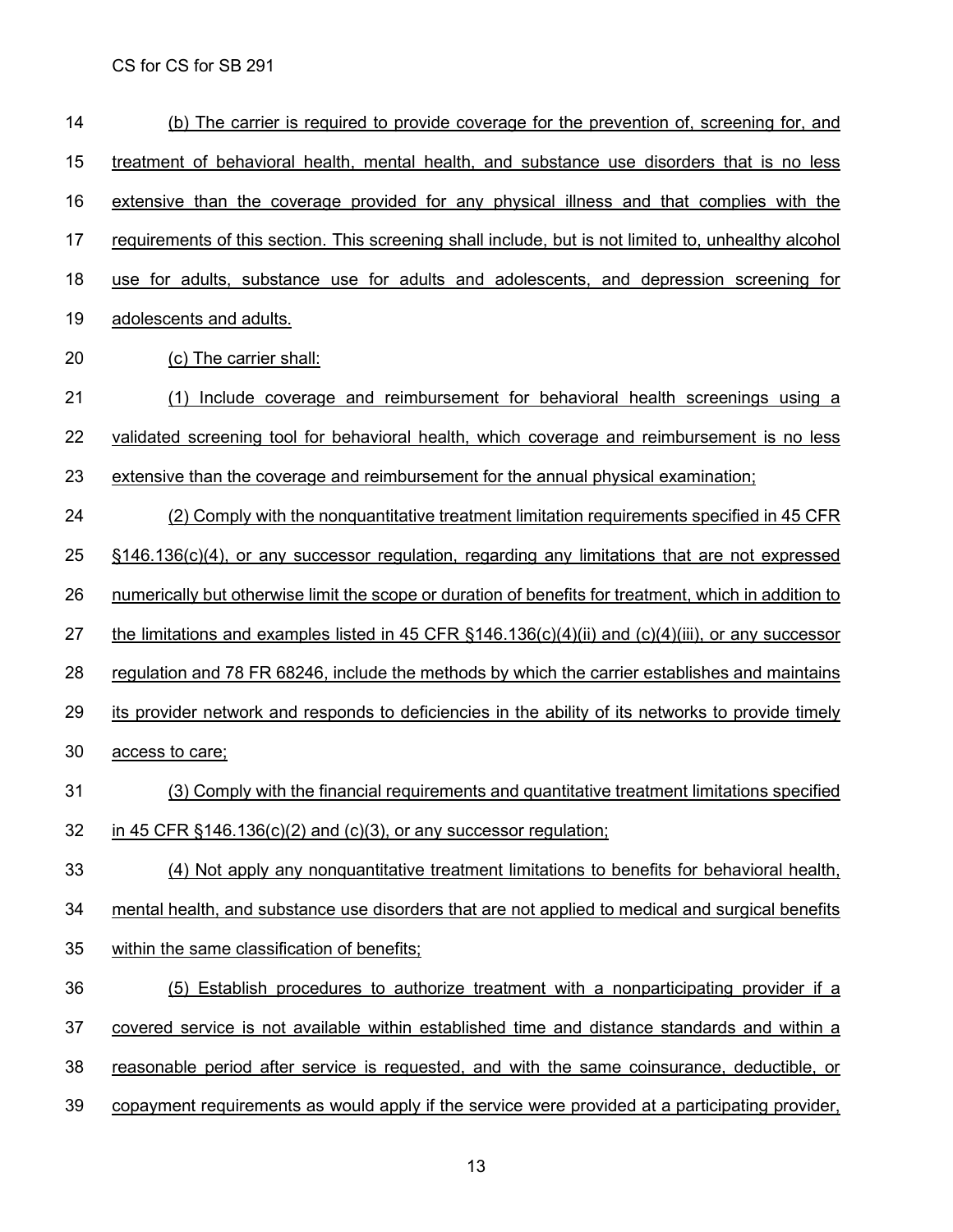| 40 | and at no greater cost to the covered person than if the services were obtained at, or from a        |
|----|------------------------------------------------------------------------------------------------------|
| 41 | participating provider; and                                                                          |
| 42 | (6) If a covered person obtains a covered service from a nonparticipating provider because           |
| 43 | the covered service is not available within the established time and distance standards, reimburse   |
| 44 | treatment or services for behavioral health, mental health, or substance use disorders required to   |
| 45 | be covered pursuant to this subsection that are provided by a nonparticipating provider using the    |
| 46 | same methodology that the carrier uses to reimburse covered medical services provided by             |
| 47 | nonparticipating providers and, upon request, provide evidence of the methodology to the person      |
| 48 | or provider.                                                                                         |
| 49 | (d) If the carrier offers a plan that does not cover services provided by an out-of-network          |
| 50 | provider, it may provide the benefits required in subsection (c) of this section if the services are |
| 51 | rendered by a provider who is designated by and affiliated with the carrier only if the same         |
| 52 | requirements apply for services for a physical illness.                                              |
| 53 | (e) In the event of a concurrent review for a claim for coverage of services for the                 |
| 54 | prevention of, screening for, and treatment of behavioral health, mental health, and substance       |
| 55 | use disorders, the service continues to be a covered service until the carrier notifies the covered  |
| 56 | person of the determination of the claim.                                                            |
| 57 | (f) Unless denied for nonpayment of premium, a denial of reimbursement for services for              |
| 58 | the prevention of, screening for, or treatment of behavioral health, mental health, and substance    |
| 59 | use disorders by the carrier must include the following language:                                    |
| 60 | (1) A statement explaining that covered persons are protected under this section, which              |
| 61 | provides that limitations placed on the access to mental health and substance use disorder           |
| 62 | benefits may be no greater than any limitations placed on access to medical and surgical benefits;   |
| 63 | (2) A statement providing information about the Consumer Services Division of the West               |
| 64 | Virginia Office of the Insurance Commissioner if the covered person believes his or her rights       |
| 65 | under this section have been violated; and                                                           |
|    |                                                                                                      |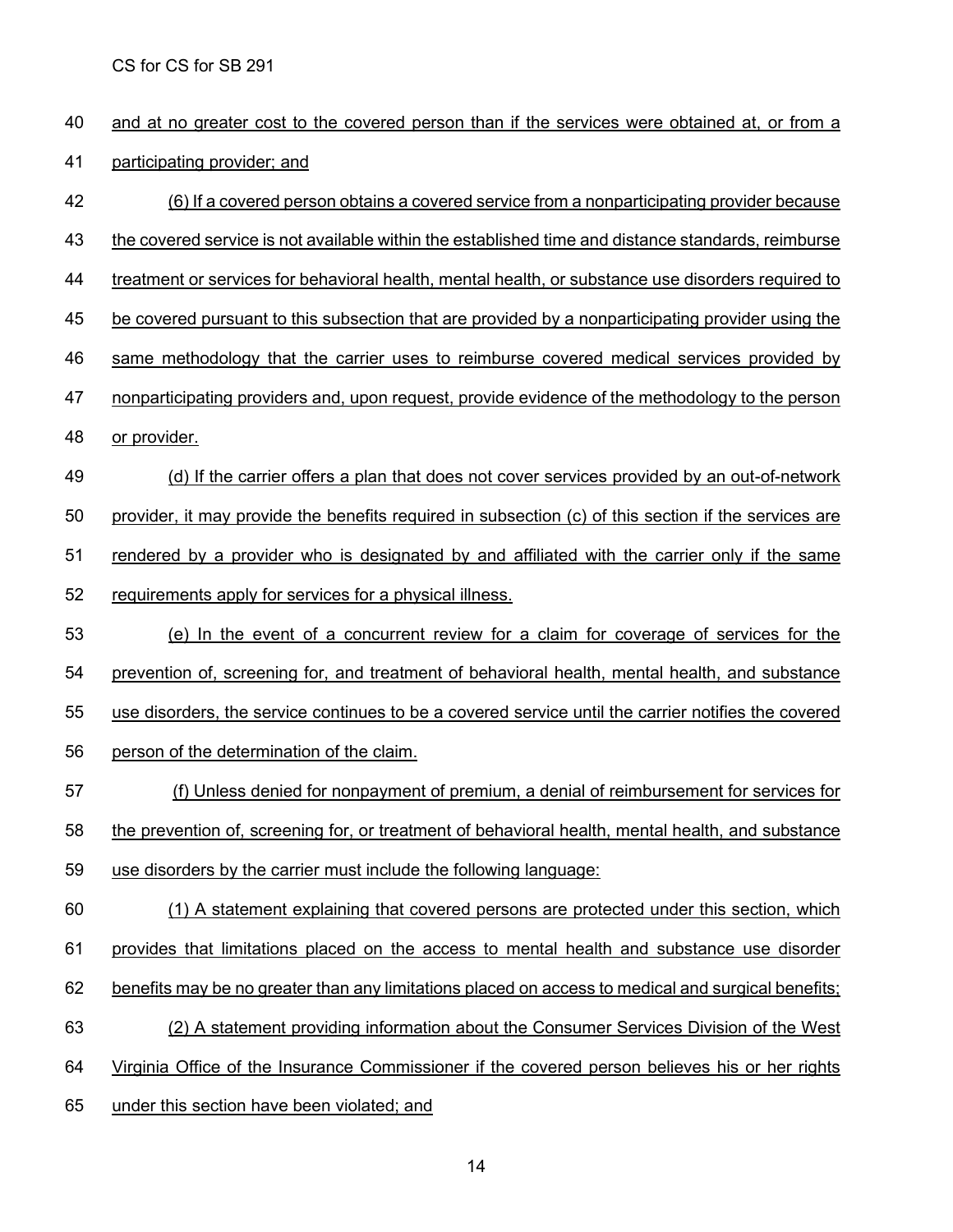(3) A statement specifying that covered persons are entitled, upon request to the carrier, 67 to a copy of the medical necessity criteria for any behavioral health, mental health, and substance use disorder benefit. (g) On or after June 1, 2021, and annually thereafter, the Insurance Commissioner shall submit a written report to the Joint Committee on Government and Finance that contains the following information on plans which fall under this section regarding plans offered pursuant to this section: (1) Data that demonstrates parity compliance for adverse determination regarding claims for behavioral health, mental health, or substance use disorder services and includes the total number of adverse determinations for such claims; (2) A description of the process used to develop and select: (A) The medical necessity criteria used in determining benefits for behavioral health, mental health, and substance use disorders; and (B) The medical necessity criteria used in determining medical and surgical benefits; (3) Identification of all nonquantitative treatment limitations that are applied to benefits for behavioral health, mental health, and substance use disorders and to medical and surgical 82 benefits within each classification of benefits; and (4) The results of analyses demonstrating that, for medical necessity criteria described in subdivision (2) of this subsection and for each nonquantitative treatment limitation identified in subdivision (3) of this subsection, as written and in operation, the processes, strategies, evidentiary standards, or other factors used in applying the medical necessity criteria and each 87 nonquantitative treatment limitation to benefits for behavioral health, mental health, and substance use disorders within each classification of benefits are comparable to, and are applied no more stringently than, the processes, strategies, evidentiary standards, or other factors used in applying the medical necessity criteria and each nonquantitative treatment limitation to medical and surgical benefits within the corresponding classification of benefits.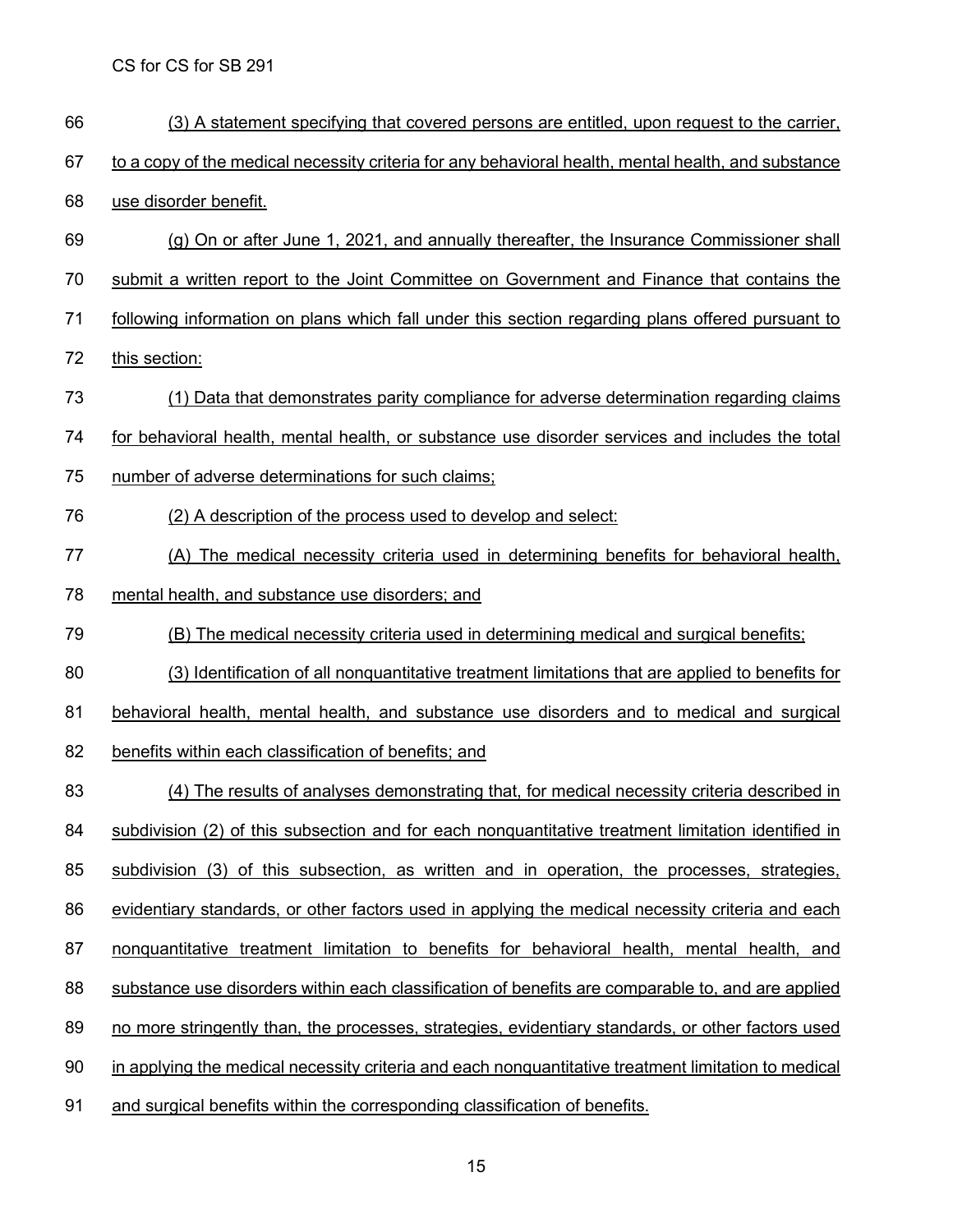- (5) The Insurance Commissioner's report of the analyses regarding nonquantitative treatment limitations shall include at a minimum:
- (A) Identifying factors used to determine whether a nonquantitative treatment limitation will apply to a benefit, including factors that were considered but rejected;
- (B) Identify and define the specific evidentiary standards used to define the factors and
- any other evidence relied on in designing each nonquantitative treatment limitation;

 (C) Provide the comparative analyses, including the results of the analyses, performed to determine that the processes and strategies used to design each nonquantitative treatment limitation, as written, and the written processes and strategies used to apply each nonquantitative

treatment limitation for benefits for behavioral health , mental health, and substance use disorders

are comparable to, and are applied no more stringently than, the processes and strategies used

to design and apply each nonquantitative treatment limitation, as written, and the written

- processes and strategies used to apply each nonquantitative treatment limitation for medical and
- surgical benefits;

 (D) Provide the comparative analyses, including the results of the analyses, performed to determine that the processes and strategies used to apply each nonquantitative treatment limitation, in operation, for benefits for behavioral health , mental health, and substance use disorders are comparable to, and are applied no more stringently than, the processes and strategies used to apply each nonquantitative treatment limitation, in operation, for medical and surgical benefits; and

 (E) Disclose the specific findings and conclusions reached by the Insurance 113 Commissioner that the results of the analyses indicate that each health benefit plan offered under the provisions of this section complies with subsection (c) and this section.

 (h) The Insurance Commissioner shall adopt legislative rules to comply with the provisions of this section. These rules shall specify the information and analyses that carriers shall provide to the Insurance Commissioner necessary for the Insurance Commissioner to complete the report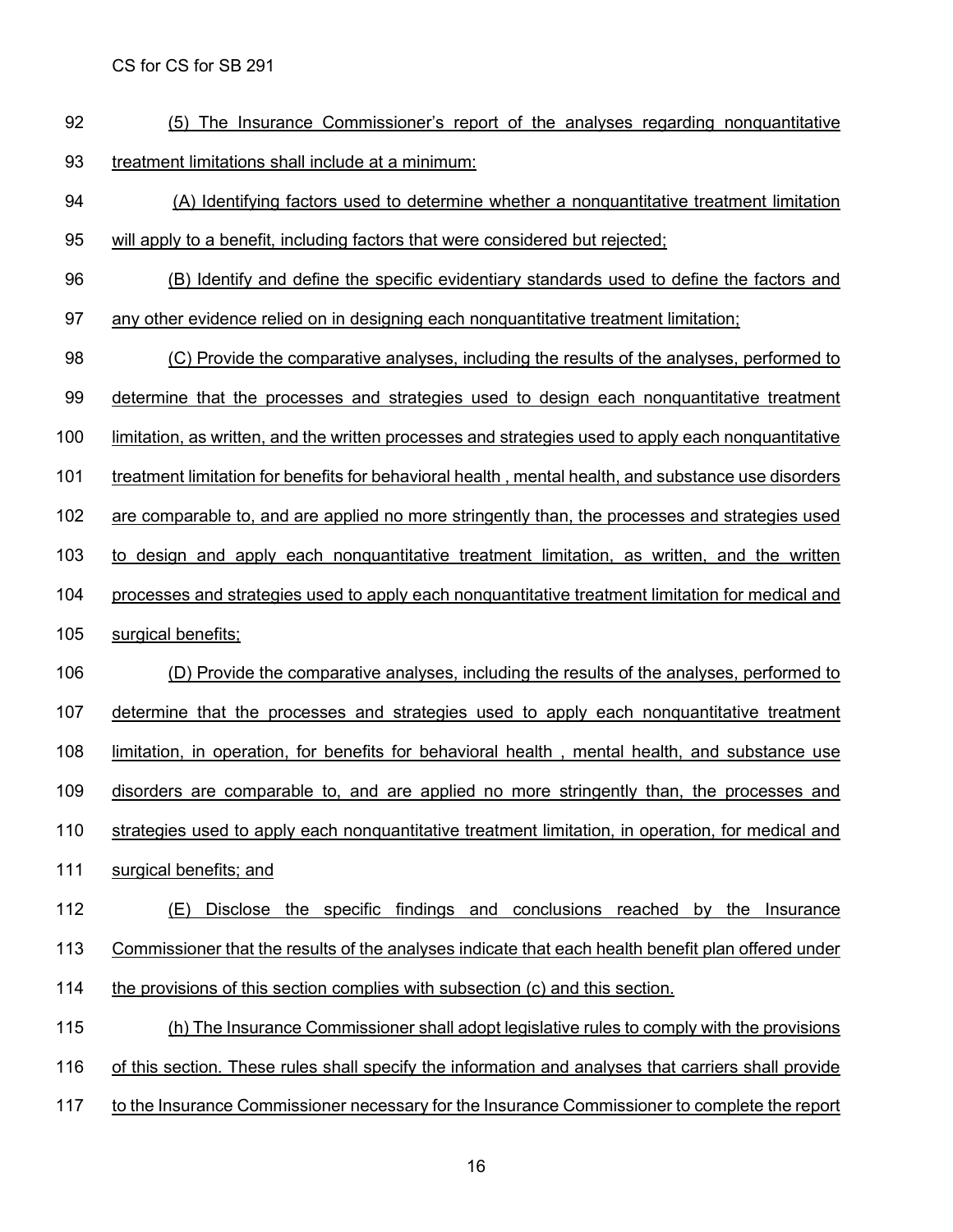- described in subsection (g) of this section and shall delineate the format in which the carriers shall
- submit such information and analyses. These rules or amendments to rules shall be proposed
- pursuant to the provisions of §29A-3-1 *et seq.* of this code within the applicable time limit to be
- considered by the Legislature during its regular session in the year 2021.
- (i) This section is effective for policies, contracts, plans, or agreements, beginning on or
- after January 1, 2021. This section applies to all policies, contracts, plans, or agreements, subject
- 124 to this article that are delivered, executed, issued, amended, adjusted, or renewed in this state on
- or after the effective date of this section.
- (j) The Insurance Commissioner shall enforce this section and may conduct a financial
- examination of the carrier to determine if it is in compliance with this section, including, but not
- limited to, a review of policies and procedures and a sample of mental health claims to determine
- 129 these claims are treated in parity with medical and surgical benefits. The results of this
- examination shall be reported to the Legislature. If the Insurance Commissioner determines that
- the carrier is not in compliance with this section, the Insurance Commissioner may fine the carrier
- in conformity with the fines established in the legislative rule.

## **ARTICLE 16. GROUP ACCIDENT AND SICKNESS [INSURANCE](http://code.wvlegislature.gov/33-16/)**.

### **§33-16-3a. Same-mental health.**

1 [Repealed.]

### **§33-16-3ff. Mental health parity.**

- (a) As used in this section, the following words and phrases have the meaning given them
- in this section unless the context clearly indicates otherwise:
- To the extent that coverage is provided "behavioral, mental health, and substance use
- 4 disorder" means a condition or disorder, regardless of etiology, that may be the result of a
- combination of genetic and environmental factors and that falls under any of the diagnostic
- categories listed in the mental disorders section of the most recent version of:
- (1) The International Statistical Classification of Diseases and Related Health Problems;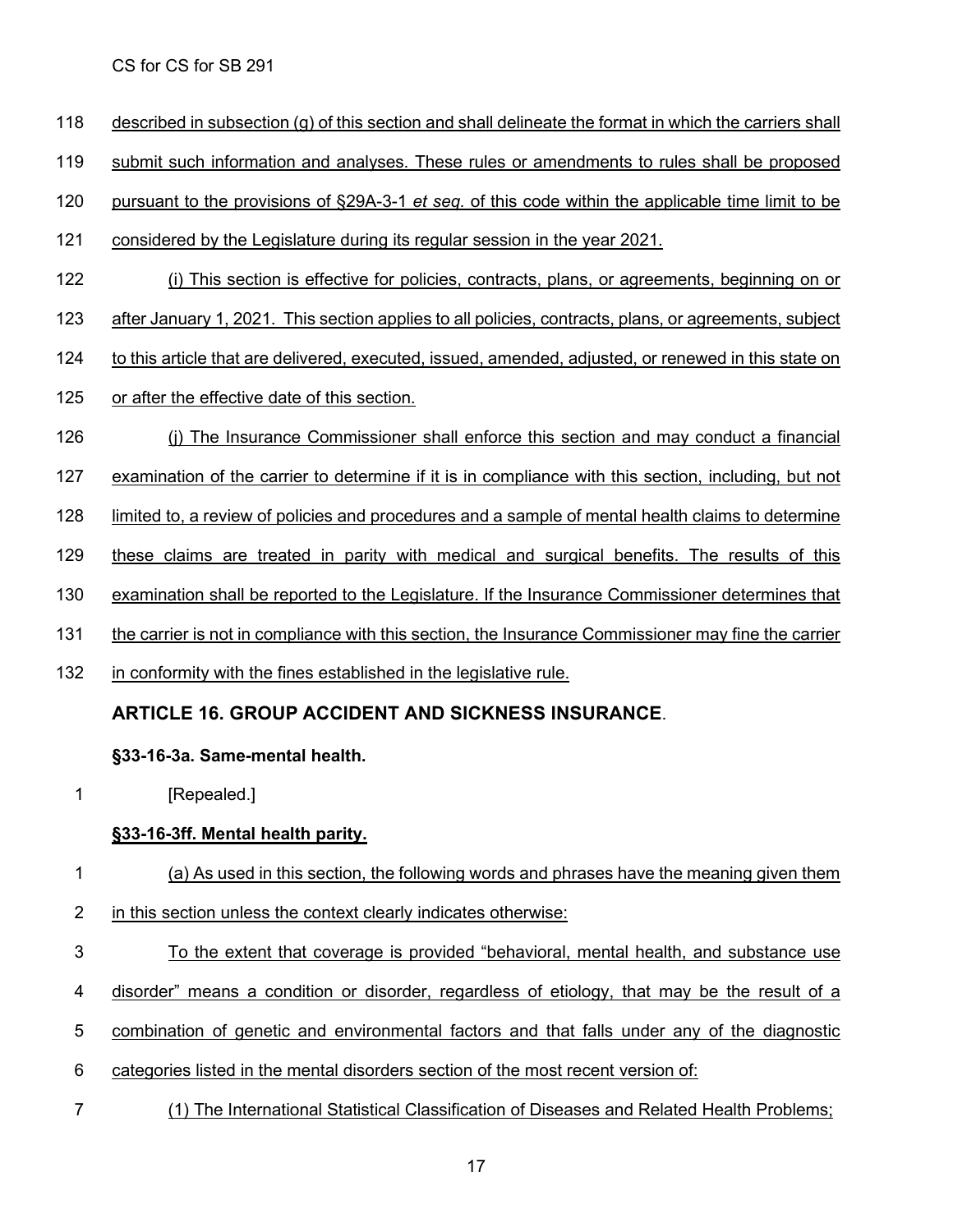| 8  | (2) The Diagnostic and Statistical Manual of Mental Disorders; or                                         |
|----|-----------------------------------------------------------------------------------------------------------|
| 9  | (3) The Diagnostic Classification of Mental Health and Developmental Disorders of Infancy                 |
| 10 | and Early Childhood; and                                                                                  |
| 11 | Includes autism spectrum disorder: Provided, That any service, even if it is related to the               |
| 12 | behavioral health, mental health, or substance use disorder diagnosis if medical in nature, shall         |
| 13 | be reviewed as a medical claim and undergo all utilization review as applicable.                          |
| 14 | (b) The carrier is required to provide coverage for the prevention of, screening for, and                 |
| 15 | treatment of behavioral health, mental health, and substance use disorders that is no less                |
| 16 | extensive than the coverage provided for any physical illness and that complies with the                  |
| 17 | requirements of this section. This screening shall include but is not limited to unhealthy alcohol        |
| 18 | use for adults, substance use for adults and adolescents, and depression screening for                    |
| 19 | adolescents and adults.                                                                                   |
| 20 | (c) The carrier shall:                                                                                    |
| 21 | Include coverage and reimbursement for behavioral health screenings using a<br>(1)                        |
| 22 | validated screening tool for behavioral health, which coverage and reimbursement is no less               |
| 23 | extensive than the coverage and reimbursement for the annual physical examination;                        |
| 24 | (2) Comply with the nonquantitative treatment limitation requirements specified in 45 CFR                 |
| 25 | $\S$ 146.136(c)(4), or any successor regulation, regarding any limitations that are not expressed         |
| 26 | numerically but otherwise limit the scope or duration of benefits for treatment, which in addition to     |
| 27 | the limitations and examples listed in 45 CFR $\S 146.136(c)(4)(ii)$ and $(c)(4)(iii)$ , or any successor |
| 28 | regulation and 78 FR 68246, include the methods by which the carrier establishes and maintains            |
| 29 | its provider network and responds to deficiencies in the ability of its networks to provide timely        |
| 30 | access to care;                                                                                           |
| 31 | (3) Comply with the financial requirements and quantitative treatment limitations specified               |
| 32 | in 45 CFR $§146.136(c)(2)$ and $(c)(3)$ , or any successor regulation;                                    |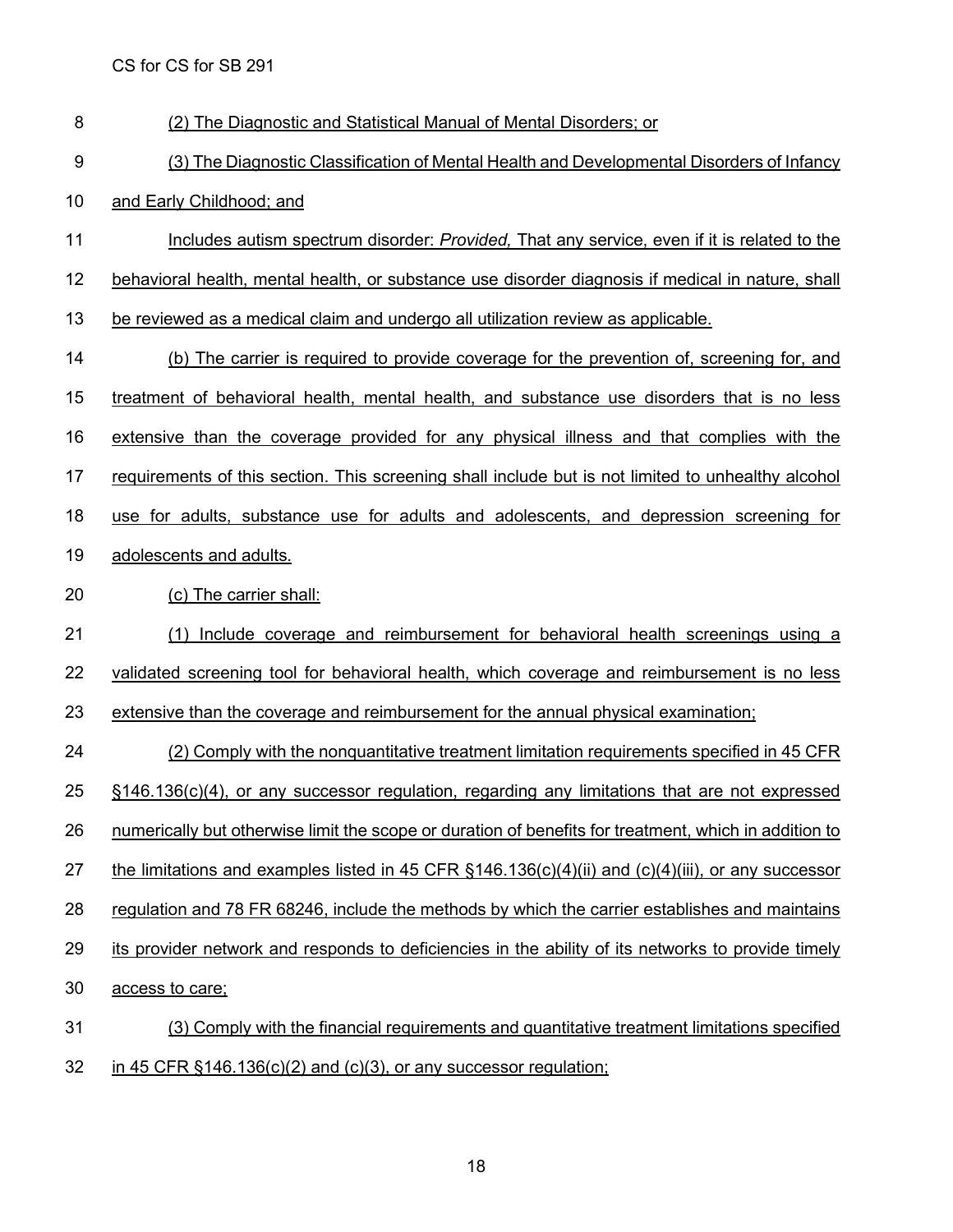- (4) Not apply any nonquantitative treatment limitations to benefits for behavioral health, mental health, and substance use disorders that are not applied to medical and surgical benefits within the same classification of benefits; (5) Establish procedures to authorize treatment with a nonparticipating provider if a covered service is not available within established time and distance standards and within a reasonable period after service is requested, and with the same coinsurance, deductible, or copayment requirements as would apply if the service were provided at a participating provider, and at no greater cost to the covered person than if the services were obtained at, or from a participating provider; and (6) If a covered person obtains a covered service from a nonparticipating provider because the covered service is not available within the established time and distance standards, reimburse treatment or services for behavioral health, mental health, or substance use disorders required to be covered pursuant to this subsection that are provided by a nonparticipating provider using the same methodology that the carrier uses to reimburse covered medical services provided by 47 nonparticipating providers and, upon request, provide evidence of the methodology to the person or provider. 49 (d) If the carrier offers a plan that does not cover services provided by an out-of-network provider, it may provide the benefits required in subsection (c) of this section if the services are rendered by a provider who is designated by and affiliated with the carrier only if the same
- requirements apply for services for a physical illness.
- (e) In the event of a concurrent review for a claim for coverage of services for the prevention of, screening for, and treatment of behavioral health, mental health, and substance use disorders, the service continues to be a covered service until the carrier notifies the covered person of the determination of the claim.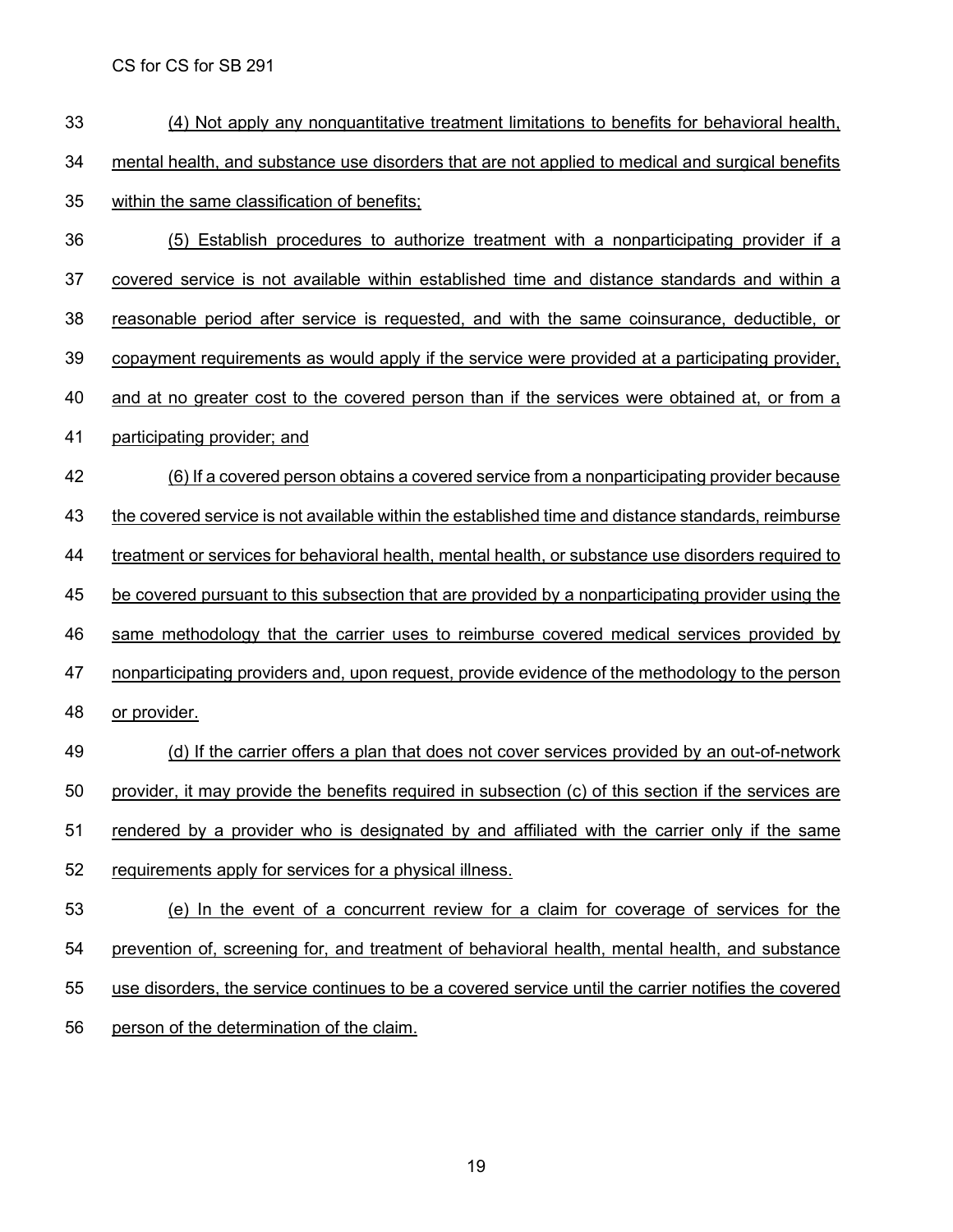- (f) Unless denied for nonpayment of premium, a denial of reimbursement for services for
- 58 the prevention of, screening for, or treatment of behavioral health, mental health, and substance
- use disorders by the carrier must include the following language:
- (1) A statement explaining that covered persons are protected under this section, which
- provides that limitations placed on the access to mental health and substance use disorder
- benefits may be no greater than any limitations placed on access to medical and surgical benefits;
- (2) A statement providing information about the Consumer Services Division of the Office
- of the West Virginia Insurance Commissioner if the covered person believes his or her rights
- under this section have been violated; and
- (3) A statement specifying that covered persons are entitled, upon request to the carrier,
- to a copy of the medical necessity criteria for any behavioral health, mental health, and substance
- use disorder benefit.
- (g) On or after June 1, 2021, and annually thereafter, the Insurance Commissioner shall
- submit a written report to the Joint Committee on Government and Finance that contains the
- following information regarding plans offered pursuant to this section:
- (1) Data that demonstrates parity compliance for adverse determination regarding claims
- for behavioral health, mental health, or substance use disorder services and includes the total
- number of adverse determinations for such claims;
- (2) A description of the process used to develop and select:
- 76 (A) The medical necessity criteria used in determining benefits for behavioral health,
- mental health, and substance use disorders; and
- (B) The medical necessity criteria used in determining medical and surgical benefits;
- (3) Identification of all nonquantitative treatment limitations that are applied to benefits for
- behavioral health, mental health, and substance use disorders and to medical and surgical
- benefits within each classification of benefits; and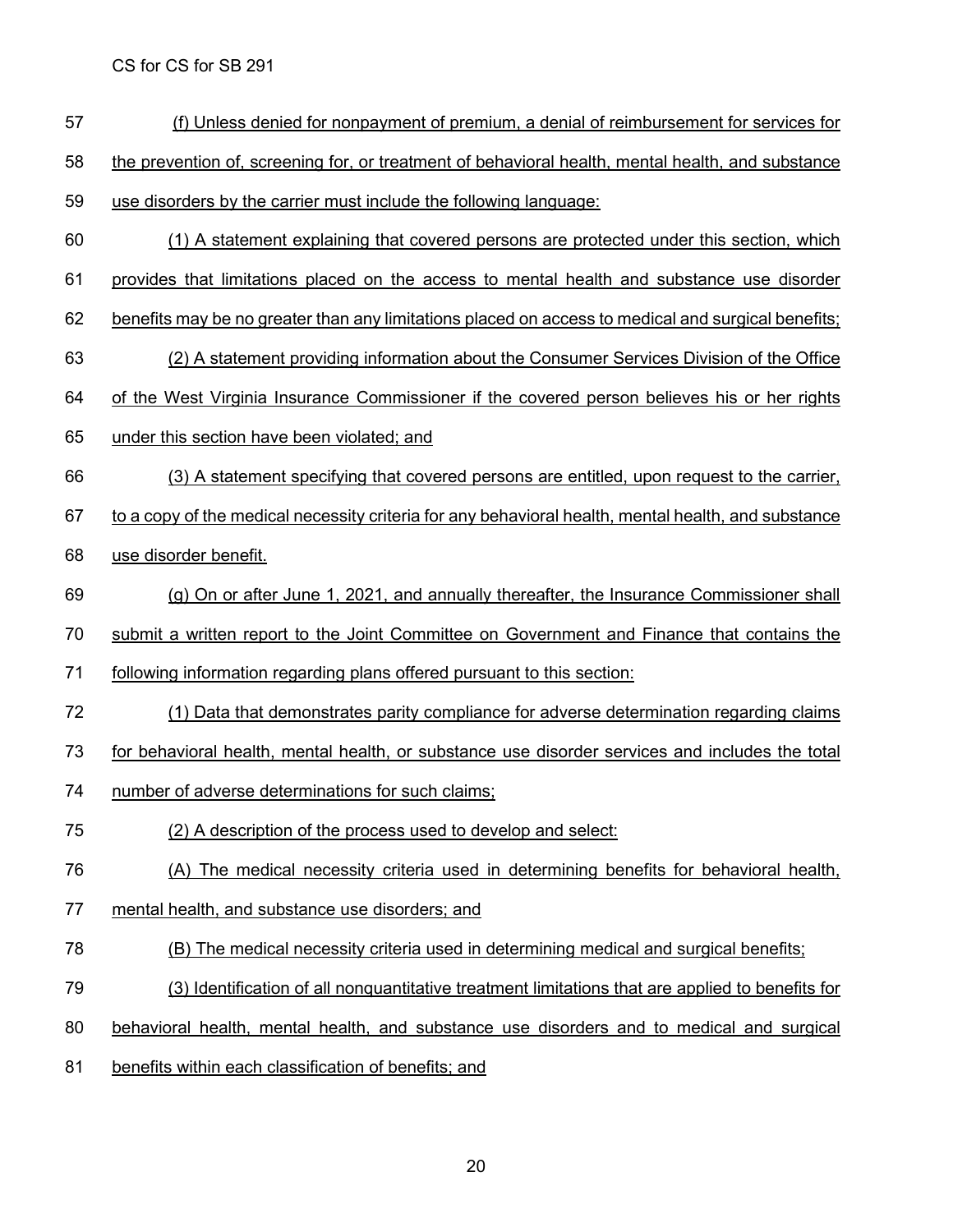| 82  | (4) The results of analyses demonstrating that, for medical necessity criteria described in         |
|-----|-----------------------------------------------------------------------------------------------------|
| 83  | subdivision (2) of this subsection and for each nonquantitative treatment limitation identified in  |
| 84  | subdivision (3) of this subsection, as written and in operation, the processes, strategies,         |
| 85  | evidentiary standards, or other factors used in applying the medical necessity criteria and each    |
| 86  | nonquantitative treatment limitation to benefits for behavioral health, mental health, and          |
| 87  | substance use disorders within each classification of benefits are comparable to, and are applied   |
| 88  | no more stringently than, the processes, strategies, evidentiary standards, or other factors used   |
| 89  | in applying the medical necessity criteria and each nonquantitative treatment limitation to medical |
| 90  | and surgical benefits within the corresponding classification of benefits.                          |
| 91  | (5) The Insurance Commissioner's report of the analyses regarding nonquantitative                   |
| 92  | treatment limitations shall include at a minimum:                                                   |
| 93  | (A) Identifying factors used to determine whether a nonquantitative treatment limitation            |
| 94  | will apply to a benefit, including factors that were considered but rejected;                       |
| 95  | (B) Identify and define the specific evidentiary standards used to define the factors and           |
| 96  | any other evidence relied on in designing each nonquantitative treatment limitation;                |
| 97  | (C) Provide the comparative analyses, including the results of the analyses, performed to           |
| 98  | determine that the processes and strategies used to design each nonquantitative treatment           |
| 99  | limitation, as written, and the written processes and strategies used to apply each nonquantitative |
| 100 | treatment limitation for benefits for behavioral health, mental health, and substance use disorders |
| 101 | are comparable to, and are applied no more stringently than, the processes and strategies used      |
| 102 | to design and apply each nonquantitative treatment limitation, as written, and the written          |
| 103 | processes and strategies used to apply each nonquantitative treatment limitation for medical and    |
| 104 | surgical benefits;                                                                                  |
| 105 | (D) Provide the comparative analyses, including the results of the analyses, performed to           |
| 106 | determine that the processes and strategies used to apply each nonquantitative treatment            |
| 107 | limitation, in operation, for benefits for behavioral health, mental health, and substance use      |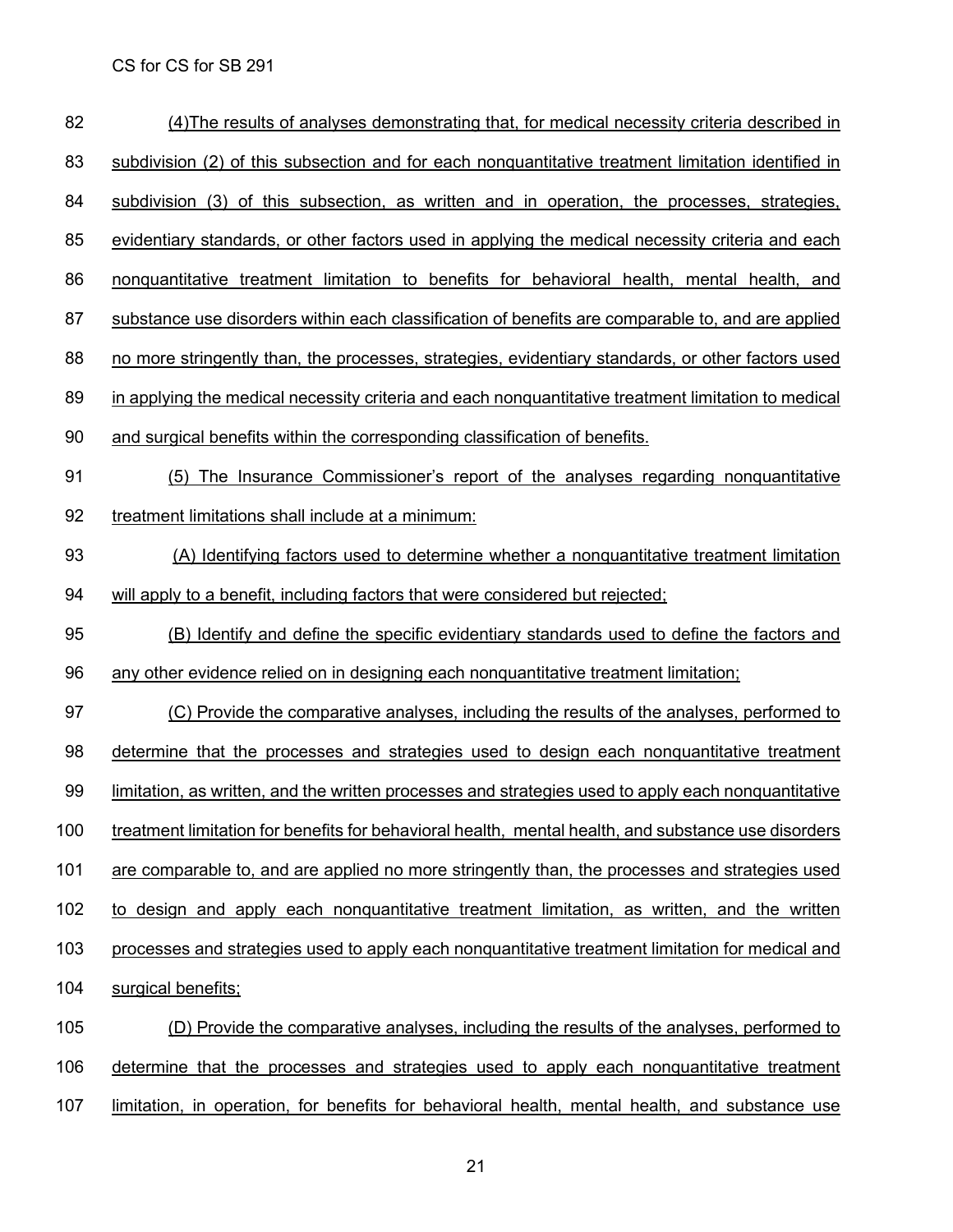disorders are comparable to, and are applied no more stringently than, the processes and strategies used to apply each nonquantitative treatment limitation, in operation, for medical and surgical benefits; and (E) Disclose the specific findings and conclusions reached by the Insurance Commissioner that the results of the analyses indicate that each health benefit plan which falls under the provisions of this section complies with subsection (c) and this section. (h) The Insurance Commissioner shall adopt legislative rules to comply with the provisions of this section. These rules shall specify the information and analyses that carriers shall provide 116 to the Insurance Commissioner necessary for the Commissioner to complete the report described in subsection (g) and shall delineate the format in which carriers shall submit such information and analyses. These rules or amendments to rules shall be proposed pursuant to the provisions of §29A-3-1 *et seq.* of this code within the applicable time limit to be considered by the Legislature during its regular session in the year 2021. (i) This section is effective for policies, contracts, plans or agreements, beginning on or 122 after January 1, 2021. This section applies to all policies, contracts, plans, or agreements, subject to this article that are delivered, executed, issued, amended, adjusted, or renewed in this state on 124 or after the effective date of this section. (j) The Insurance Commissioner shall enforce this section and may conduct a financial examination of the carrier to determine if it is in compliance with this section, including, but not limited to, a review of policies and procedures and a sample of mental health claims to determine these claims are treated in parity with medical and surgical benefits. The results of this 129 examination shall be reported to the Legislature. If the Insurance Commissioner determines that the carrier is not in compliance with this section, the Insurance Commissioner may fine the carrier in conformity with the fines established in the legislative rule.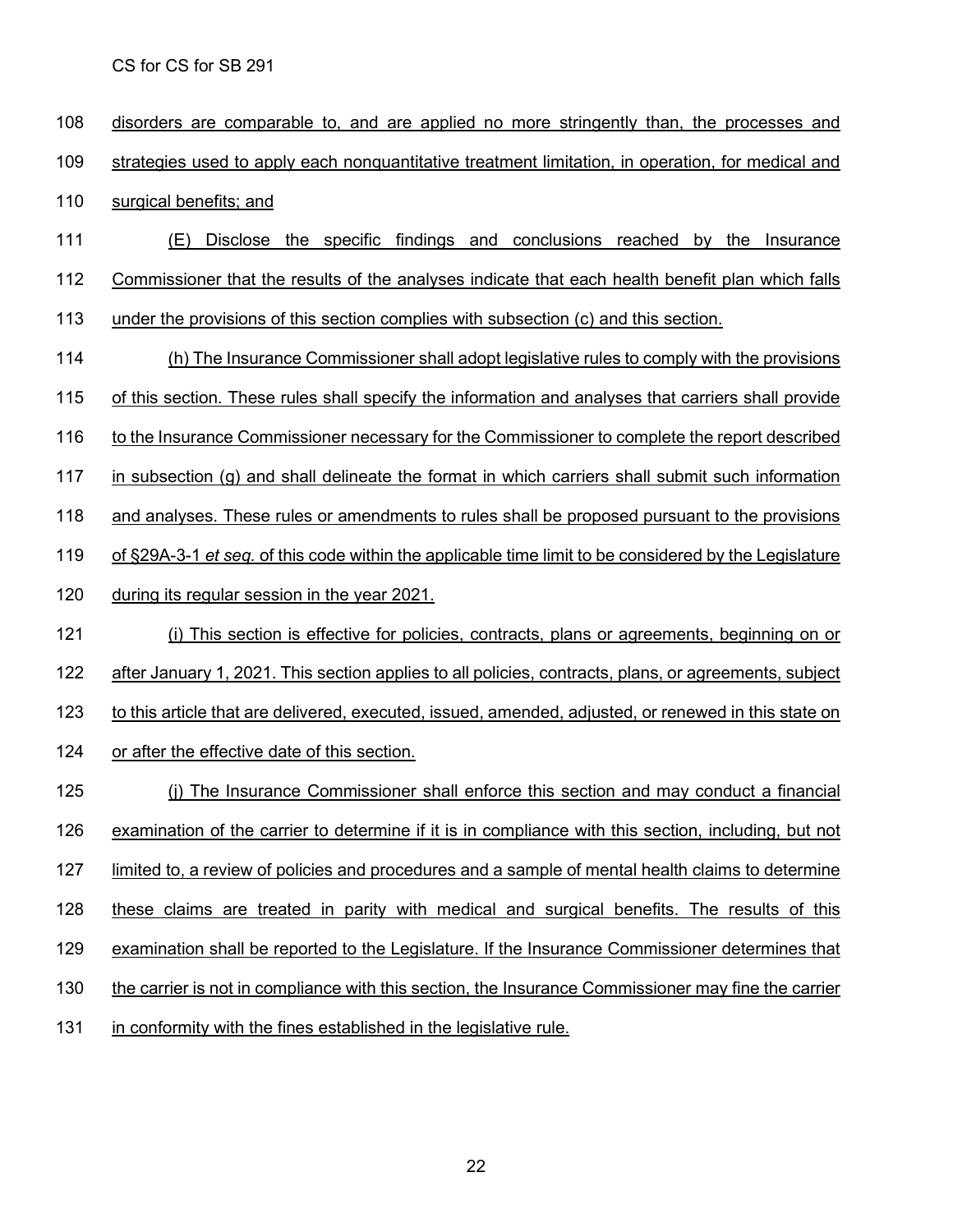# **ARTICLE 24. HOSPITAL SERVICE [CORPORATIONS,](http://code.wvlegislature.gov/33-24/) MEDICAL SERVICE [CORPORATIONS,](http://code.wvlegislature.gov/33-24/) DENTAL SERVICE CORPORATIONS, AND HEALTH SERVICE [CORPORATIONS.](http://code.wvlegislature.gov/33-24/)**

#### **§33-24-4. Exemptions; applicability of insurance laws.**

 (a)Every corporation defined in section two of this article §33-24-2 of this code is hereby declared to be a scientific, nonprofit institution and exempt from the payment of all property and other taxes. Every corporation, to the same extent the provisions are applicable to insurers transacting similar kinds of insurance and not inconsistent with the provisions of this article, shall be governed by and be subject to the provisions as herein below indicated, of the following articles of this chapter: §33-2-1 *et seq*. of this code (Insurance Commissioner); §33-4-1 *et seq*. of this 7 code (general provisions), except that §33-4-16 of this code may not be applicable thereto; §33- 5-20 of this code (borrowing by insurers); §33-6-34 of this code (fee for form, rate and rule filing); §33-6C-1 *et seq*. of this code (guaranteed loss ratios as applied to individual sickness and accident insurance policies); §33-7-1 *et seq*. of this code (assets and liabilities); §33-8A-1 *et seq*. of this code (use of clearing corporations and Federal Reserve book-entry system); §33-11-1 *et seq*. of this code (unfair trade practices); §33-12-1 *et seq*. of this code (insurance producers and solicitors), except that the agent's license fee shall be \$25; §33-15-2a of this code (definitions); §33-15-2b of this code (guaranteed issue; limitation of coverage; election; denial of coverage; 15 network plans); §33-15-2d of this code (exceptions to guaranteed renewability); §33-15-2e of this code (discontinuation of particular type of coverage; uniform termination of all coverage; uniform modification of coverage); §33-15-2f of this code (certification of creditable coverage); §33-15-2g (applicability); §33-15-4e of this code (benefits for mothers and newborns); §33-15-14 of this code (policies discriminating among health care providers); §33-15-16 of this code (policies not to exclude insured's children from coverage; required services; coordination with other insurance); §33-15-18 of this code (equal treatment of state agency); §33-15-19 of this code (coordination of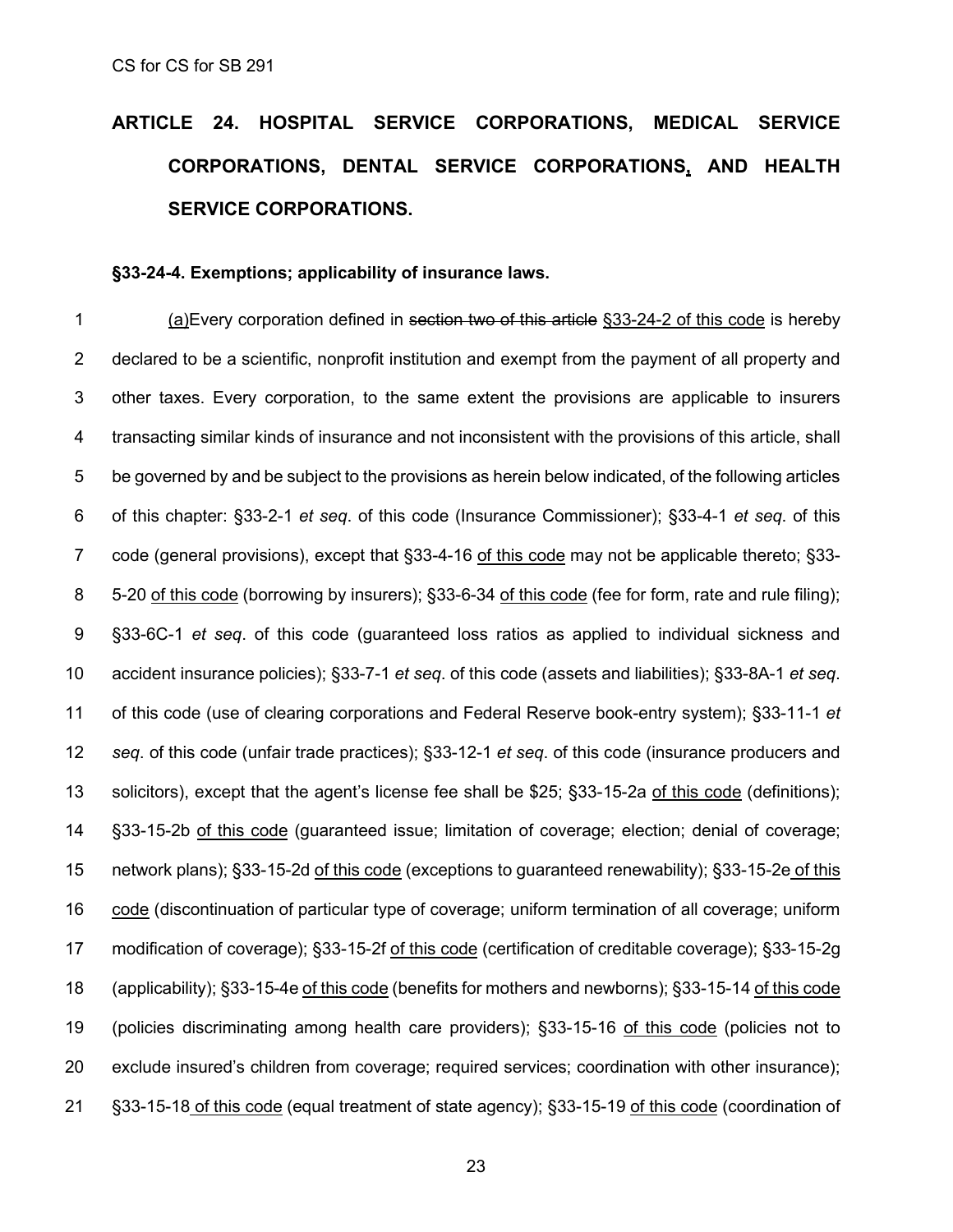benefits with Medicaid); §33-15A-1 *et seq*. of this code (West Virginia Long-Term Care Insurance Act); §33-15C-1 *et seq*. of this code (diabetes insurance); §33-16-3 of this code (required policy 24 provisions); §33-16-3a of this code (same - mental health); §33-16-3d of this code (Medicare supplement insurance); §33-16-3f of this code (required policy provisions - treatment of temporomandibular joint disorder and craniomandibular disorder); §33-16-3j of this code (hospital benefits for mothers and newborns); §33-16-3k of this code (limitations on preexisting condition 28 exclusions for health benefit plans); §33-16-3l of this code (renewability and modification of health benefit plans); §33-16-3m of this code (creditable coverage); §33-16-3n of this code (eligibility for enrollment); §33-16-11 of this code (group policies not to exclude insured's children from coverage; required services; coordination with other insurance); §33-16-13 of this code (equal treatment of state agency); §33-16-14 of this code (coordination of benefits with Medicaid); §33- 16-16 of this code (insurance for diabetics); §33-16A-1 *et seq*. of this code (group health insurance conversion); §33-16C-1 *et seq*. of this code (employer group accident and sickness insurance policies); §33-16D-1 *et seq*. of this code (marketing and rate practices for small employer accident and sickness insurance policies); §33-26A-1 *et seq*. of this code (West Virginia Life and Health Insurance Guaranty Association Act), after October 1, 1991, §33-27-1 *et seq*. of this code (insurance holding company systems); §33-28-1 *et seq*. of this code (individual accident and sickness insurance minimum standards); §33-33-1 *et seq*. of this code (annual audited financial report); §33-34-1 *et seq*. of this code (administrative supervision); §33-34A-1 *et seq*. of this code (standards and commissioner's authority for companies considered to be in hazardous financial condition); §33-35-1 *et seq*. of this code (criminal sanctions for failure to report impairment); §33- 37-1 *et seq*. of this code (managing general agents); §33-40A-1 *et seq*. of this code (risk-based capital for health organizations); and §33-41-1 *et seq*. of this code (Insurance Fraud Prevention Act) and no other provision of this chapter may apply to these corporations unless specifically made applicable by the provisions of this article. If, however, the corporation is converted into a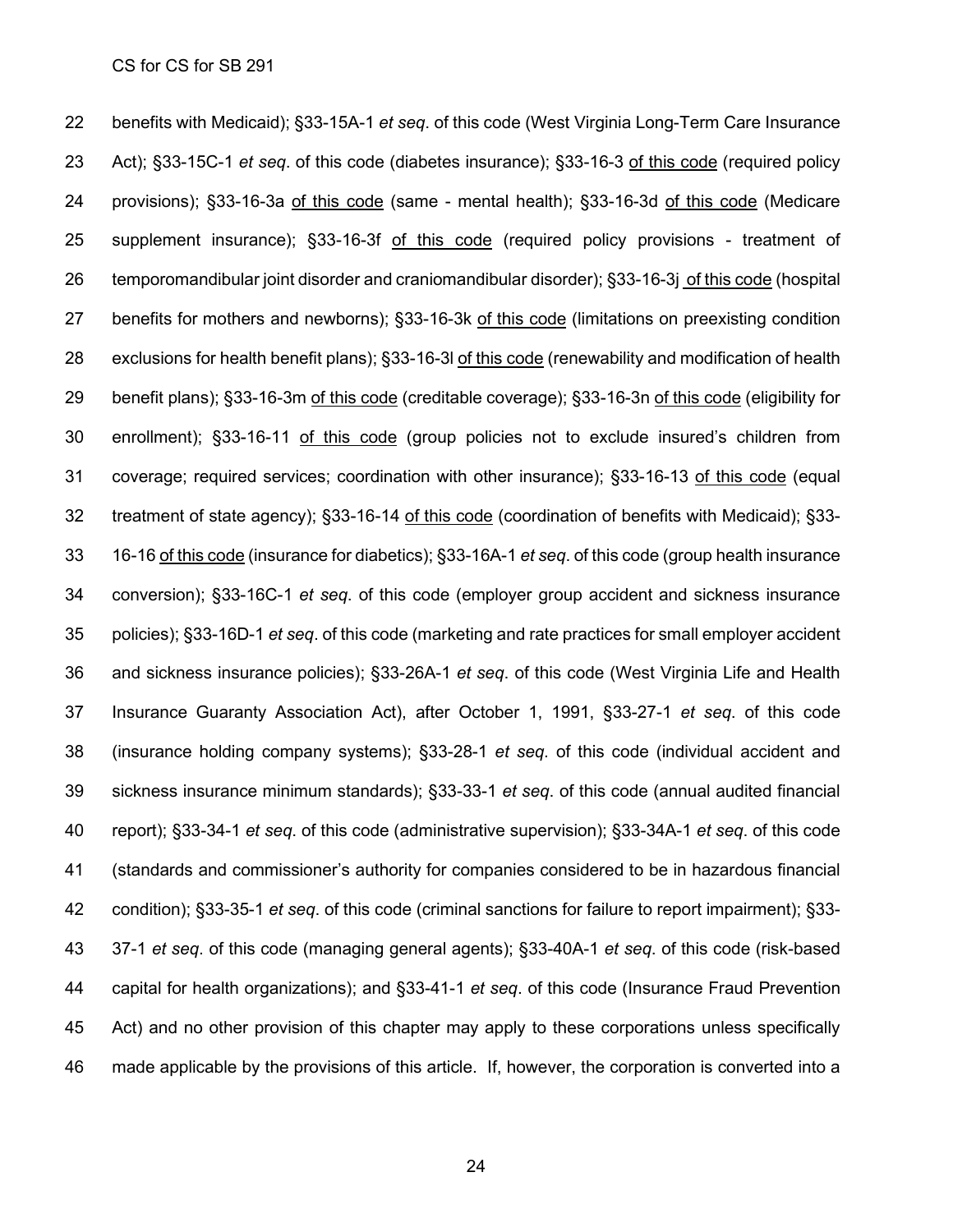corporation organized for a pecuniary profit or if it transacts business without having obtained a

48 license as required by §33-24-5 of this code, it shall thereupon forfeit its right to these exemptions.

- (b) Every corporation subject to this article shall comply with mental health parity
- requirements in this chapter.

#### **§33-24-7u. Mental health parity.**

- (a) As used in this section, the following words and phrases have the meaning given them
- 2 in this section unless the context clearly indicates otherwise:
- To the extent that coverage is provided "behavioral health, mental health, and substance
- use disorder" means a condition or disorder, regardless of etiology, that may be the result of a
- combination of genetic and environmental factors and that falls under any of the diagnostic

categories listed in the mental disorders section of the most recent version of:

- (1) The International Statistical Classification of Diseases and Related Health Problems;
- (2) The Diagnostic and Statistical Manual of Mental Disorders; or
- (3) The Diagnostic Classification of Mental Health and Developmental Disorders of Infancy
- 10 and Early Childhood; and
- Includes autism spectrum disorder: *Provided*, That any service, even if it is related to the

behavioral health, mental health, or substance use disorder diagnosis if medical in nature, shall

- be reviewed as a medical claim and undergo all utilization review as applicable.
- (b) The carrier is required to provide coverage for the prevention of, screening for, and treatment of behavioral health, mental health, and substance use disorders that is no less extensive than the coverage provided for any physical illness and that complies with the 17 requirements of this section. This screening shall include, but is not limited to, unhealthy alcohol use for adults, substance use for adults and adolescents, and depression screening for adolescents and adults.
- (c) The carrier shall: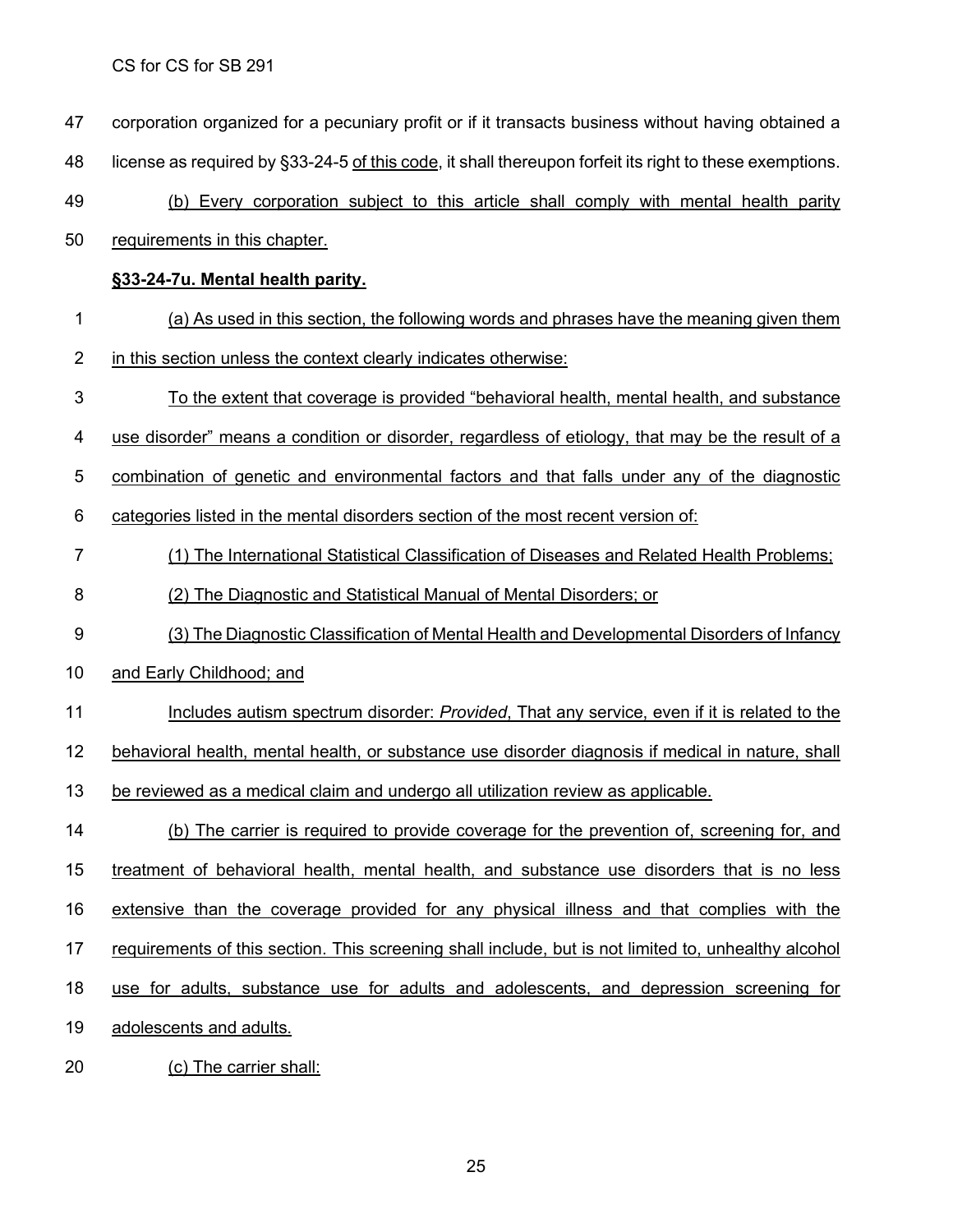| 21 | Include coverage and reimbursement for behavioral health screenings using a<br>(1)                                      |
|----|-------------------------------------------------------------------------------------------------------------------------|
| 22 | validated screening tool for behavioral health, which coverage and reimbursement is no less                             |
| 23 | extensive than the coverage and reimbursement for the annual physical examination;                                      |
| 24 | (2) Comply with the nonquantitative treatment limitation requirements specified in 45 CFR                               |
| 25 | <u>§146.136(c)(4), or any successor regulation, regarding any limitations that are not expressed</u>                    |
| 26 | numerically but otherwise limit the scope or duration of benefits for treatment, which in addition to                   |
| 27 | <u>the limitations and examples listed in 45 CFR <math>\S</math>146.136(c)(4)(ii) and (c)(4)(iii), or any successor</u> |
| 28 | regulation and 78 FR 68246, include the methods by which the carrier establishes and maintains                          |
| 29 | its provider network and responds to deficiencies in the ability of its networks to provide timely                      |
| 30 | access to care;                                                                                                         |
| 31 | (3) Comply with the financial requirements and quantitative treatment limitations specified                             |
| 32 | in 45 CFR $§146.136(c)(2)$ and $(c)(3)$ , or any successor regulation;                                                  |
| 33 | (4) Not apply any nonquantitative treatment limitations to benefits for behavioral health,                              |
| 34 | mental health, and substance use disorders that are not applied to medical and surgical benefits                        |
| 35 | within the same classification of benefits;                                                                             |
| 36 | (5) Establish procedures to authorize treatment with a nonparticipating provider if a                                   |
| 37 | covered service is not available within established time and distance standards and within a                            |
| 38 | reasonable period after service is requested, and with the same coinsurance, deductible, or                             |
| 39 | copayment requirements as would apply if the service were provided at, a participating provider;                        |
| 40 | (6) If a covered person obtains a covered service from a nonparticipating provider because                              |
| 41 | the covered service is not available within the established time and distance standards, reimburse                      |
| 42 | treatment or services for behavioral health, mental health, or substance use disorders required to                      |
| 43 | be covered pursuant to this subsection that are provided by a nonparticipating provider using the                       |
| 44 | same methodology that the carrier uses to reimburse covered medical services provided by                                |
| 45 | nonparticipating providers and, upon request, provide evidence of the methodology to the person                         |
| 46 | or provider.                                                                                                            |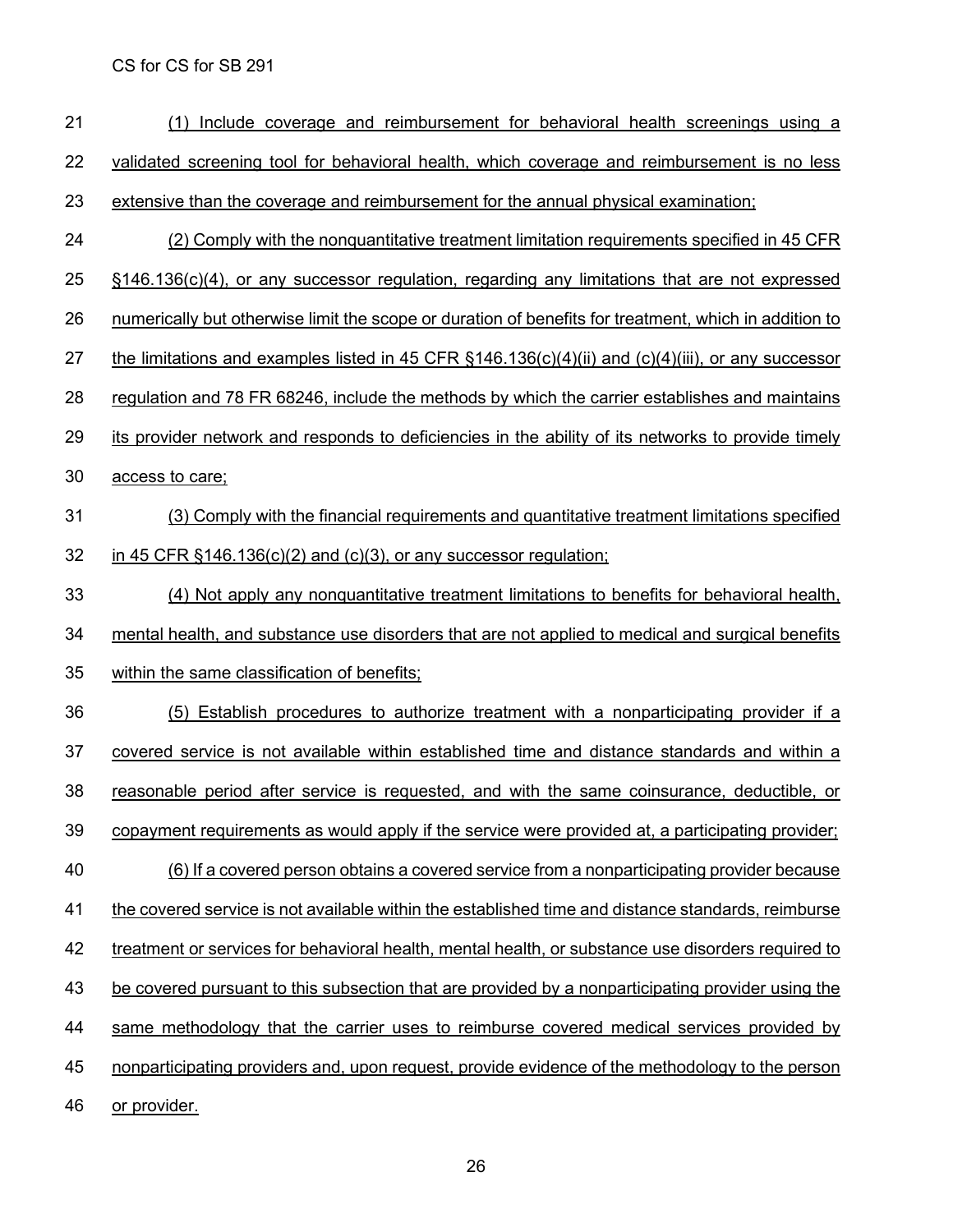- (d) If the carrier offers a plan that does not cover services provided by an out-of-network
- provider, it may provide the benefits required in subsection (c) of this section if the services are
- rendered by a provider who is designated by and affiliated with the carrier only if the same
- requirements apply for services for a physical illness.
- (e) In the event of a concurrent review for a claim for coverage of services for the
- prevention of, screening for, and treatment of behavioral health, mental health, and substance
- use disorders, the service continues to be a covered service until the carrier notifies the covered
- person of the determination of the claim.
- (f) Unless denied for nonpayment of premium, a denial of reimbursement for services for the prevention of, screening for, or treatment of behavioral health, mental health, and substance
- use disorders by the carrier must include the following language:
- (1) A statement explaining that covered persons are protected under this section, which
- provides that limitations placed on the access to mental health and substance use disorder
- benefits may be no greater than any limitations placed on access to medical and surgical benefits;
- (2) A statement providing information about the Consumer Services Division of the Office
- of the West Virginia Insurance Commissioner if the covered person believes his or her rights
- under this section have been violated; and
- (3) A statement specifying that covered persons are entitled, upon request to the carrier,
- to a copy of the medical necessity criteria for any behavioral health, mental health, and substance
- use disorder benefit.
- (g) On or after June 1, 2021, and annually thereafter, the Insurance Commissioner shall
- submit a written report to the Joint Committee on Government and Finance that contains the
- following information regarding plans offered pursuant to this section:
- (1) Data that demonstrates parity compliance for adverse determination regarding claims
- for behavioral health, mental health, or substance use disorder services and includes the total
- number of adverse determinations for such claims;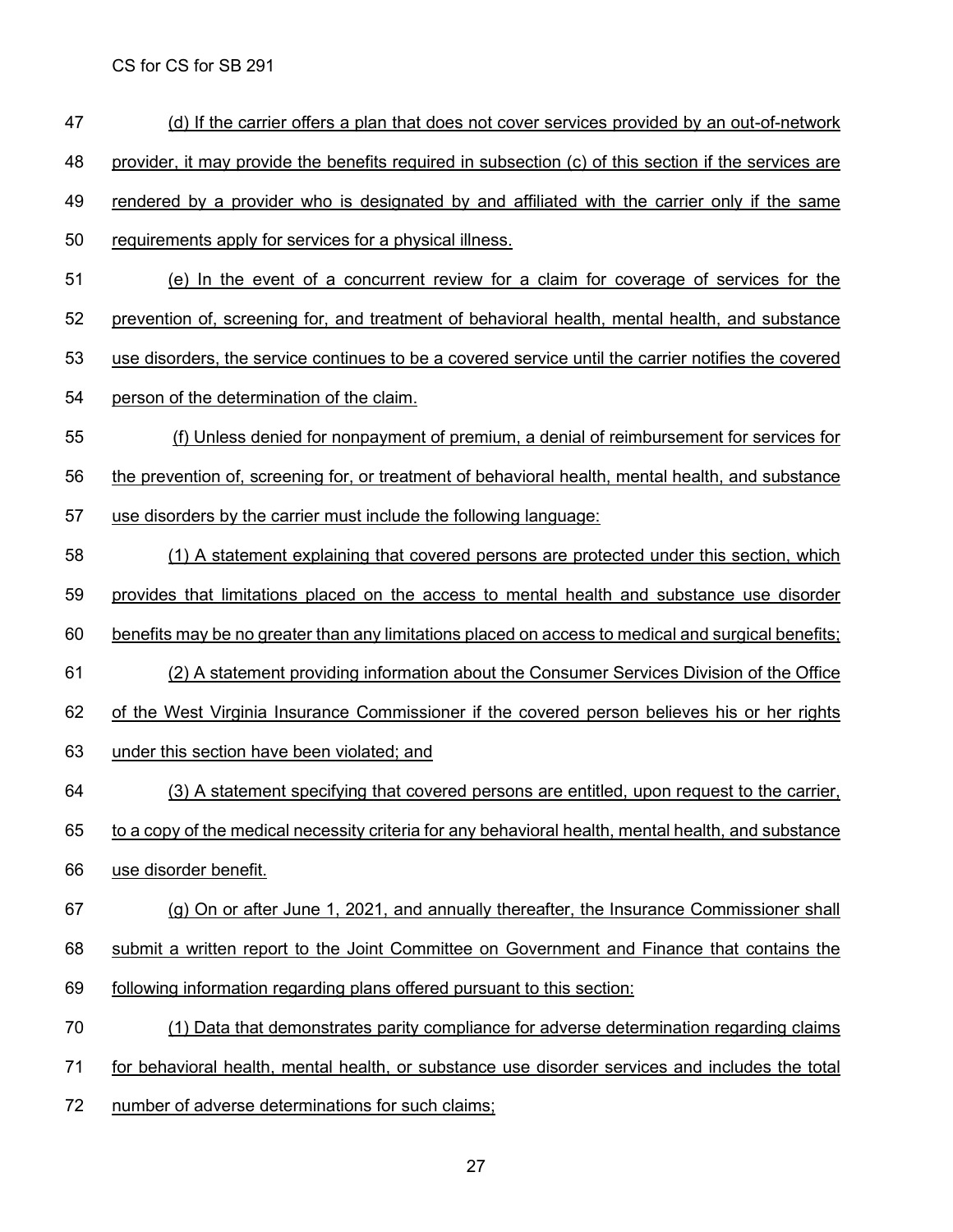(2) A description of the process used to develop and select:

(A) The medical necessity criteria used in determining benefits for behavioral health,

mental health, and substance use disorders; and

- (B) The medical necessity criteria used in determining medical and surgical benefits;
- (3) Identification of all nonquantitative treatment limitations that are applied to benefits for
- behavioral health, mental health, and substance use disorders and to medical and surgical
- benefits within each classification of benefits; and
- (4)The results of analyses demonstrating that, for medical necessity criteria described in
- subdivision (2) of the subsection and for each nonquantitative treatment limitation identified in
- subdivision (3) of this subsection, as written and in operation, the processes, strategies,
- evidentiary standards, or other factors used in applying the medical necessity criteria and each
- nonquantitative treatment limitation to benefits for behavioral health, mental health, and
- substance use disorders within each classification of benefits are comparable to, and are applied
- no more stringently than, the processes, strategies, evidentiary standards, or other factors used
- 87 in applying the medical necessity criteria and each nonquantitative treatment limitation to medical
- and surgical benefits within the corresponding classification of benefits.
- (5) The Insurance Commissioner's report of the analyses regarding nonquantitative
- treatment limitations shall include at a minimum:
- (A) Identifying factors used to determine whether a nonquantitative treatment limitation
- will apply to a benefit, including factors that were considered but rejected;
- (B) Identify and define the specific evidentiary standards used to define the factors and
- 94 any other evidence relied on in designing each nonquantitative treatment limitation;
- (C) Provide the comparative analyses, including the results of the analyses, performed to
- determine that the processes and strategies used to design each nonquantitative treatment
- limitation, as written, and the written processes and strategies used to apply each nonquantitative
- treatment limitation for benefits for behavioral health, mental health, and substance use disorders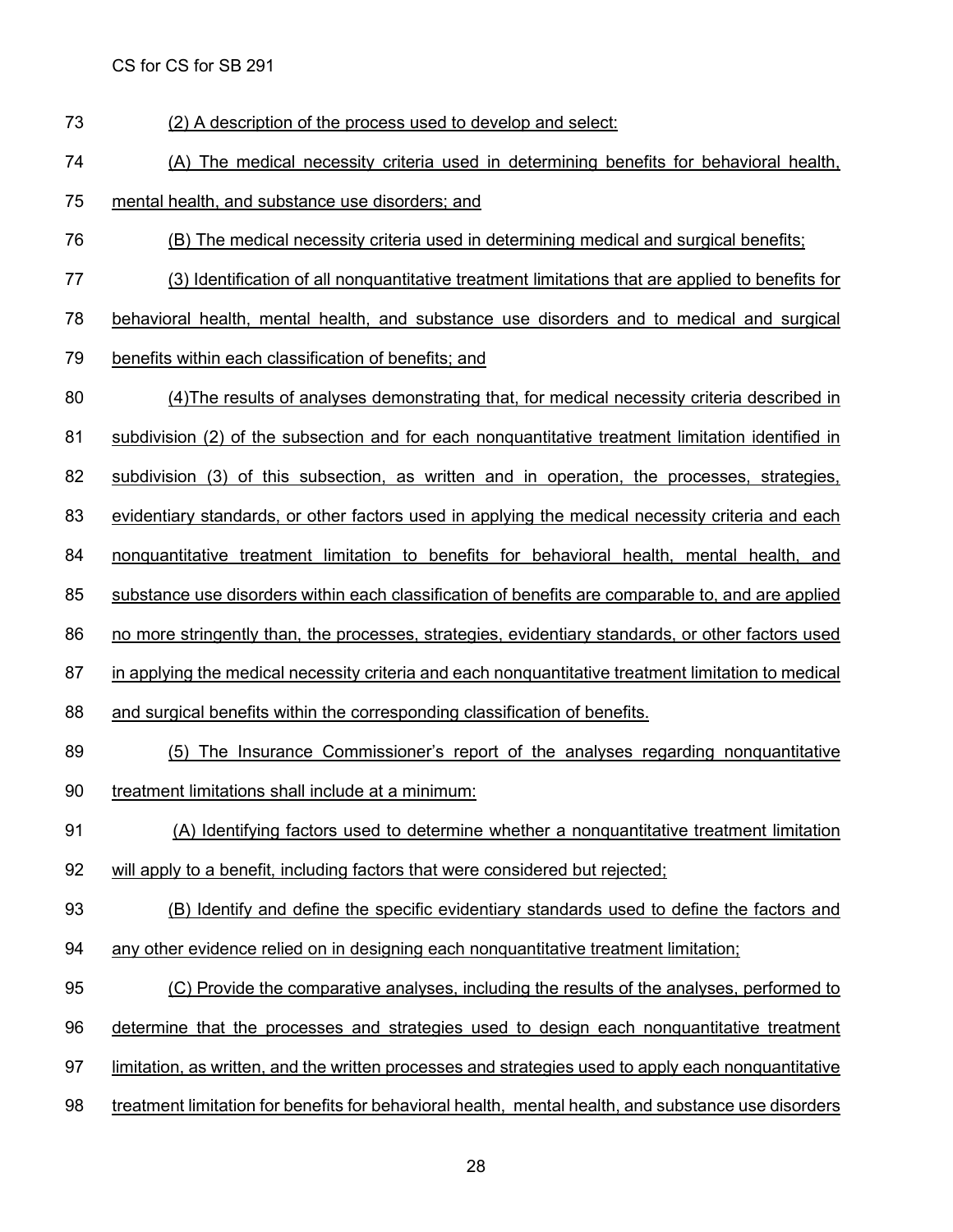are comparable to, and are applied no more stringently than, the processes and strategies used to design and apply each nonquantitative treatment limitation, as written, and the written processes and strategies used to apply each nonquantitative treatment limitation for medical and surgical benefits; (D) Provide the comparative analyses, including the results of the analyses, performed to determine that the processes and strategies used to apply each nonquantitative treatment limitation, in operation, for benefits for behavioral health, mental health, and substance use disorders are comparable to, and are applied no more stringently than, the processes and strategies used to apply each nonquantitative treatment limitation, in operation, for medical and surgical benefits; and (E) Disclose the specific findings and conclusions reached by the Insurance Commissioner that the results of the analyses indicate that each health benefit plan offered pursuant to this section complies with subsection (c) and this section. (h) The Insurance Commissioner shall adopt legislative rules to comply with the provisions of this section. These rules shall specify the information and analyses that carriers shall provide to the Insurance Commissioner necessary for the Commissioner to complete the report described 115 in subsection (g) of this section and shall delineate the format in which carriers shall submit such information and analyses. These rules or amendments to rules shall be proposed pursuant to the provisions of §29A-3-1 *et seq.* of this code within the applicable time limit to be considered by the Legislature during its regular session in the year 2021. 119 (i) This section is effective for policies, contracts, plans or agreements, beginning on or 120 after January 1, 2021. This section applies to all policies, contracts, plans, or agreements, subject to this article that are delivered, executed, issued, amended, adjusted, or renewed in this state on or after the effective date of this section. (j) The Insurance Commissioner shall enforce this section and may conduct a financial examination of the carrier to determine if it is in compliance with this section, including, but not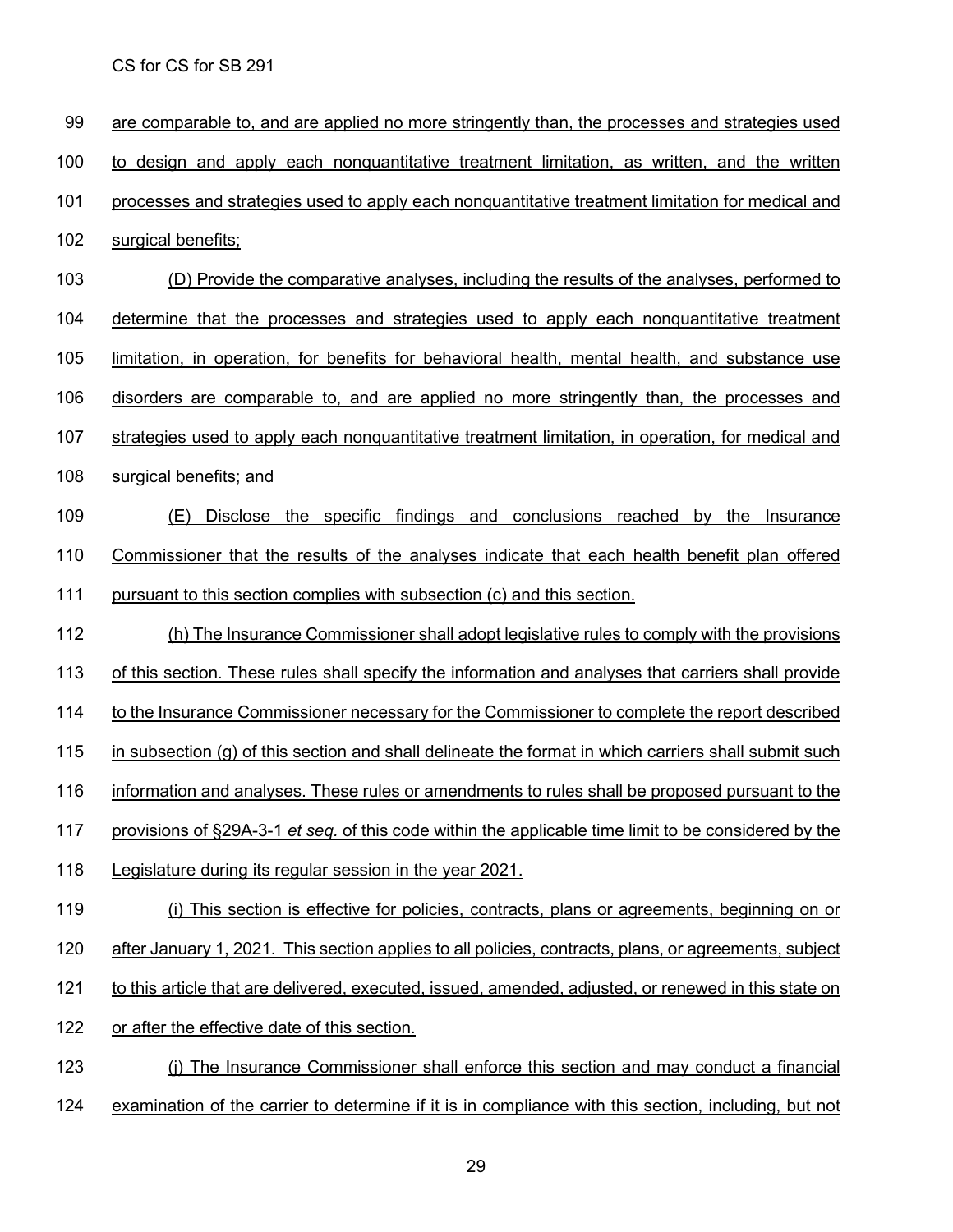limited to, a review of policies and procedures and a sample of mental health claims to determine these claims are treated in parity with medical and surgical benefits. The results of this examination shall be reported to the Legislature. If the Insurance Commissioner determines that the carrier is not in compliance with this section, the Insurance Commissioner may fine the carrier in conformity with the fines established in the legislative rule.

#### **ARTICLE 25. HEALTH CARE [CORPORATIONS.](http://code.wvlegislature.gov/33-25/)**

# **§33-25-6. Supervision and regulation by Insurance Commissioner; exemption from insurance laws.**

 (a) Corporations organized under this article are subject to supervision and regulation of 2 the Insurance Commissioner. The corporations organized under this article, to the same extent these provisions are applicable to insurers transacting similar kinds of insurance and not inconsistent with the provisions of this article, shall be governed by and be subject to the provisions as herein below indicated of the following articles of this chapter: §33-4-1 *et seq.* of this code (general provisions), except that section sixteen of said article §33-4-16 of this code shall not be applicable thereto; §33-6C-1 *et seq*. of this code (guaranteed loss ratio); §33-7-1 *et seq*. of this code (assets and liabilities); §33-8-1 *et seq*. of this code (investments); §33-10-1 *et seq*. of this code (rehabilitation and liquidation); §33-15-2a of this code (definitions); §33-15-2b article fifteen of this code (guaranteed issue); §33-15-2d of this code (exception to guaranteed renewability); §33-15-2e of this code (discontinuation of coverage); §33-15-2f of this code (certification of creditable coverage); §33-15-2g of this code (applicability); §33-15-4e of this code 13 (benefits for mothers and newborns); §33-15-14 of this code (individual accident and sickness 14 insurance); §33-15-16 of this code (coverage of children); §33-15-18 of this code (equal treatment of state agency); §33-15-19 of this code (coordination of benefits with Medicaid); §33-15C-1 of 16 this code (diabetes insurance); §33-16-3 of this code (required policy provisions); §33-16-3a of this code (mental health); §33-16-3j of this code (benefits for mothers and newborns); §33-16-3k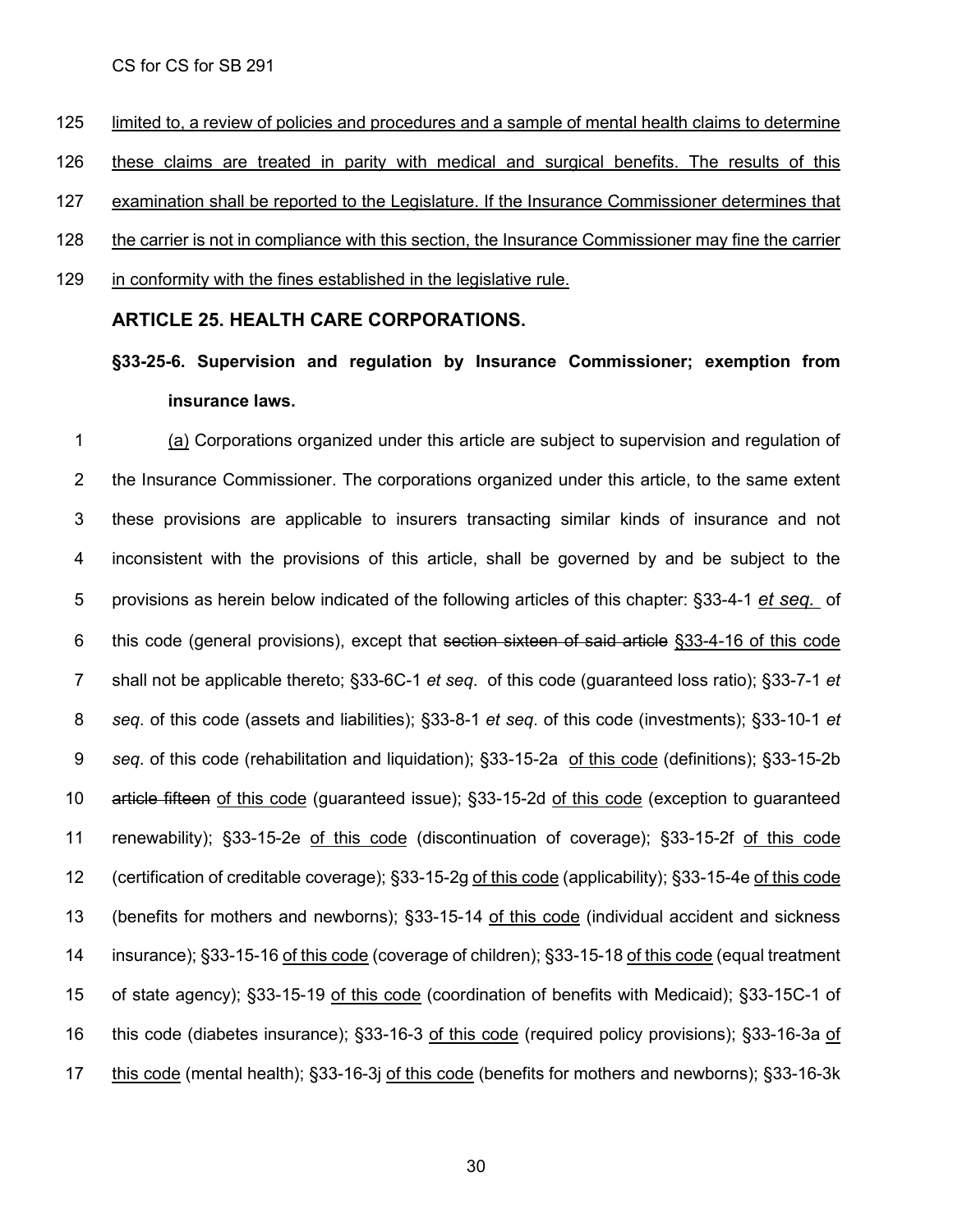of this code (preexisting condition exclusions); §33-16-3l of this code (guaranteed renewability); §33-16-3m of this code (creditable coverage); §33-16-3n of this code (eligibility for enrollment); §33-16-11 of this code (coverage of children); §33-16-13 of this code (equal treatment of state agency); §33-16-14 of this code (coordination of benefits with Medicaid); §33-16-16 of this code (diabetes insurance); §33-16A-1 *et seq*. of this code (group health insurance conversion); §33- 16C-1 *et seq*. of this code (small employer group policies); §33-16D-1 *et seq*. of this code (marketing and rate practices for small employers); §33-25F-1 *et seq*. of this code (coverage for patient cost of clinical trials); §33-26A-1 et seq *et seq*. of this code (West Virginia Life and Health Insurance Guaranty Association Act); §33-27-1 *et seq*. of this code (insurance holding company systems); §33-33-1 *et seq*. of this code (annual audited financial report); §33-34A-1 *et seq*. of this code (standards and commissioner's authority for companies considered to be in hazardous financial condition); §33-35-1 *et seq*. of this code (criminal sanctions for failure to report impairment); §33-37-1 *et seq*. of this code (managing general agents); §33-40A-1 *et seq*. of this code (risk-based capital for health organizations); and §33-41-1 *et seq*. of this code (privileges and immunity); and no other provision of this chapter may apply to these corporations unless specifically made applicable by the provisions of this article.

 (b) Every corporation subject to this article shall comply with mental health parity requirements in this chapter.

#### **§33-25-8r. Mental health parity.**

 (a) As used in this section, the following words and phrases have the meaning given them in this section unless the context clearly indicates otherwise:

- To the extent that coverage is provided "behavioral health, mental health, and substance
- use disorder" means a condition or disorder, regardless of etiology, that may be the result of a
- combination of genetic and environmental factors and that falls under any of the diagnostic
- categories listed in the mental disorders section of the most recent version of: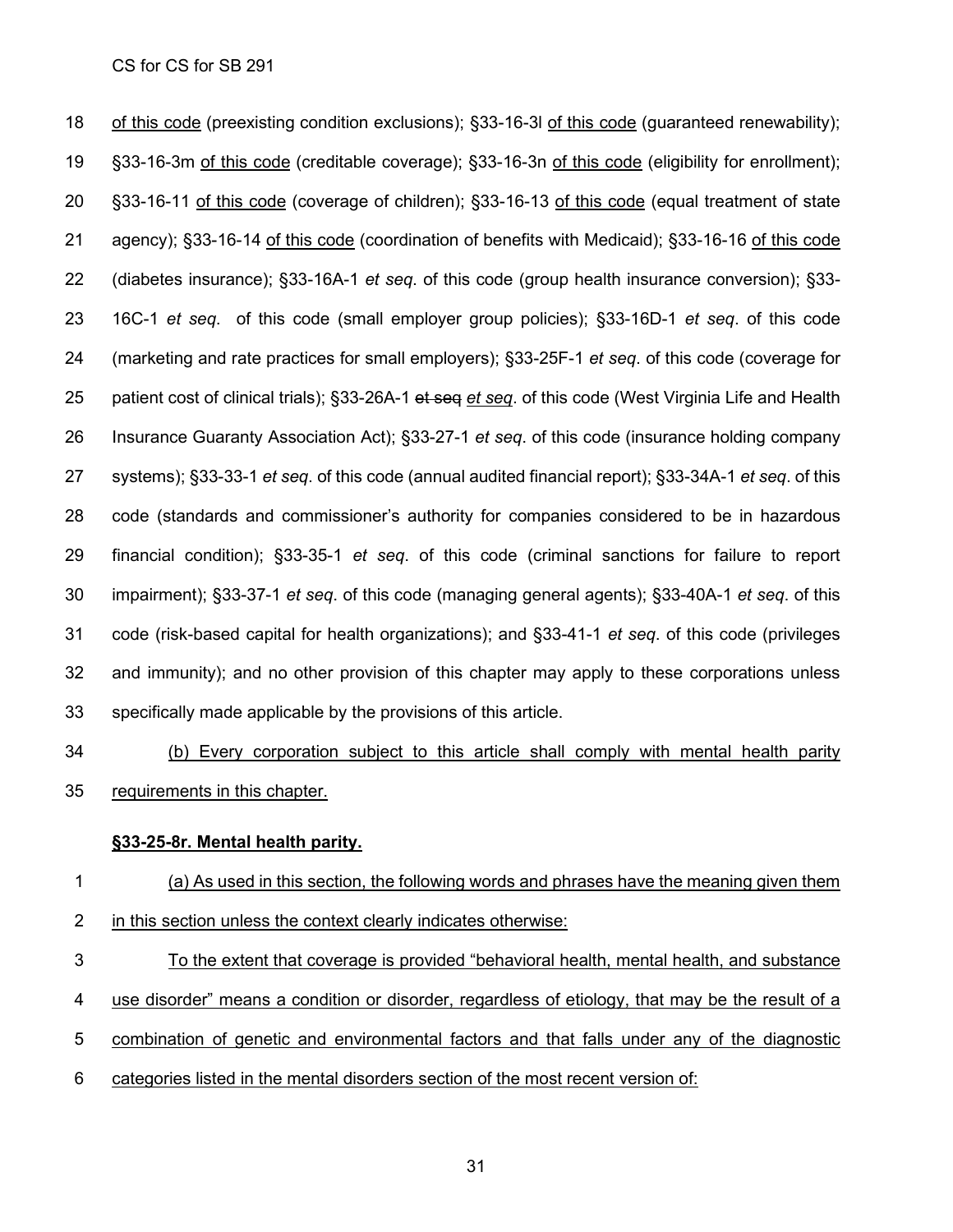- (1) The International Statistical Classification of Diseases and Related Health Problems;
- (2) The Diagnostic and Statistical Manual of Mental Disorders; or
- (3) The Diagnostic Classification of Mental Health and Developmental Disorders of Infancy
- and Early Childhood; and
- Includes autism spectrum disorder: *Provided*, That any service, even if it is related to the
- behavioral health, mental health, or substance use disorder diagnosis if medical in nature, shall
- 13 be reviewed as a medical claim and undergo all utilization review as applicable.

 (b) The carrier is required to provide coverage for the prevention of, screening for, and treatment of behavioral health, mental health, and substance use disorders that is no less extensive than the coverage provided for any physical illness and that complies with the requirements of this section. This screening shall include, but is not limited to, unhealthy alcohol use for adults, substance use for adults and adolescents, and depression screening for adolescents and adults. (c) The carrier shall:

- (1) Include coverage and reimbursement for behavioral health screenings using a validated screening tool for behavioral health, which coverage and reimbursement is no less
- 23 extensive than the coverage and reimbursement for the annual physical examination;

 (2) Comply with the nonquantitative treatment limitation requirements specified in 45 CFR §146.136(c)(4), or any successor regulation, regarding any limitations that are not expressed numerically but otherwise limit the scope or duration of benefits for treatment, which in addition to 27 the limitations and examples listed in 45 CFR  $\S$ 146.136(c)(4)(ii) and (c)(4)(iii), or any successor regulation and 78 FR 68246, include the methods by which the carrier establishes and maintains its provider network and responds to deficiencies in the ability of its networks to provide timely access to care;

 (3) Comply with the financial requirements and quantitative treatment limitations specified in 45 CFR §146.136(c)(2) and (c)(3), or any successor regulation;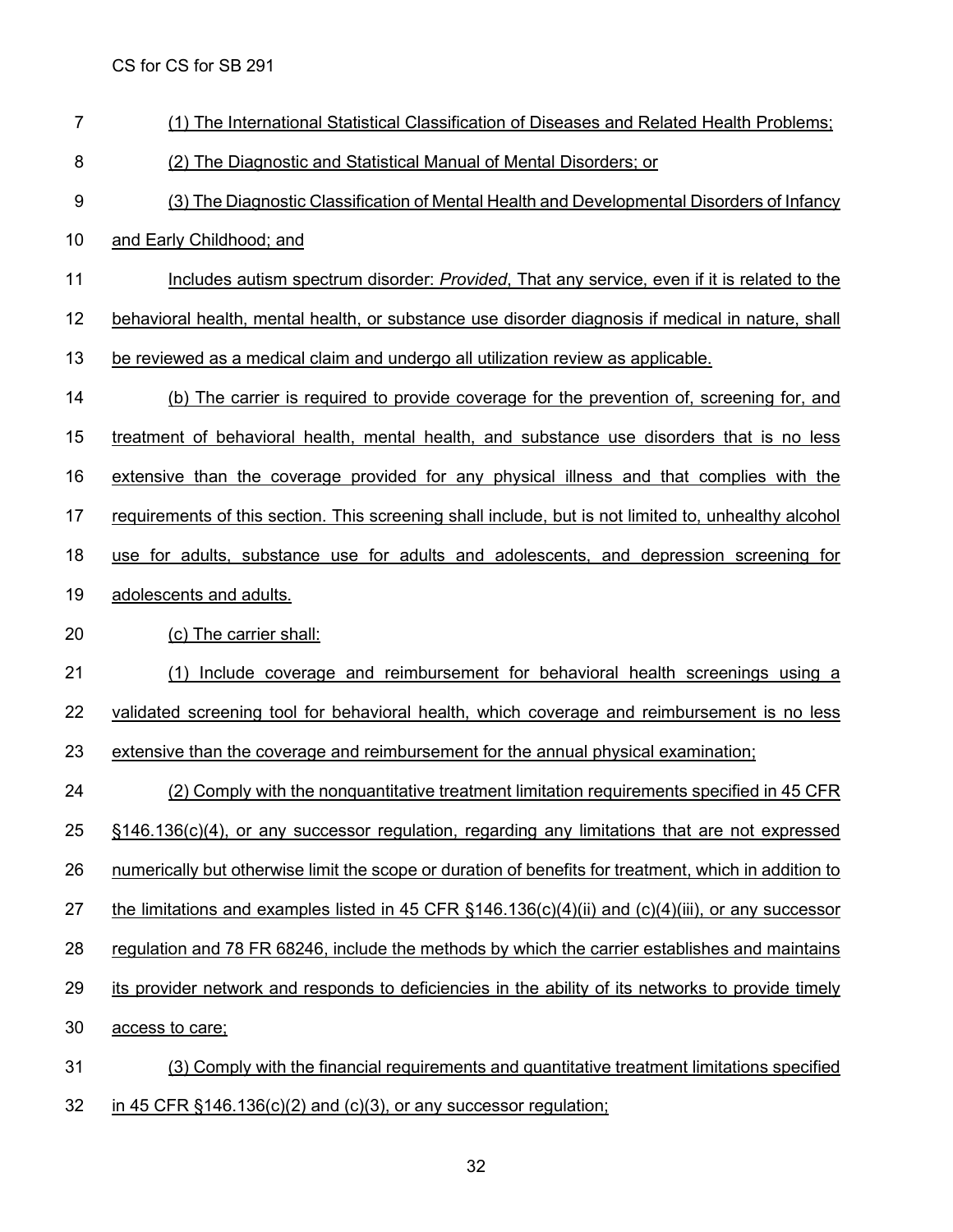- (4) Not apply any nonquantitative treatment limitations to benefits for behavioral health, 34 mental health, and substance use disorders that are not applied to medical and surgical benefits within the same classification of benefits; (5) Establish procedures to authorize treatment with a nonparticipating provider if a covered service is not available within established time and distance standards and within a reasonable period after service is requested, and with the same coinsurance, deductible, or copayment requirements as would apply if the service were provided at a participating provider, and at no greater cost to the covered person than if the services were obtained at, or from a participating provider; and (6) If a covered person obtains a covered service from a nonparticipating provider because the covered service is not available within the established time and distance standards, reimburse treatment or services for behavioral health, mental health, or substance use disorders required to be covered pursuant to this subsection that are provided by a nonparticipating provider using the same methodology that the carrier uses to reimburse covered medical services provided by 47 nonparticipating providers and, upon request, provide evidence of the methodology to the person or provider. 49 (d) If the carrier offers a plan that does not cover services provided by an out-of-network provider, it may provide the benefits required in subsection (c) of this section if the services are rendered by a provider who is designated by and affiliated with the carrier only if the same requirements apply for services for a physical illness.
- (e) In the event of a concurrent review for a claim for coverage of services for the prevention of, screening for, and treatment of behavioral health, mental health, and substance use disorders, the service continues to be a covered service until the carrier notifies the covered person of the determination of the claim.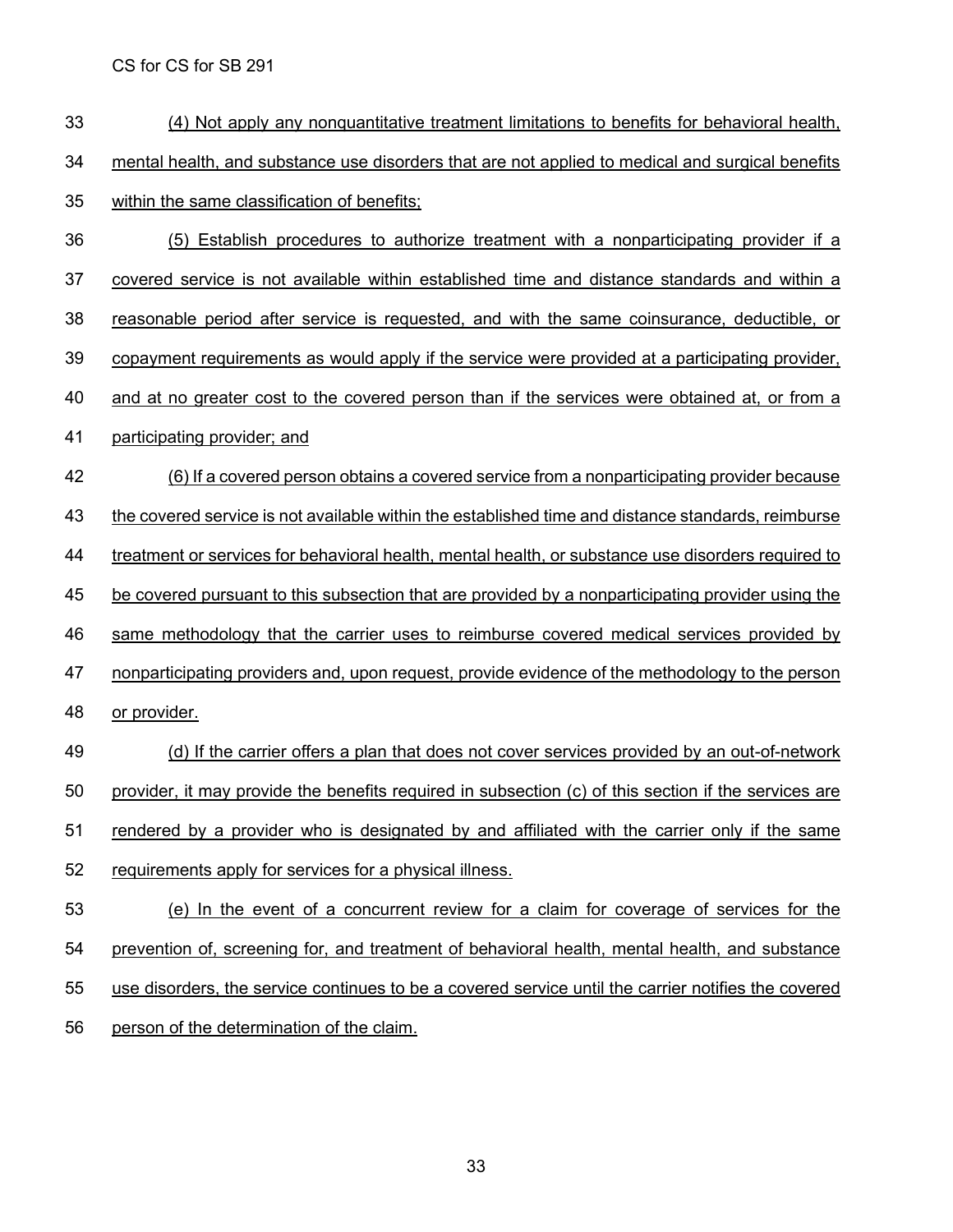- (f) Unless denied for nonpayment of premium, a denial of reimbursement for services for
- 58 the prevention of, screening for, or treatment of behavioral health, mental health, and substance
- use disorders by the carrier must include the following language:
- (1) A statement explaining that covered persons are protected under this section, which
- provides that limitations placed on the access to mental health and substance use disorder
- benefits may be no greater than any limitations placed on access to medical and surgical benefits;
- (2) A statement providing information about the Consumer Services Division of the Office
- of the West Virginia Insurance Commissioner if the covered person believes his or her rights
- under this section have been violated; and
- (3) A statement specifying that covered persons are entitled, upon request to the carrier,
- to a copy of the medical necessity criteria for any behavioral health, mental health, and substance
- use disorder benefit.
- (g) On or after June 1, 2021, and annually thereafter, the Insurance Commissioner shall
- submit a written report to the Joint Committee on Government and Finance that contains the
- following information regarding plans offered pursuant to this section:
- (1) Data that demonstrates parity compliance for adverse determination regarding claims
- for behavioral health, mental health, or substance use disorder services and includes the total
- number of adverse determinations for such claims;
- (2) A description of the process used to develop and select:
- (A) The medical necessity criteria used in determining benefits for behavioral health,
- mental health, substance use disorders; and
- (B) The medical necessity criteria used in determining medical and surgical benefits;
- (3) Identification of all nonquantitative treatment limitations that are applied to benefits for
- behavioral health, mental health, and substance use disorders and to medical and surgical
- benefits within each classification of benefits; and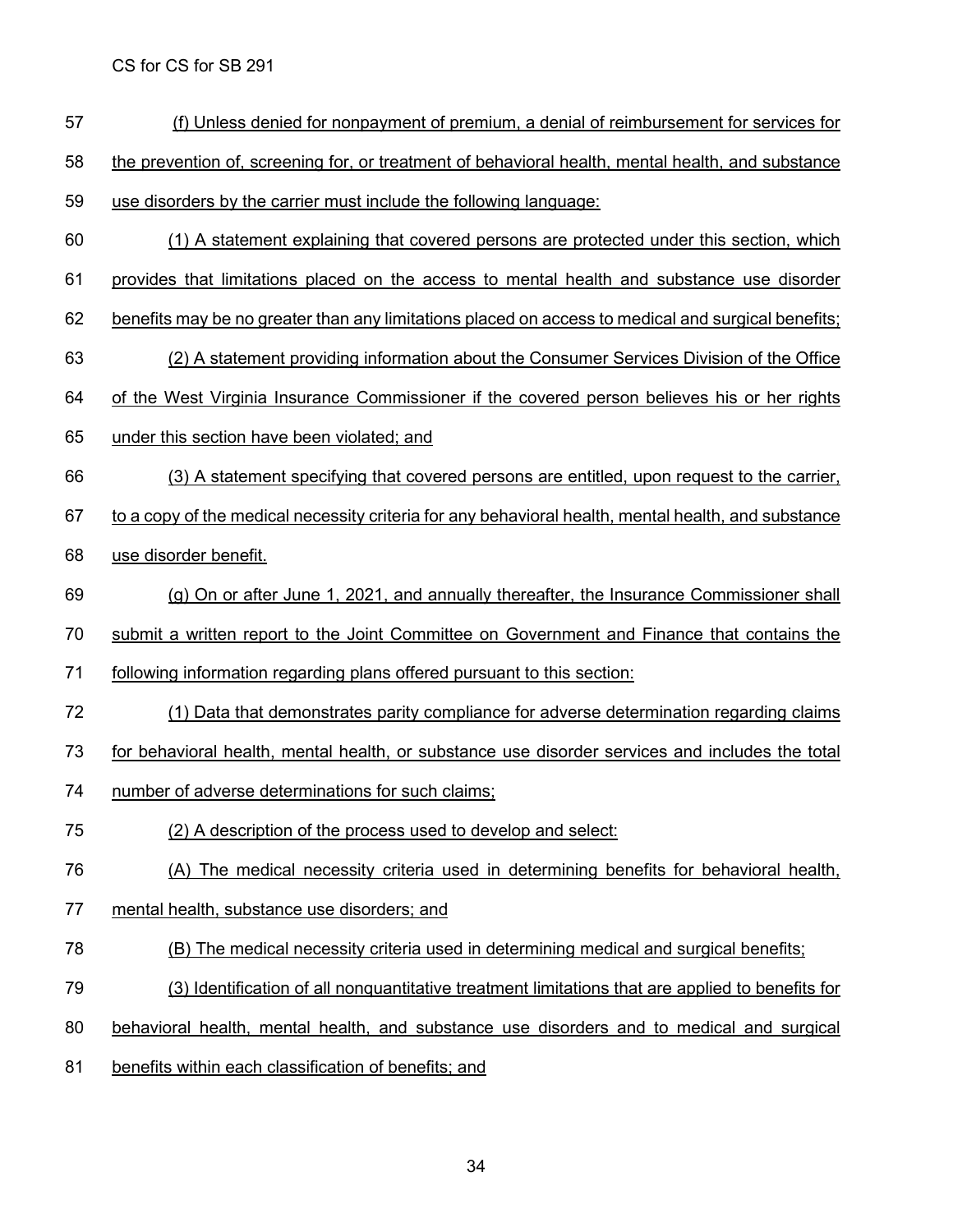| 82  | (4) The results of analyses demonstrating that, for medical necessity criteria described in         |
|-----|-----------------------------------------------------------------------------------------------------|
| 83  | subdivision (2) of this subsection and for each nonquantitative treatment limitation identified in  |
| 84  | subdivision (3) of this subsection, as written and in operation, the processes, strategies,         |
| 85  | evidentiary standards, or other factors used in applying the medical necessity criteria and each    |
| 86  | nonquantitative treatment limitation to benefits for behavioral health, mental health, and          |
| 87  | substance use disorders within each classification of benefits are comparable to, and are applied   |
| 88  | no more stringently than, the processes, strategies, evidentiary standards, or other factors used   |
| 89  | in applying the medical necessity criteria and each nonquantitative treatment limitation to medical |
| 90  | and surgical benefits within the corresponding classification of benefits.                          |
| 91  | (5) The Insurance Commissioner's report of the analyses regarding nonquantitative                   |
| 92  | treatment limitations shall include at a minimum:                                                   |
| 93  | (A) Identifying factors used to determine whether a nonquantitative treatment limitation            |
| 94  | will apply to a benefit, including factors that were considered but rejected;                       |
| 95  | (B) Identify and define the specific evidentiary standards used to define the factors and           |
| 96  | any other evidence relied on in designing each nonquantitative treatment limitation;                |
| 97  | (C) Provide the comparative analyses, including the results of the analyses, performed to           |
| 98  | determine that the processes and strategies used to design each nonquantitative treatment           |
| 99  | limitation, as written, and the written processes and strategies used to apply each nonquantitative |
| 100 | treatment limitation for benefits for behavioral health, mental health, and substance use disorders |
| 101 | are comparable to, and are applied no more stringently than, the processes and strategies used      |
| 102 | to design and apply each nonquantitative treatment limitation, as written, and the written          |
| 103 | processes and strategies used to apply each nonquantitative treatment limitation for medical and    |
| 104 | surgical benefits;                                                                                  |
| 105 | (D) Provide the comparative analyses, including the results of the analyses, performed to           |
| 106 | determine that the processes and strategies used to apply each nonquantitative treatment            |
| 107 | limitation, in operation, for benefits for behavioral health, mental health, and substance use      |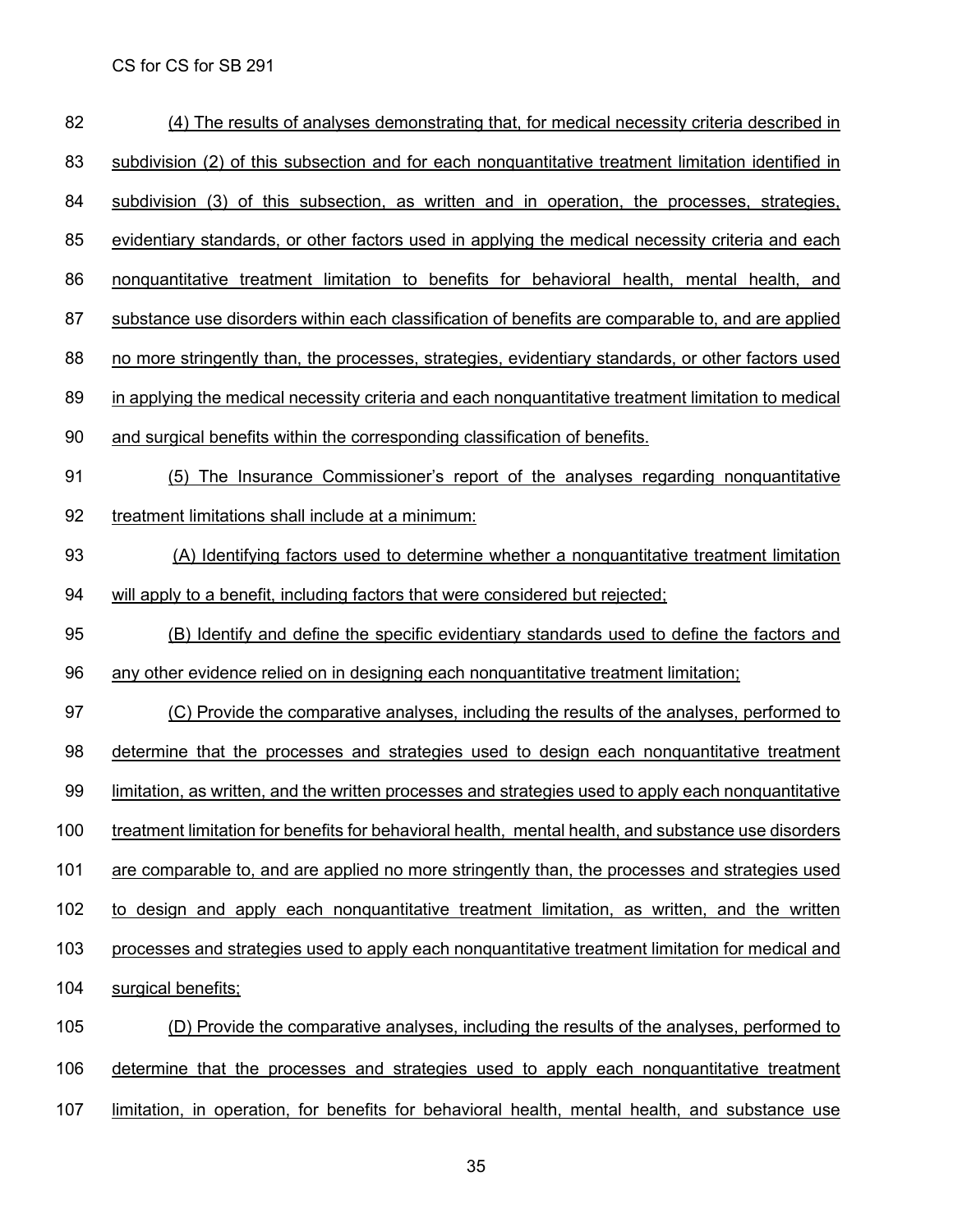disorders are comparable to, and are applied no more stringently than, the processes and strategies used to apply each nonquantitative treatment limitation, in operation, for medical and surgical benefits; and (E) Disclose the specific findings and conclusions reached by the Insurance Commission that the results of the analyses indicate that each health benefit plan offered pursuant to this section complies with subsection (c) and this section. (h) The Insurance Commissioner shall adopt legislative rules to comply with the provisions of this section. These rules shall specify the information and analyses that carriers shall provide 116 to the Insurance Commissioner necessary for the Commissioner to complete the report described in subsection (g) of this section and shall delineate the format in which carriers shall submit such information and analyses. These rules or amendments to rules shall be proposed pursuant to the provisions of §29A-3-1 *et seq.* of this code within the applicable time limit to be considered by the Legislature during its regular session in the year 2021. 121 (i) This section is effective for policies, contracts, plans or agreements, beginning on or after January 1, 2021. This section applies to all policies, contracts, plans, or agreements, subject to this article that are delivered, executed, issued, amended, adjusted, or renewed in this state on or after the effective date of this section. (j) The Insurance Commissioner shall enforce this section and may conduct a financial examination of the carrier to determine if it is in compliance with this section, including, but not limited to, a review of policies and procedures and a sample of mental health claims to determine 128 these claims are treated in parity with medical and surgical benefits. The results of this examination shall be reported to the Legislature. If the Insurance Commissioner determines that the carrier is not in compliance with this section, the Insurance Commissioner may fine the carrier in conformity with the fines established in the legislative rule.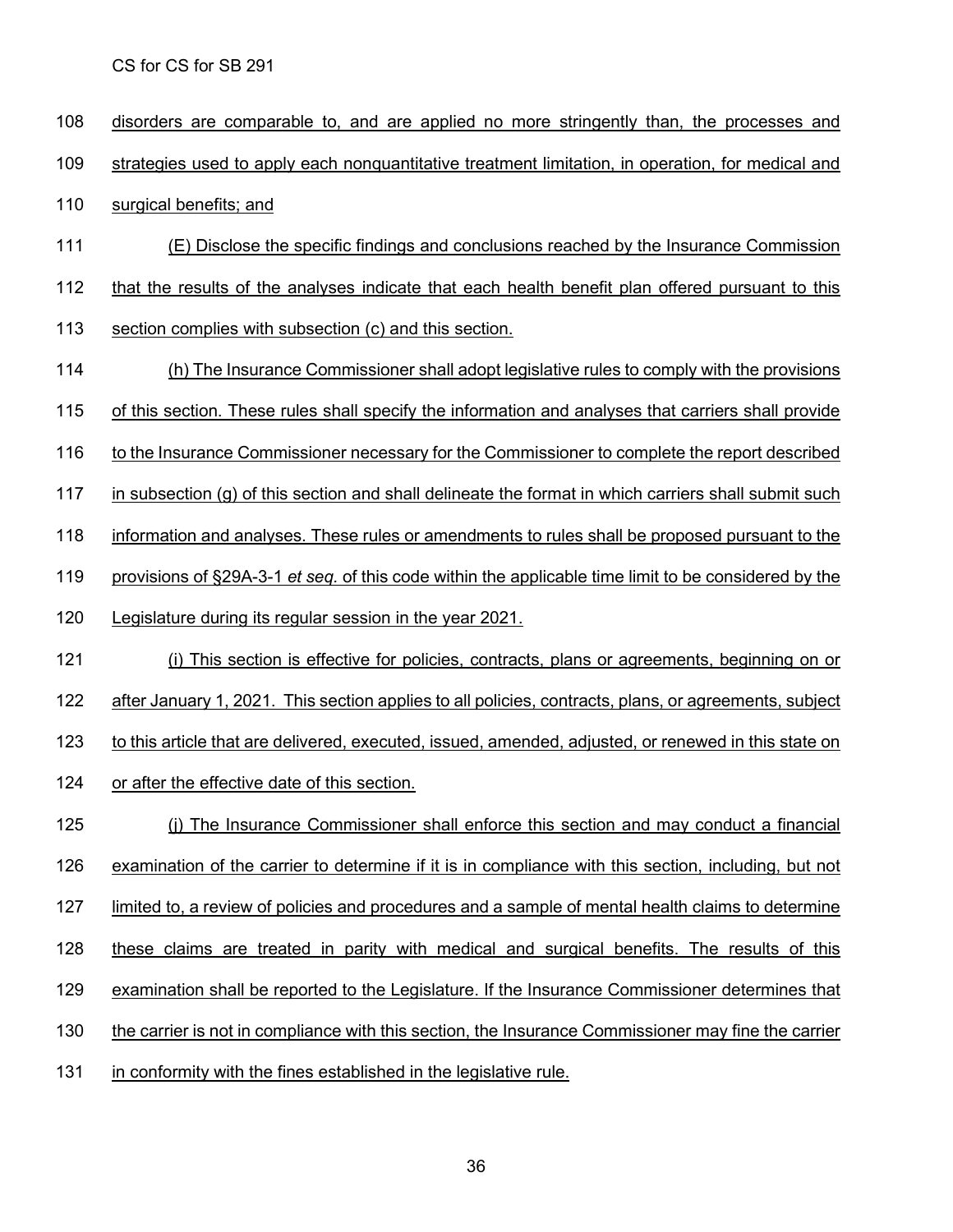## **ARTICLE 25A. HEALTH MAINTENANCE [ORGANIZATION](http://code.wvlegislature.gov/33-25A/) ACT.**

## **§33-25A-8u. Mental health parity.**

| 1  | (a) As used in this section, the following words and phrases have the meaning given them             |
|----|------------------------------------------------------------------------------------------------------|
| 2  | in this section unless the context clearly indicates otherwise:                                      |
| 3  | <u>To the extent that coverage is provided "behavioral health, mental health, and substance</u>      |
| 4  | use disorder" means a condition or disorder, regardless of etiology, that may be the result of a     |
| 5  | combination of genetic and environmental factors and that falls under any of the diagnostic          |
| 6  | categories listed in the mental disorders section of the most recent version of:                     |
| 7  | (1) The International Statistical Classification of Diseases and Related Health Problems;            |
| 8  | (2) The Diagnostic and Statistical Manual of Mental Disorders; or                                    |
| 9  | (3) The Diagnostic Classification of Mental Health and Developmental Disorders of Infancy            |
| 10 | and Early Childhood; and                                                                             |
| 11 | Includes autism spectrum disorder: Provided, That any service, even if it is related to the          |
| 12 | behavioral health, mental health, or substance use disorder diagnosis if medical in nature, shall    |
| 13 | be reviewed as a medical claim and undergo all utilization review as applicable.                     |
| 14 | (b) The carrier is required to provide coverage for the prevention of, screening for, and            |
| 15 | treatment of behavioral health, mental health, and substance use disorders that is no less           |
| 16 | extensive than the coverage provided for any physical illness and that complies with the             |
| 17 | requirements of this section. This screening shall include, but is not limited to, unhealthy alcohol |
| 18 | use for adults, substance use for adults and adolescents, and depression screening for               |
| 19 | adolescents and adults.                                                                              |
| 20 | (c) The carrier shall:                                                                               |
| 21 | Include coverage and reimbursement for behavioral health screenings using a<br>(1)                   |
| 22 | validated screening tool for behavioral health, which coverage and reimbursement is no less          |
| 23 | extensive than the coverage and reimbursement for the annual physical examination;                   |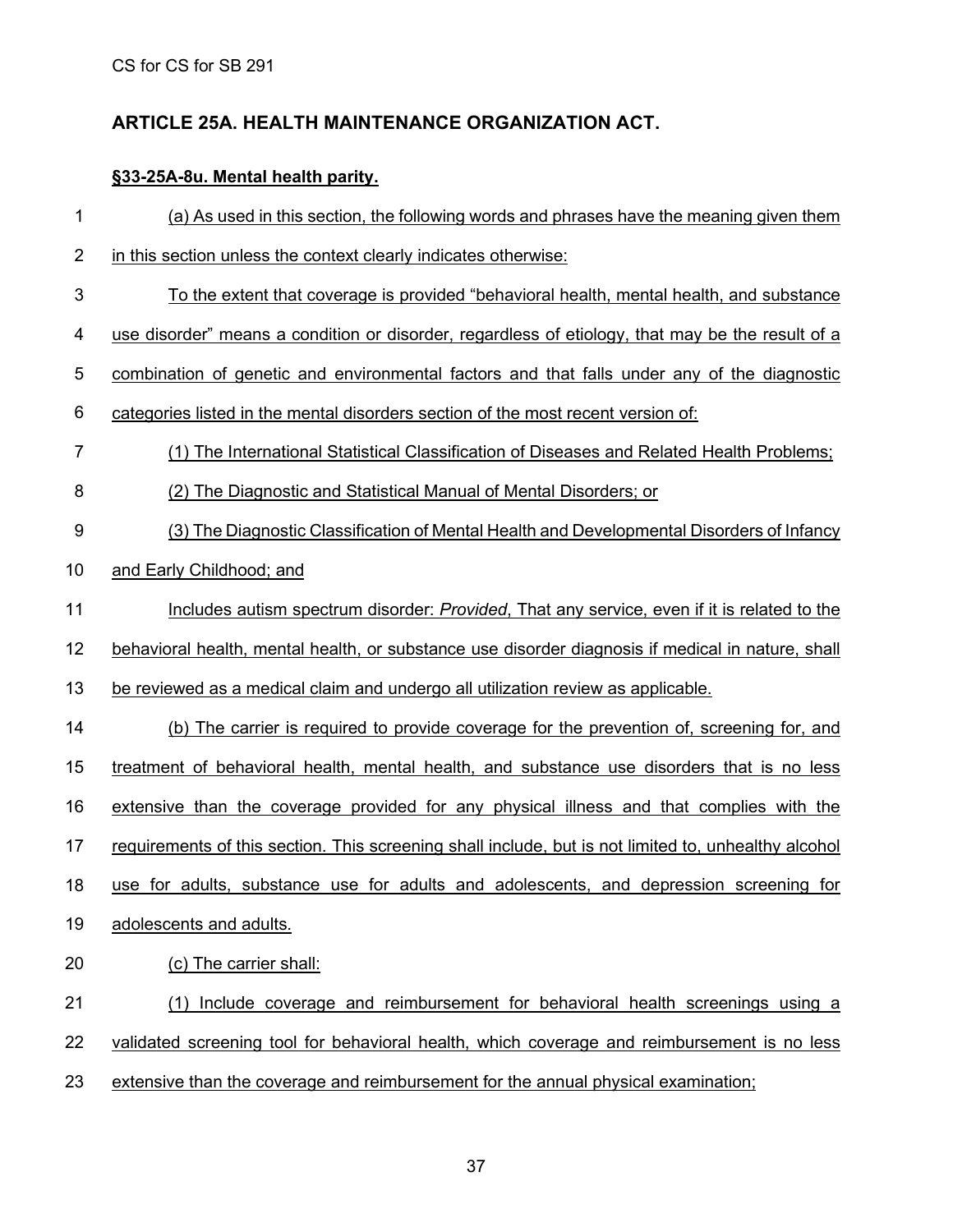(2) Comply with the nonquantitative treatment limitation requirements specified in 45 CFR 25 §146.136(c)(4), or any successor regulation, regarding any limitations that are not expressed numerically but otherwise limit the scope or duration of benefits for treatment, which in addition to 27 the limitations and examples listed in 45 CFR  $\S$ 146.136(c)(4)(ii) and (c)(4)(iii), or any successor 28 regulation and 78 FR 68246, include the methods by which the carrier establishes and maintains its provider network and responds to deficiencies in the ability of its networks to provide timely access to care; (3) Comply with the financial requirements and quantitative treatment limitations specified in 45 CFR §146.136(c)(2) and (c)(3), or any successor regulation; (4) Not apply any nonquantitative treatment limitations to benefits for behavioral health, mental health, and substance use disorders that are not applied to medical and surgical benefits within the same classification of benefits; (5) Establish procedures to authorize treatment with a nonparticipating provider if a covered service is not available within established time and distance standards and within a reasonable period after service is requested, and with the same coinsurance, deductible, or copayment requirements as would apply if the service were provided at a participating provider, 40 and at no greater cost to the covered person than if the services were obtained at, or from a participating provider; (6) If a covered person obtains a covered service from a nonparticipating provider because 43 the covered service is not available within the established time and distance standards, reimburse treatment or services for behavioral health, mental health, or substance use disorders required to 45 be covered pursuant to this subsection that are provided by a nonparticipating provider using the same methodology that the carrier uses to reimburse covered medical services provided by nonparticipating providers and, upon request, provide evidence of the methodology to the person 48 or provider.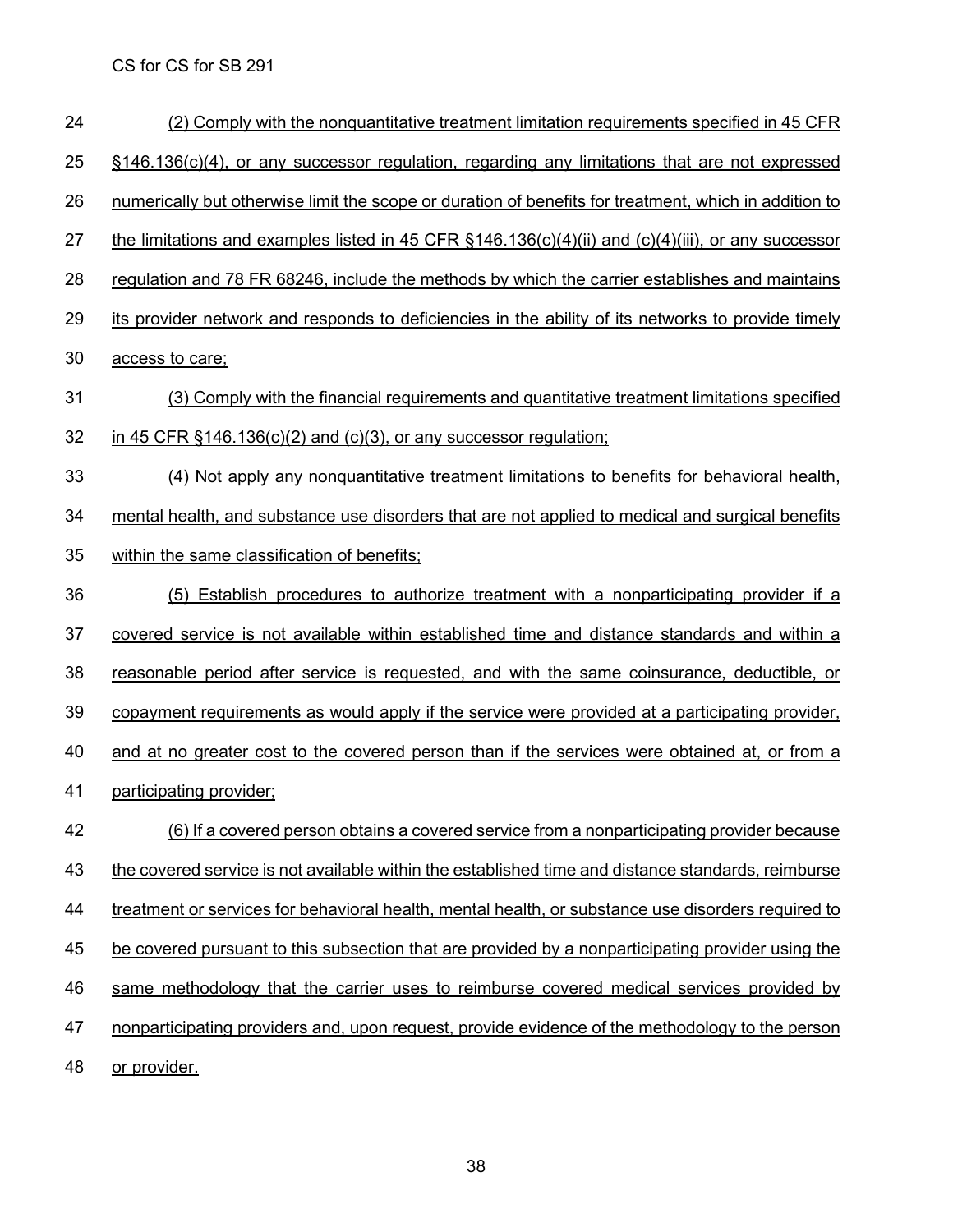- (d) If the carrier offers a plan that does not cover services provided by an out-of-network
- provider, it may provide the benefits required in subsection (c) of this section if the services are
- rendered by a provider who is designated by and affiliated with the carrier only if the same
- requirements apply for services for a physical illness.
- (e) In the event of a concurrent review for a claim for coverage of services for the
- prevention of, screening for, and treatment of behavioral health, mental health, and substance
- use disorders, the service continues to be a covered service until the carrier notifies the covered
- person of the determination of the claim.
- (f) Unless denied for nonpayment of premium, a denial of reimbursement for services for the prevention of, screening for, or treatment of behavioral health, mental health, and substance
- use disorders by the carrier must include the following language:
- (1) A statement explaining that covered persons are protected under this section, which
- provides that limitations placed on the access to mental health and substance use disorder
- benefits may be no greater than any limitations placed on access to medical and surgical benefits;
- (2) A statement providing information about the Division of Consumer Services of the
- Office of the West Virginia Insurance Commissioner if the covered person believes his or her
- 65 rights under this section have been violated; and
- (3) A statement specifying that covered persons are entitled, upon request to the carrier,
- to a copy of the medical necessity criteria for any behavioral health, mental health, and substance
- use disorder benefit.
- (g) On or after June 1, 2021, and annually thereafter, the Insurance Commissioner shall
- submit a written report to the Joint Committee on Government and Finance that contains the
- following information regarding plans offered pursuant to this section:
- (1) Data that demonstrates parity compliance for adverse determination regarding claims
- for behavioral health, mental health, or substance use disorder services and includes the total
- number of adverse determinations for such claims;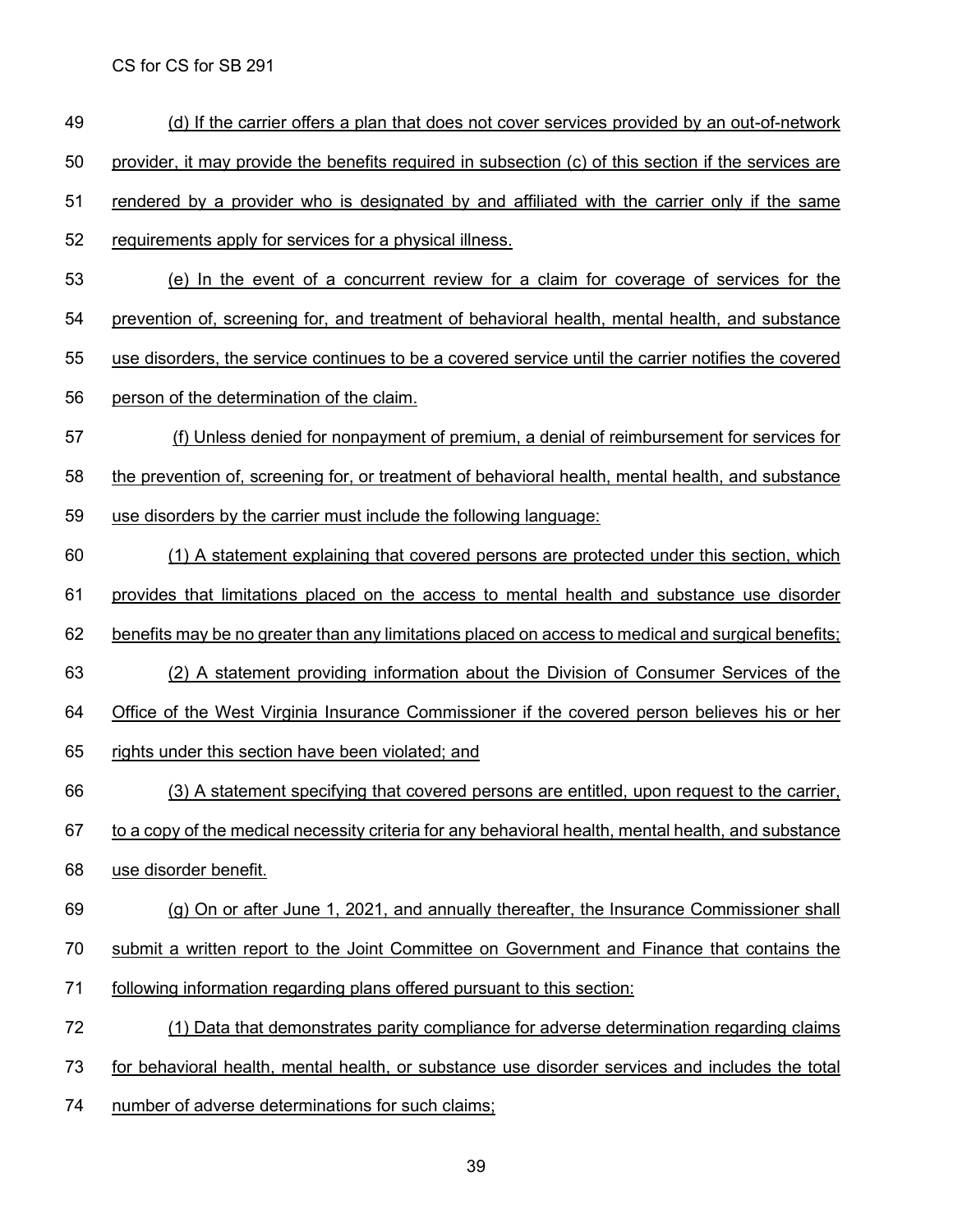(2) A description of the process used to develop and select:

(A) The medical necessity criteria used in determining benefits for behavioral health,

mental health, and substance use disorders; and

- (B) The medical necessity criteria used in determining medical and surgical benefits;
- (3) Identification of all nonquantitative treatment limitations that are applied to benefits for
- behavioral health, mental health, and substance use disorders and to medical and surgical
- 81 benefits within each classification of benefits; and
- (4)The results of analyses demonstrating that, for medical necessity criteria described in
- subdivision (2) of this subsection and for each nonquantitative treatment limitation identified in
- subdivision (3) of this subsection, as written and in operation, the processes, strategies,
- evidentiary standards, or other factors used in applying the medical necessity criteria and each
- nonquantitative treatment limitation to benefits for behavioral health, mental health, and
- substance use disorders within each classification of benefits are comparable to, and are applied
- no more stringently than, the processes, strategies, evidentiary standards, or other factors used
- in applying the medical necessity criteria and each nonquantitative treatment limitation to medical
- and surgical benefits within the corresponding classification of benefits.
- (5) The Insurance Commission's report of the analyses regarding nonquantitative treatment limitations shall include at a minimum:
- (A) Identifying factors used to determine whether a nonquantitative treatment limitation
- will apply to a benefit, including factors that were considered but rejected;
- (B) Identifying and define the specific evidentiary standards used to define the factors and
- 96 any other evidence relied on in designing each nonquantitative treatment limitation;
- (C) Provide the comparative analyses, including the results of the analyses, performed to
- determine that the processes and strategies used to design each nonquantitative treatment
- limitation, as written, and the written processes and strategies used to apply each nonquantitative
- treatment limitation for benefits for behavioral health, mental health, and substance use disorders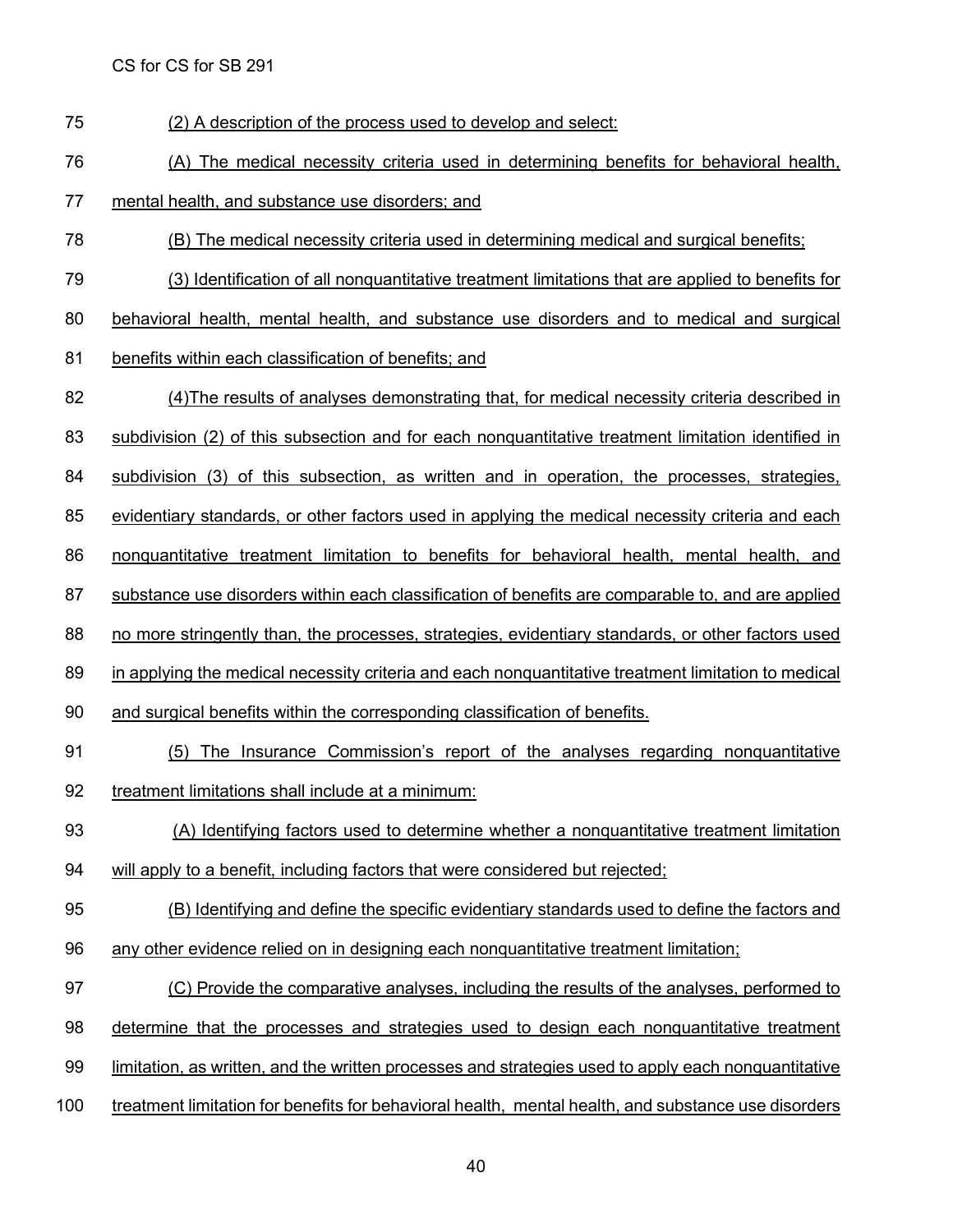are comparable to, and are applied no more stringently than, the processes and strategies used to design and apply each nonquantitative treatment limitation, as written, and the written processes and strategies used to apply each nonquantitative treatment limitation for medical and surgical benefits; (D) Provide the comparative analyses, including the results of the analyses, performed to determine that the processes and strategies used to apply each nonquantitative treatment limitation, in operation, for benefits for behavioral health, mental health, and substance use disorders are comparable to, and are applied no more stringently than, the processes and strategies used to apply each nonquantitative treatment limitation, in operation, for medical and surgical benefits; and (E) Disclose the specific findings and conclusions reached by the Insurance Commissioner that the results of the analyses indicate that each health benefit plan offered pursuant to this section complies with subsection (c) and this section. (h) The Insurance Commissioner shall adopt legislative rules to comply with the provisions of this section. These rules shall specify the information and analyses that carriers shall provide 116 to the Insurance Commissioner necessary for the Commissioner to complete the report described 117 in subsection (g) of this section and shall delineate the format in which carriers shall submit such information and analyses. These rules or amendments to rules shall be proposed pursuant to the provisions of §29A-3-1 *et seq.* of this code within the applicable time limit to be considered by the Legislature during its regular session in the year 2021. 121 (i) This section is effective for policies, contracts, plans or agreements, beginning on or 122 after January 1, 2021. This section applies to all policies, contracts, plans, or agreements, subject to this article that are delivered, executed, issued, amended, adjusted, or renewed in this state on or after the effective date of this section. (j) The Insurance Commissioner shall enforce this section and may conduct a financial examination of the carrier to determine if it is in compliance with this section, including, but not